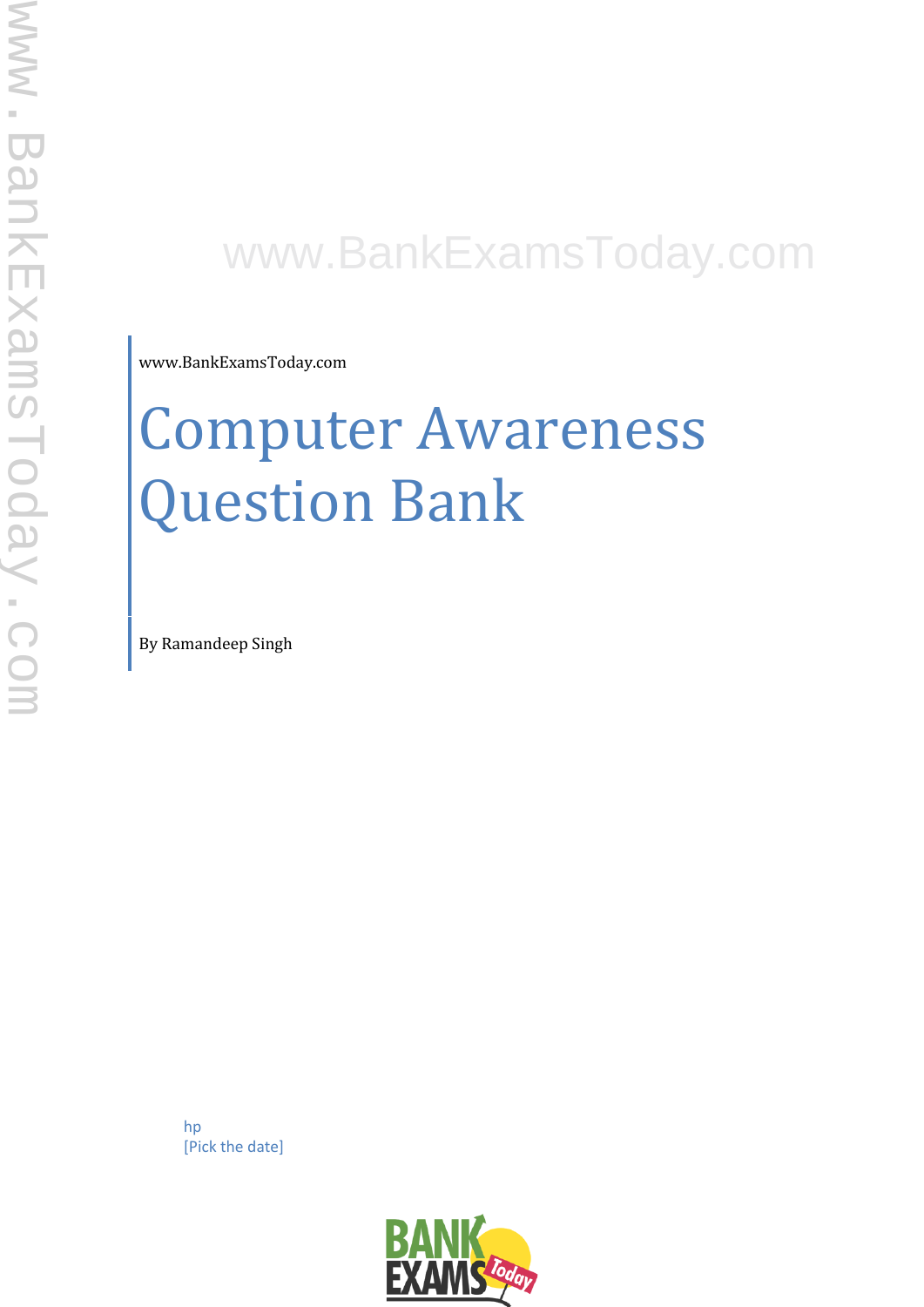# Computer Awareness Question Bank

| пписл         |                                    |           |
|---------------|------------------------------------|-----------|
| <b>S. No.</b> | <b>Topic</b>                       | Page No.  |
| 1.            | <b>Object Oriented Programming</b> | $1 - 3$   |
| 2.            | General (Mixed Questions)          | $4 - 44$  |
| 3.            | <b>Computer Languages</b>          | $45 - 48$ |
| 4.            | <b>Computer Memory</b>             | $48 - 50$ |
| 5.            | Database                           | $50 - 51$ |
| 6.            | $MS - Word$                        | $51 - 53$ |
| 7.            | $MS - Power Point$                 | $53 - 55$ |
| 8.            | <b>Network Security</b>            | $55 - 57$ |
| 9.            | <b>Cyber Crimes</b>                | $57 - 59$ |
| 10.           | Software                           | $60 - 62$ |
| 11.           | Cryptography                       | $63 - 65$ |
| 12.           | IP (Internet Protocol)             | $66 - 68$ |

**Index**

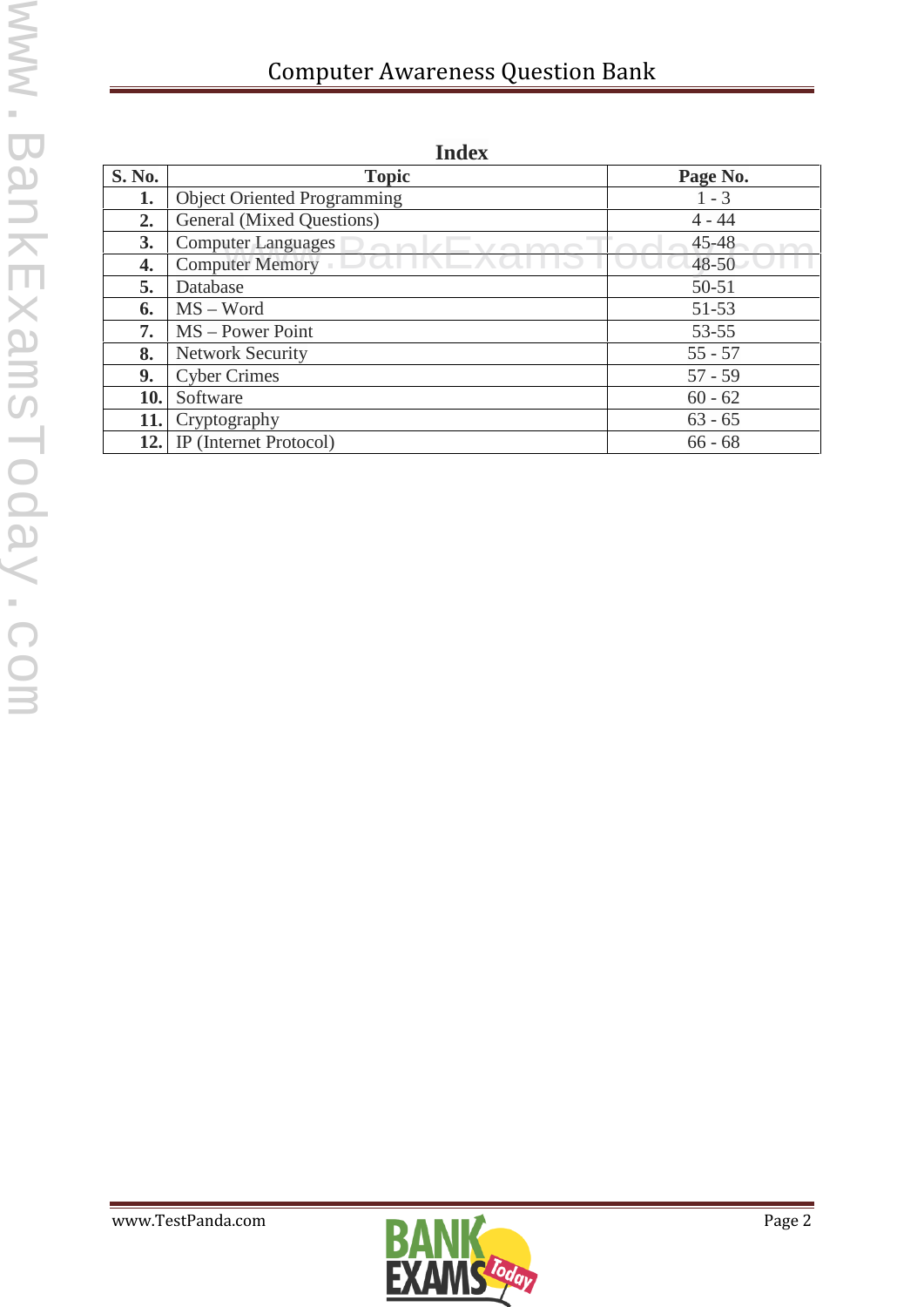**Q1. Object Oriented Programming (OOP) is a \_\_\_\_\_\_\_philosophy:**

a) Network

b**) Design**

c) Data Type

d) None of These

**Q2. OOP uses a different set of programming languages than old procedural programming** Q2. OOP uses a different set of programming languages than old procedural programming languages such as:

a) C

b) Pascal

c) **Both of Above**

d) None of These

**Q3. One of the principal advantage of object oriented programming techniques over procedural programming techniques is that they enable programmers to create \_\_\_\_\_\_that do not need to be changed when a new type of object is added:**

a) Networks

b) **Modules**

c) Data Slates

d) None of These

#### **Q4. Which among the following definitions are correct:**

a) Object - Any entity that has state and behavior is known as an object.

b) Class - Collection of objects is called class. It is logical entity.

c) Inheritance - When one object acquires all the properties and behaviors of parent object its knonw

as inheritance. It provides code re-usability and is used to achieve run time polymorphism.

d) **All of the above**

e) None of These

#### **Q5. Which one among the following is incorrect about 'class':**

a) A class is simply a representation of the type of object.

b) It is blueprint or plan or template that describes the details of an object.

c) A class is the blue print from which the individual objects are created. It is composed of three things - a name, attributes and operations

d) All of the above

e) **None of These**

**Q6. \_\_\_\_\_\_provides a powerful and natural mechanism for organizing and structuring your software. It also explains how classes inherit state and behavior from their super classes and explains how to derive one class from another using the simple syntax provided by the java programming language:**

a) Object

b) **Inheritance**

c) Class

d) None of These

**Q7. An \_\_\_\_\_ is a contract between a class and the outside world. When a class implements an interface, it promises to provide the behavior published by that \_\_\_\_\_\_:**

- a) Object
- b) **Interface**
- c) Package

d) None of These

**Q8. A \_\_\_\_ is a namespace for organizing classes and interfaces in a logical manner. Placing your code into \_\_\_\_\_\_makes large software projects easier to manage. This section explains why**

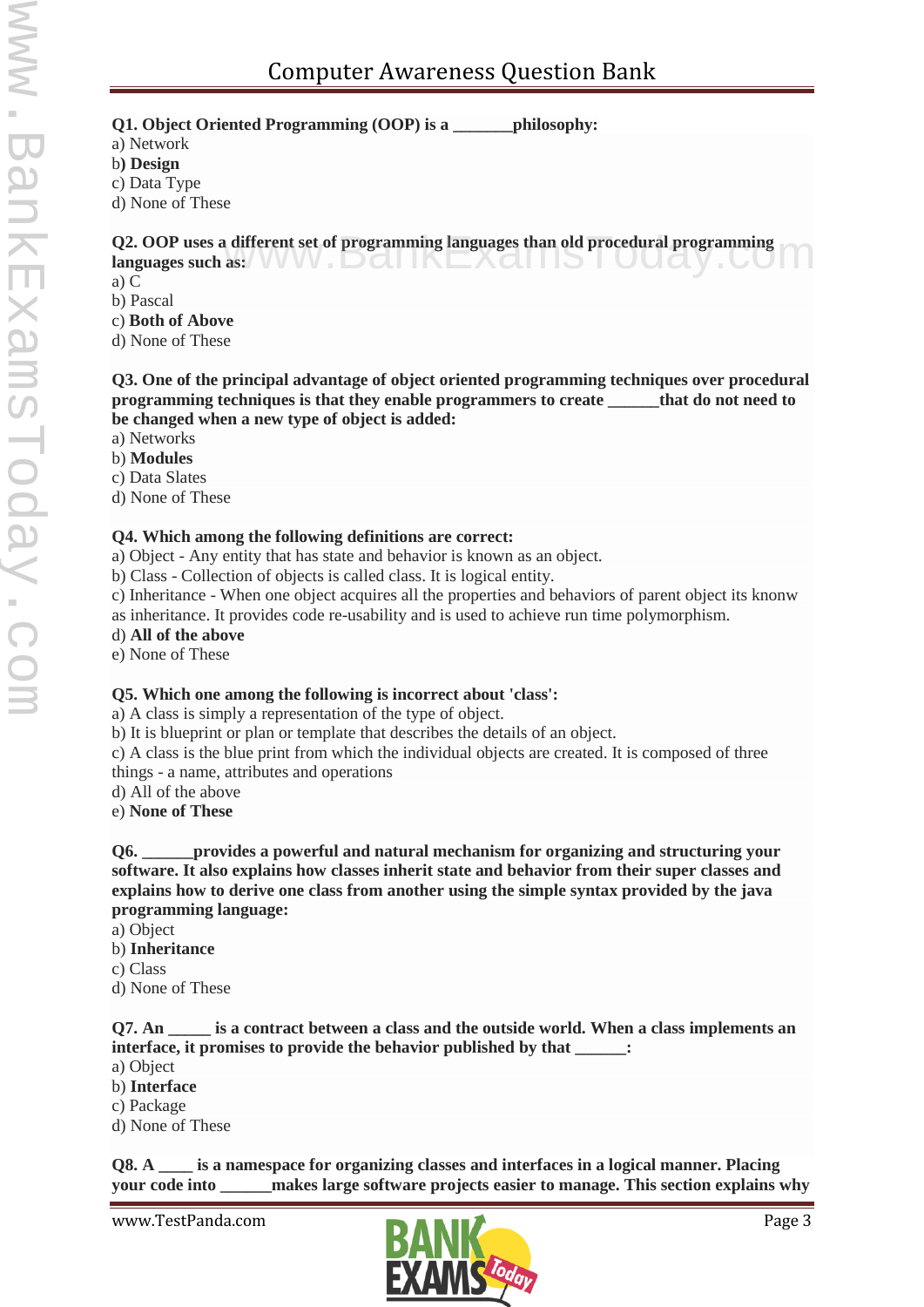#### **this is useful and introduces you to the Application Programming Interface (API) provided by the Java Platform:**

a) Inheritance

- b) Object
- c) **Package**

d) None of These

#### **Q9. SRP stands for:**

a) Server Responsibility Principle www.BankExamsToday.com

#### b) **Single Responsibility Principle**

- c) Standard Responsibility Principle
- d) None of These

#### **Q10. OCP stands for:**

- a) **Open Closed Principle**
- b) Open Class Principle
- c) Organized Closed Principle
- d) None of These

#### **Q11. LSP stands for:**

- a) Local Substitution Principle
- b) **Liskov Substitution Principle**
- c) Labeled Substitution Principle
- d) None of These

#### **Q12. DIP stands for:**

- a) Domain Inversion Principle
- b) Diodic Inversion Principle
- c) **Dependency Inversion Principle**
- d) None of These

#### **Q13. ISP stands for:**

- a) **Interface Segregation Principle**
- b) Internet Segregation Principle
- c) Informal Segregation Principle
- d) None of These

#### **Q14. OOP was practiced in the:**

- a) 1970s
- b**) 1980s**
- c) 1960s
- d) None of These

#### **Q15. Classic OOP - Object Oriented programming can be traced back to a language called Simula, and in particular Simula 67, which was popular during the \_\_\_\_\_:**

- a) 1930s
- b**) 1960s**
- c) 1950s
- d) None of These

## **Q16. Full form of DOS: a) Disk Operating System**

b) Disk Operating Software c) Digital Output System

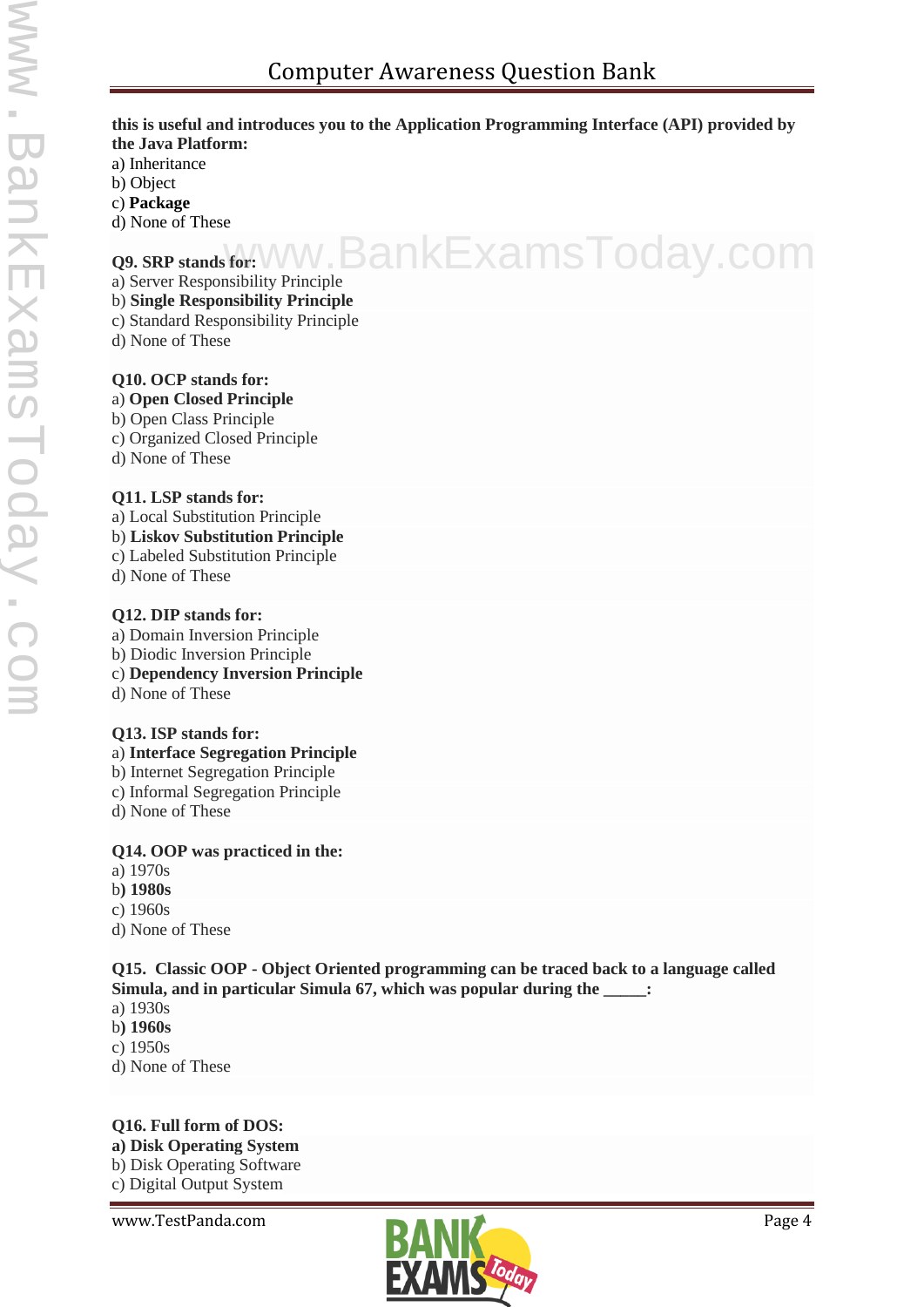d) None of These

#### **Q17. DOS file names are restricted to:**

a) 5 Characters

b) 6 Characters

**c) 8 Characters**

d) None of These www.BankExamsToday.com

#### **Q18. OLE stands for:**

a) Operational Linking and Enabling

b) Object Linking and Enabling

**c) Object Linking and Embedding**

d) None of These

#### **Q19.: Which shows the name of file:**

**a) Title Bar**

b) Menu Bar

c) Standard Tool Bar

d) None of These

# **Q20. Open, Print and Save display on:**

a) Menu Bar **b) Standard Tool Bar** c) Title Bar

d) None of These

**Q21. Font type, Font size, Bold, Underline, Bullets, Alignment display on:** a) Menu Bar **b) Formatting Tool Bar** c) Standard Tool Bar d) None of These

#### **Q22. Presentations made on:**

a) MS Word b) MS Excel **c) MS Power Point** d) None of These

#### **Q23. Slides prepares in:**

a) MS Word **b) MS Power Point** c) MS Excel d) None of These

#### **Q24. Full form of DBMS: a) Data Base Management System** b) Document Base Management System

c) Digital Base Management System

d) None of These

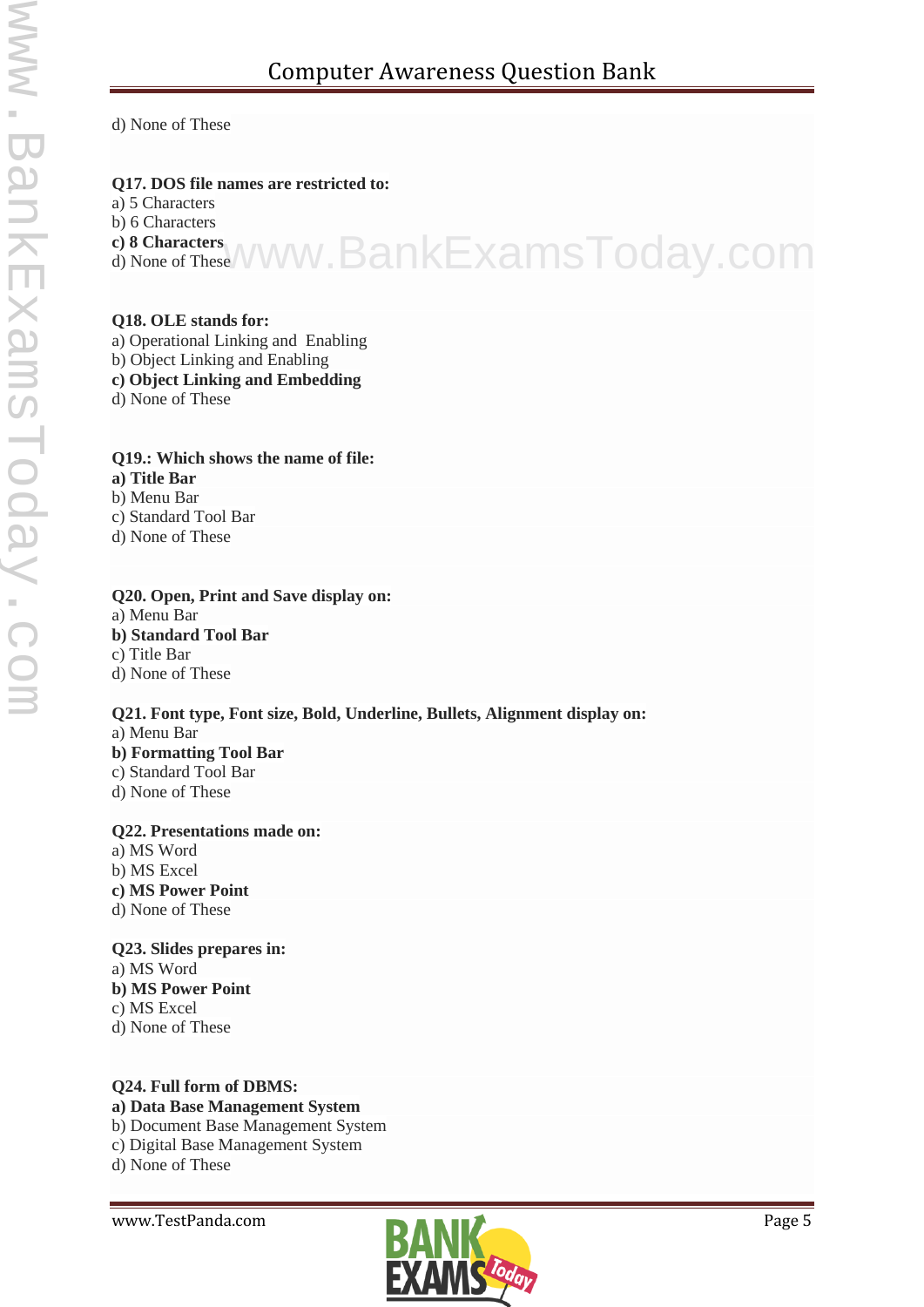# Computer Awareness Question Bank

#### **Q25. RDBMS means:**

#### **a) Relational Data Base Management System**

#### b) Reliable Data Base Management System

c) Relational Document Base Management System

d) None of These

# **Q26. Full form of WWW:** N. BankExamsToday.com

a) World Wire Web **b) World Wide Web** c) World Width Web

d) None of These

#### **Q27. Full form of IP:**

a) Internet Programming

- b) Internet Protection
- **c) Internet Protocol** d) None of These

#### **Q28. PPP stands for:**

a) Point Power Protocol **b) Point to Point Protocol**

- c) Power Point Presentation
- d) None of These

#### **Q29. URL is:**

#### **a) Uniform Resource Locator**

b) Universal Region Locator

- c) Uninterrupted Resource Locator
- d) None of These

#### **Q30. KVM stands for:**

a) Keyboard Verstality in Mouse **b) Keyboard, Video, Mouse** c) Keyboard, Video, Music

d) None of These

## **Q31. SAN refers to:**

**a)Storage Area Network**

- b) Sample Annual Numbers
- c) Search Access Network
- d) None of These

#### **Q32. Full form of COMPUTER is:**

a) Compulsory Operated Machine Privately Used for Technology Education and Research

- **b) Commonly Operated Machine Particularly Used for Technology Education and Research**
- c) Conveniently Operated Method Particularly Used for Technology Education and Research d) None of These

# **Q33. COBOL is:**

#### **a) Common Business Oriented Language**

- b) Computer Basics in Other Language
- c) Computer Business Oriented Language

d) None of These

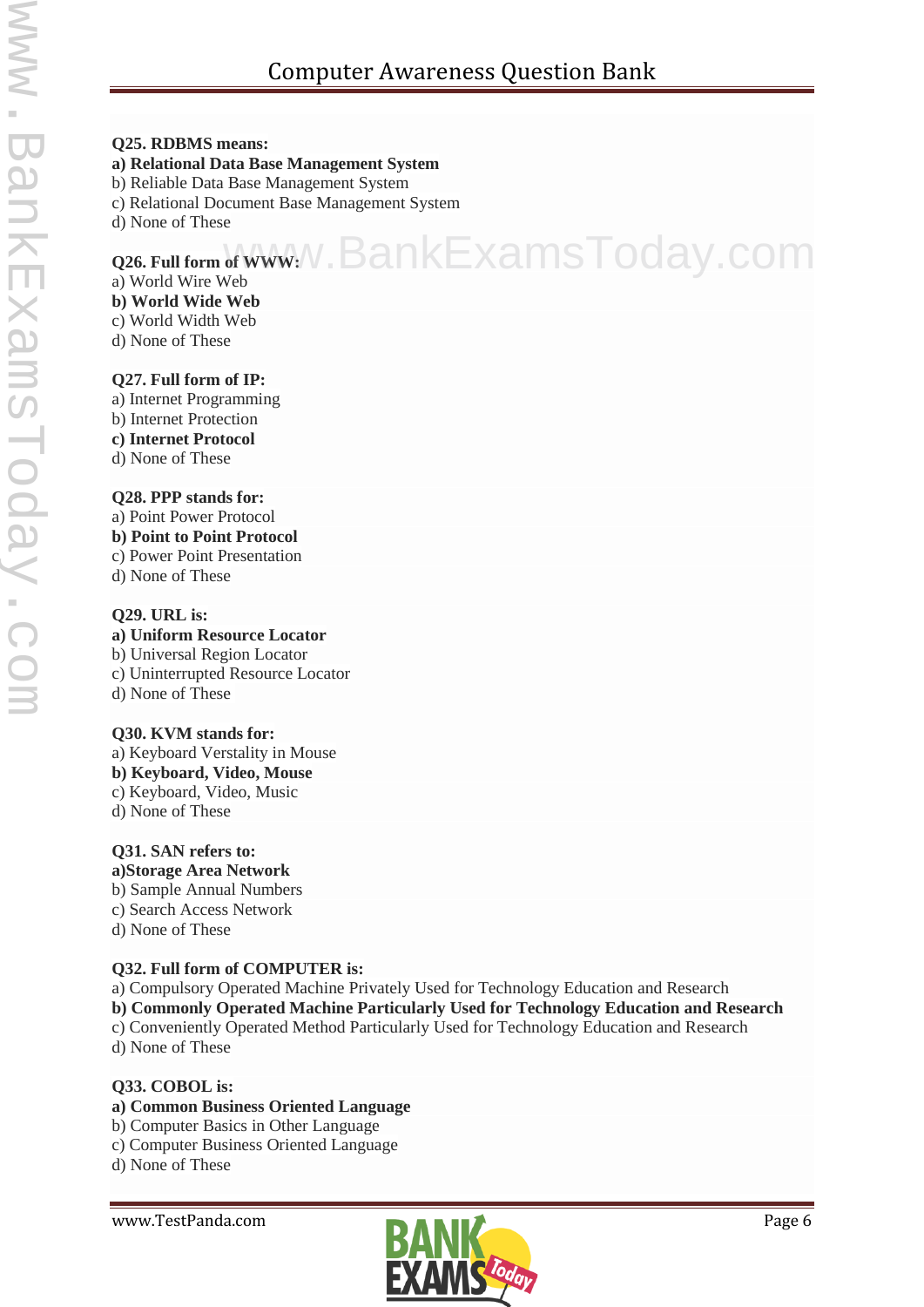#### **Q34. Ctrl + A is for:** a) To Save **b) To Select Whole Area** c) To Bold d) None of These

#### **Q35. Ctrl + S is for:**

Q35. Ctrl+Sisfor; WW.BankExamsToday.com b) To Redo

- **c) To Save**
- d) None of These

#### **Q36. SIM means:**

a) Speed In Mobile b) Special Identity Module **c) Subscriber Identity Module** d) None of These

#### **Q37. CPU is:**

a) Control Processing Unit b) Computer Programming Unit **c) Central Processing Unit** d) None of These

#### **Q38. Cable TV network is example of:**

- **a) MAN**
- b) LAN c) VAN
- d) None of These

#### **Q39. RAM stands for:**

- a) Read Access Memory
- **b) Random Access Memory**
- c) Rewritable Access Memory
- d) None of These

#### **Q40. ROM stands for:**

- a) Read Operating Memory b) Random Oriented Memory
- **c) Read Only Memory**
- d) None of These

#### **Q41. Which device connects LAN to Internet :**

- a) HTML
- b) Bridge
- **c) Router**
- d) None of These

#### **Q42. Sending an E-mail is similar to:**

- a) Drawing a Picture
- b) Talking On the Phone

### **c) Writing a Letter**

d) None of These

#### **Q43. What do you do to start the slide show:**

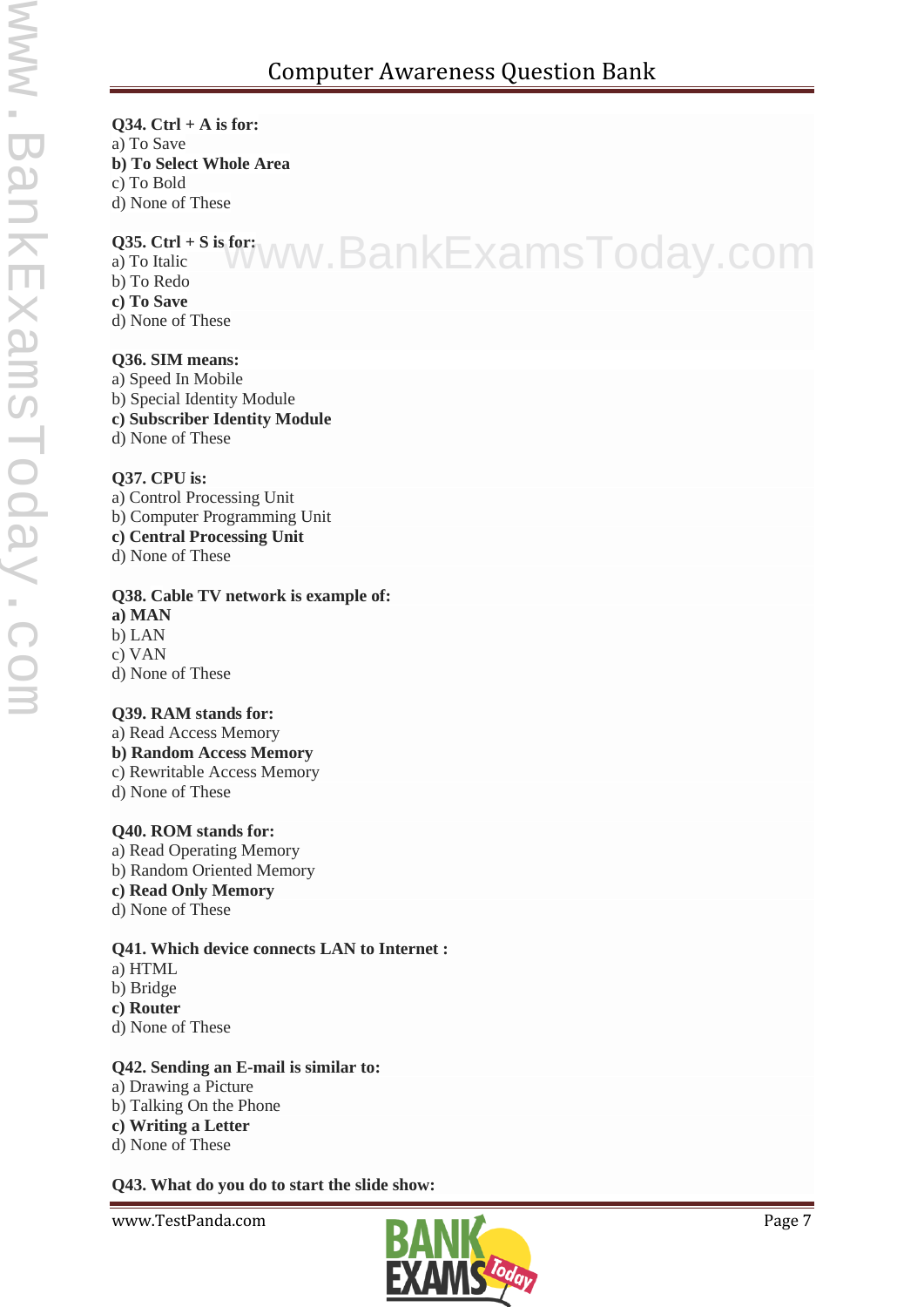w.BankExamsToday.com

a) Click on Go **b) Click on Slide Show Icon** c) Turn on Transition d) None of These

**Q44. To print the power point presentation, press:**

a)  $Ctrl + K$ b)  $Ctrl + T$ **c) Ctrl + P** d) None of These

#### **Q45. Shortcut key for Subscript is:**

**a) Ctrl + =** b)  $Ctrl +$ c)  $Ctrl + Shift +=$ d) None of These

#### **Q46. Shortcut Key for Superscript is:**

a)  $Ctrl + =$ b)  $Ctrl +$ **c) Ctrl + Shift + =** d) None of These

#### **Q47. Shortcut Key for insert hyperlink in document is:**

a)  $Ctrl + H$ **b) Ctrl + K** c)  $Ctrl + L$ d) None of These

#### **Q48. We can detect spelling and grammar error by:**

a) Press Shift  $+ F7$ **b) Press F7** c) Press  $Alt + F7$ d) None of These

#### **Q49. Shortcut Key for font dialog box is:**

 $a)$ Ctrl + F b)  $Ctrl + G$ **c) Ctrl + D** d) None of These

#### **Q50. Shortcut Key for Find and Replace dialog box is:**

**a) Ctrl + H**  $b)$ Ctrl + F c) Both of Above d) None of These

#### **Q51. Which Operating System does not support long file names?**

a) Window NT **b) MS - DOS** c) Windows 95 d) None of These

**Q52. Which is not the function of Operating System? a) Virus Protection**

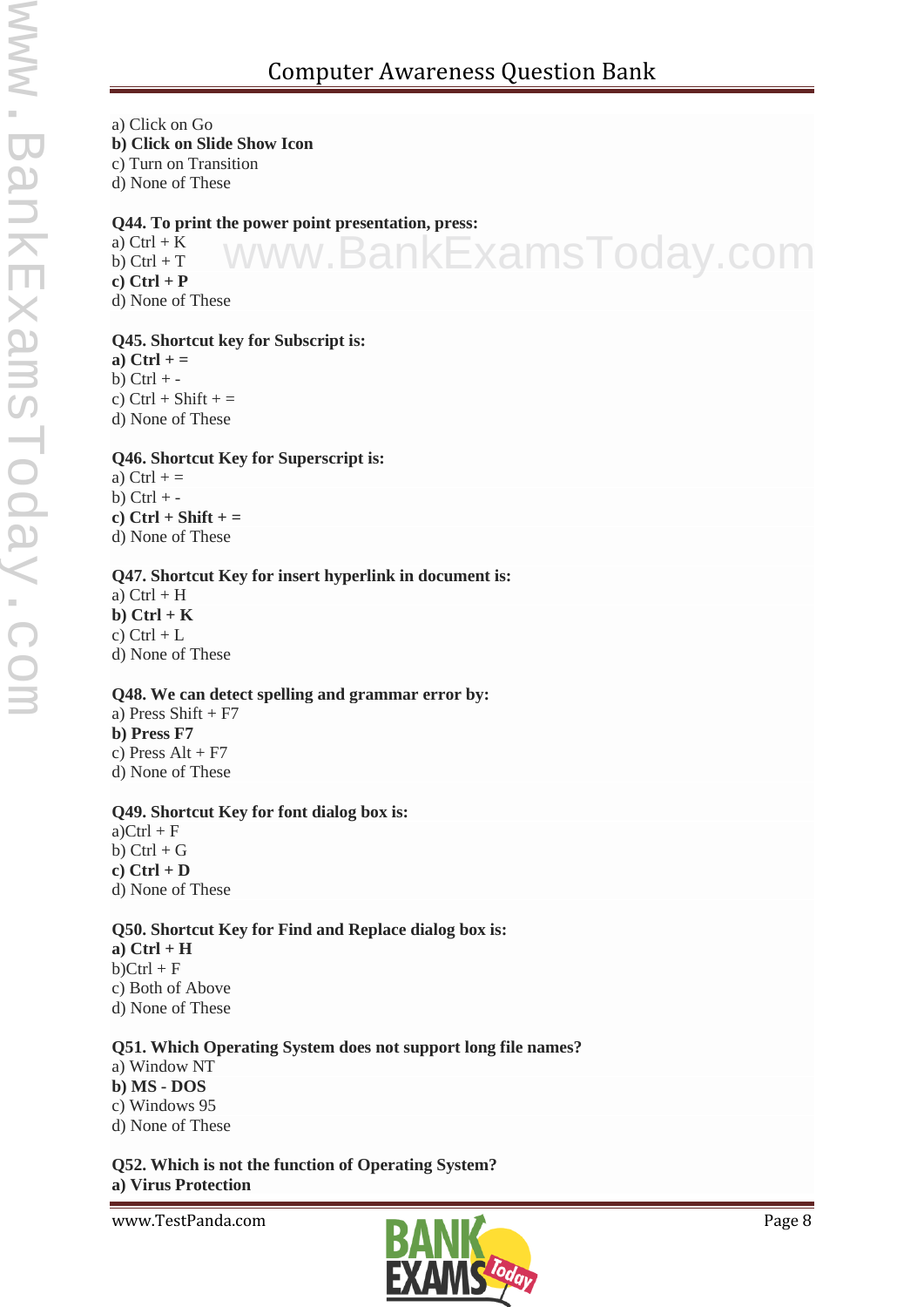b) Application Management

c) Disk Management

d) None of These

#### **Q53. Which of the following refers to memory in your computer:**

a) LAN

b) USB

**c) RAM** www.BankExamsToday.com d) None of These

#### **Q54. Where would you find the word QWERTY:**

- a) Numeric Keypad
- b) Mouse
- **c) Keyboard**
- d) None of These

#### **Q55. Single Binary Digit is :**

- a) KB
- b) MB
- **c) Bit**

d) None of These

#### **Q56. Which software and hardware allows a PC to function similar to a telephone?**

- **a) Instant Messaging**
- b) Video Conferencing
- c) Telephony
- d) None of These

#### **Q57. All of the following are top level domains EXCEPT:**

- a) .org
- b) .com
- **c) .co.in**
- d) .int

#### **Q58. DSL stands for:**

- a) Digital Server Line b) Damaged Server Line
- **c) Digital Subscriber Line**
- d) None of These

#### **Q59. Which computer memory is used for storing programs and data currently being processed by the CPU?**

- a) PROM
- b) Internal Memory
- c) Both of Above
- **d) None of These**

#### **Q60. The part of computer which is used for calculating and comparing is :**

**a) ALU** b) Disk Unit c) Control Unit d) None of These

**Q61. URL is:** a) A computer software program

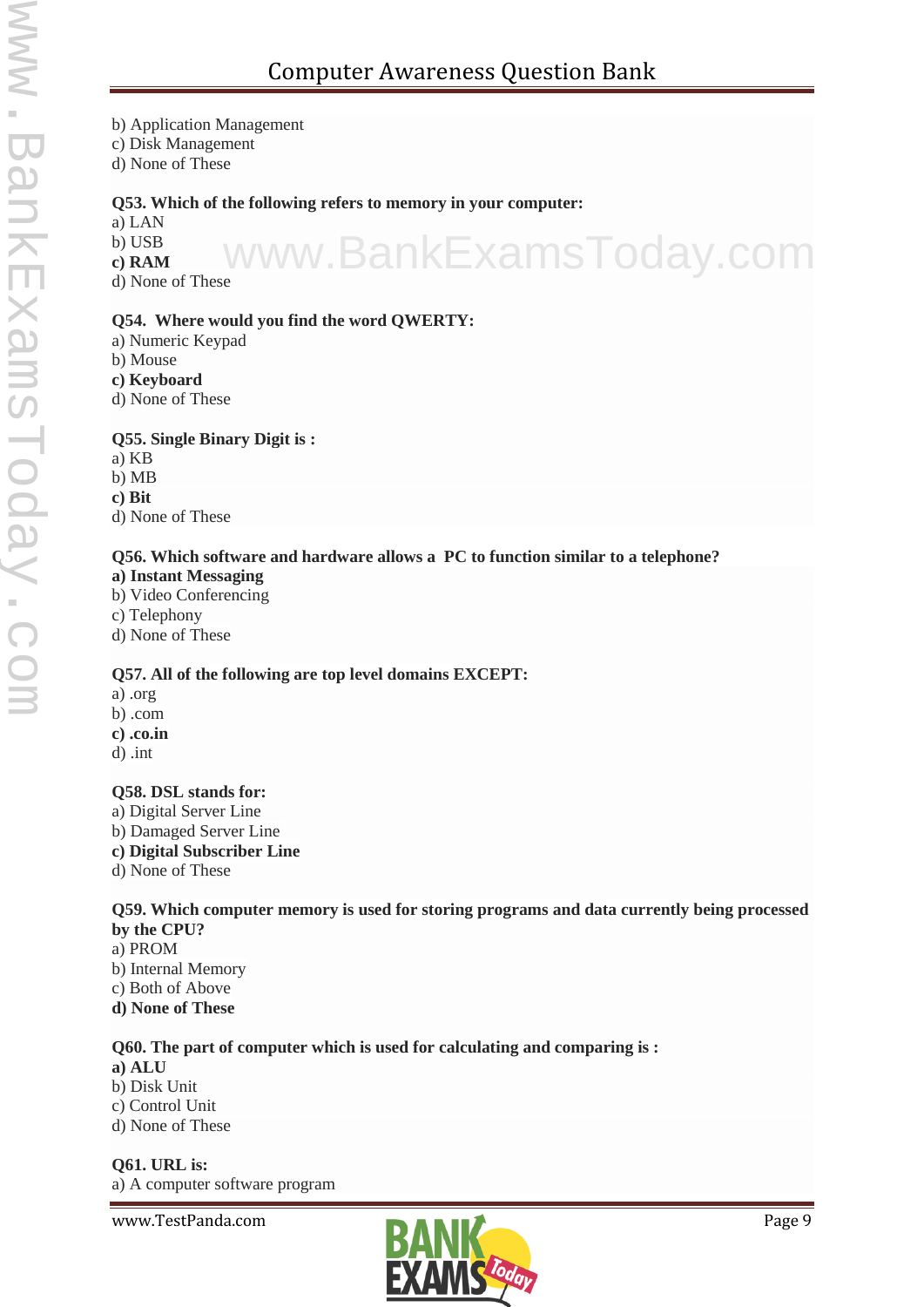#### b) A type of programming object

**c) The address of a document**

d) None of These

#### **Q62. Process of copying software programs from secondary storage media to the hard disk called:**

a) Configuration **b) Installation** www.BankExamsToday.com

- 
- c) Download
- d) None of These

#### **Q63. Computers that are portable and convenient for users who travel are known as:**

- a) Super Computers
- b) Mini Computers
- **c) Laptops**
- d) None of These

#### **Q64. The first computers were programmed using:**

- **a) Machine Language**
- b) Source Code
- c) Assembly Language
- d) None of These

#### **Q65. Hardware is worthless without the real controller of computer which is:**

- a) Ports
- b) A User
- **c) Software**
- d) None of These

#### **Q66. When in use, software is temporarily stored in:**

- **a) RAM**
- b) ROM
- c) BIOS
- d) None of These

#### **Q67. Errors in a software program are referred to as:**

- a) Viruses
- **b) Bugs**
- c) Computer Fault
- d) None of These

#### **Q68. Pixels are:**

- a) Points of light used by a cordless, wireless, optical mouse
- b) Dots of ink from inkjet printer
- **c) Dots on the screen arranged in rows**
- d) None of These

#### **Q69. CAD stands for:**

a) Computer Assisted Design

#### **b) Computer Aided Design**

- c) Computer Application Design
- d) None of These

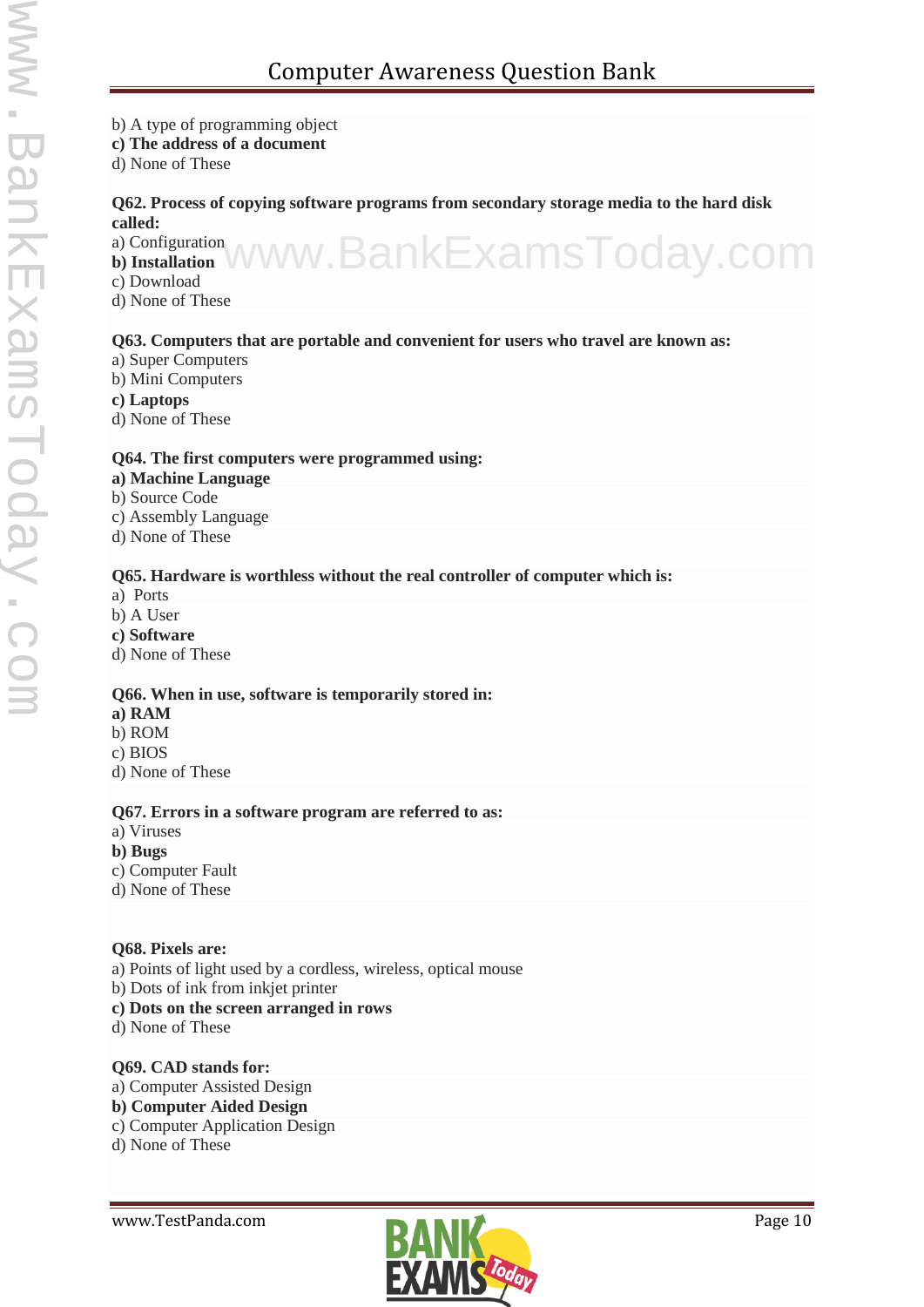#### **Q70. The creation of motion from still pictures is called:**

#### **a) Animation**

- b) Transition
- c) A Presentation
- d) None of These

#### **Q71. Daisy Wheel and Band are type of:** Q71. Daisy Wheel and Band are type of: <br>a) Mouse www.bankExamsToday.com

b) Keyboard

#### **c) Printer**

d) None of These

#### **Q72. What is the name of part of the computer which coordinates all the function:**

- **a) Control Unit**
- b) ROM Program
- c) Motherboard
- d) None of These

#### **Q73. Ingress is a type of:**

- a) High Level Language b) Low Level Language **c) Data Base Management System**
- d) None of These

#### **Q74. A source program is the progam written in which of the following language:**

- a) Symbolic
- b) Machine
- **c) High Level**
- d) None of These

#### **Q75. Short Cut key for Print Preview is:**

**a) Ctrl + F2** b)  $Ctrl + F3$ c)  $Ctrl + F1$ d) None of These

#### **Q76. Which content is lost when the computer is turn off:**

- **a) Memory**
- b) Storage
- c) Input
- d) None of These

#### **Q77. In MS-Word, replace option is available on:**

- a) View Menu
- b) File Menu
- **c) Edit Menu**
- d) None of These

#### **Q78. In MS-Word, a word gets selected by clicking the word:**

- a) Once
- **b) Twice**
- c) Thrice

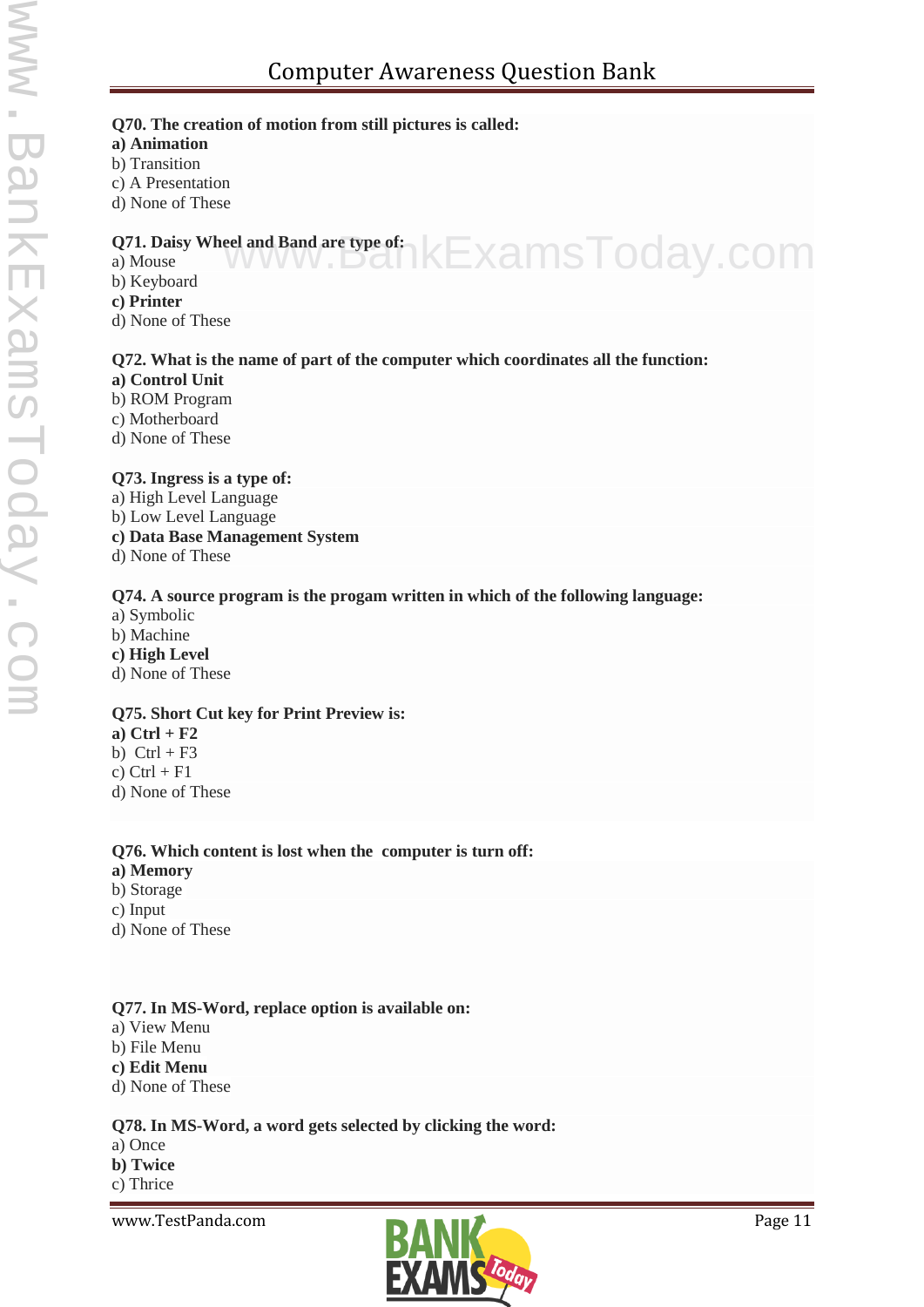#### d) None of These

#### **Q79. The motherboard also holds the \_\_\_\_\_\_\_\_\_\_of the computer:**

**a) Brain**

b) Heart

c) Both

d) None of These

# **Q80. The central processing unit is also known as:** ankExamsToday.com

#### **a) Processor**

- b) Monitor
- c) Screener
- d) None of These

#### **Q81. MMU stands for:**

a) Motherboard Memory Unit b) Memory Management Unit **c) Main Memory Unit** d) None of These

#### **Q82. C.U. stands for:**

- **a) Control Unit** b) Common Unit
- c) Control Union
- d) None of These

#### **Q83. Ctrl + C is key used for:**

- a) Undo
- b) Paste
- **c) Copy**
- d) None of These

#### **Q84. IR stands for:**

- **a) Instruction Register**
- b) Internal Resource
- c) Information Register
- d) None of These

#### **Q85. The mother board contains various\_\_\_\_\_\_\_\_:**

a) Integrated System **b) Integrated Circuit** c) Internal Resource d) None of These

#### **Q86. What symbol is present on the number key '7' on the keyboard:**

- a) %
- **b) &**
- c) \$
- d) None of These

#### **Q87. Devices that enter information and let you communicate with the computer are called:**

#### **a) Input Devices**

- b) Hardware
- c) Output Devices
- d) None of These

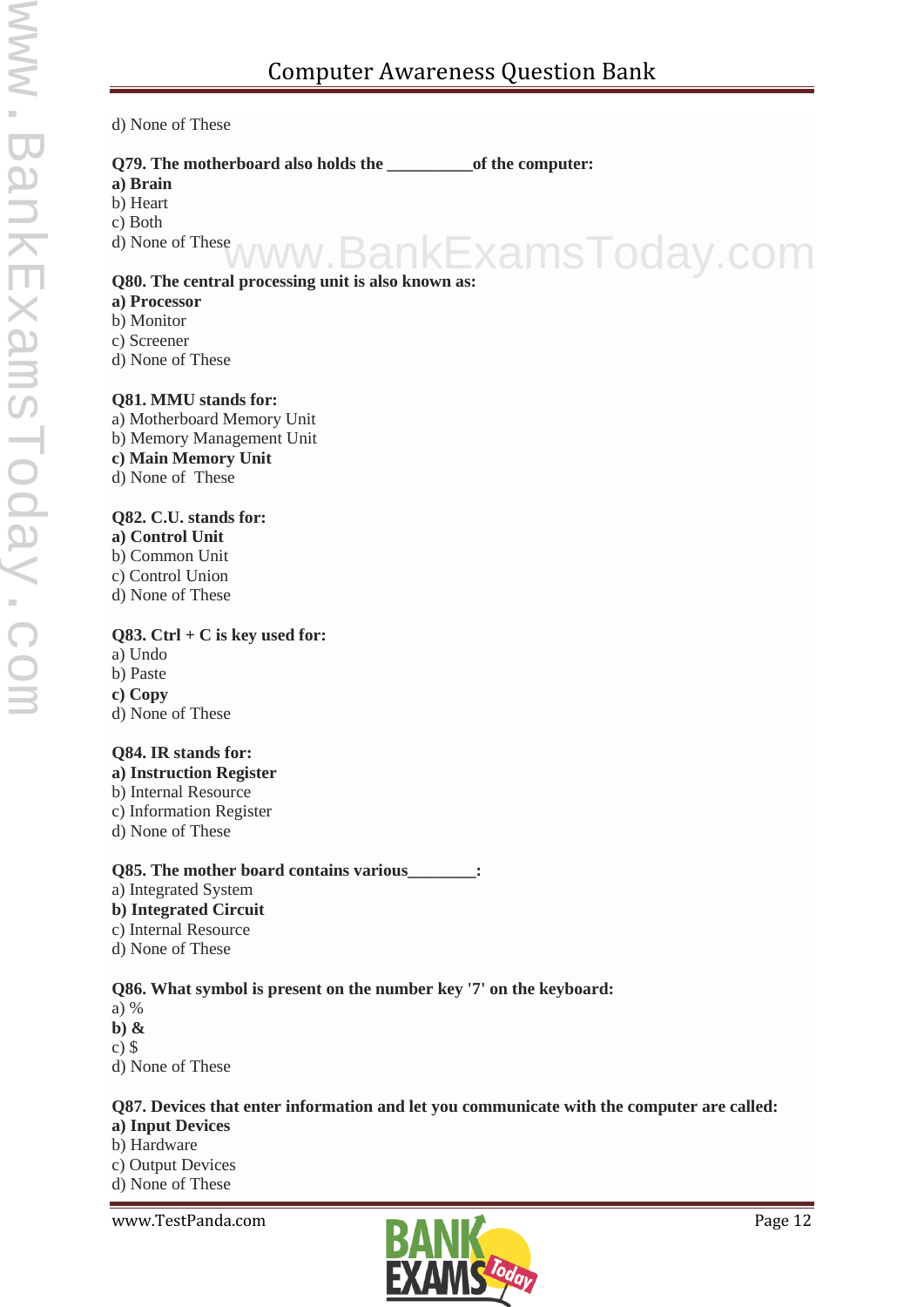#### **Q88. If you want to upload your profile pic into Facebook, the device you will use:**

### a) Printer

- **b) Scanner**
- c) Mouse
- d) None of These

# **Q89 .docx** is the file extension for:  $a_n = a_n$  and  $b_n = x$  ams Today.com

- a) MS Power Point
- b) MS Excel
- **c) MS Word**
- d) None of These

#### **Q90. Which of the following is not an operating system:**

#### a) DOS

- **b) Google**
- c) Windows 2000
- d) None of These

#### **Q91. One Byte is equal to:**

- a) 10 Bits b) 7 Bits **c) 8 Bits**
- d) None of These

#### **Q92. Broad Categories of Software are:**

a) System Software b) Application Software **c) Both of Above** d) None of These

#### **Q93. If you want to go to end of page, you have to press:**

**a) End**  $b)$  Ctrl + End c)  $Ctrl + Home$ d) None of These (CTRL + END is for line end)

#### **Q94. Which one of the following is not a hardware:**

- **a) Interpreter**
- b) Mouse c) Monitor
- d) None of These

#### **Q95. Errors in computer programs are called:**

- a) Hubs
- **b) Bugs**
- c) Syntex Error
- d) None of these

#### **Q96. Internet refers to:**

#### **a) A large Network of Networks**

- b) A communication system for different states of India
- c) A communication system provided for large number of computer users.

d) None of These

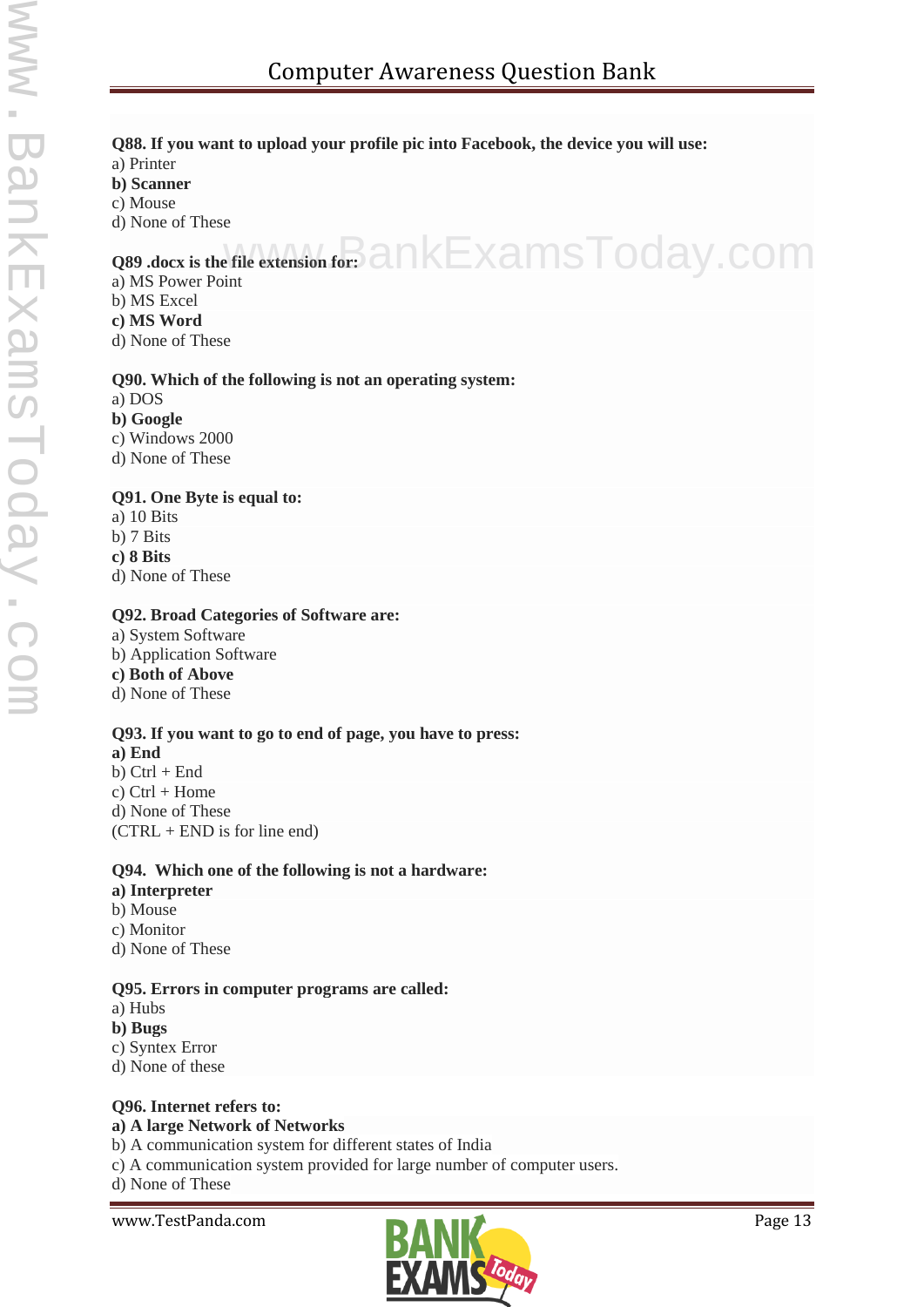- **Q97. Storage Area for E-mail messages are called:**
- a) Directory
- **b) Mailbox**
- c) A folder
- d) None of These

# **Q98. Bug describes:** www.BankExamsToday.com

#### **a) An error in computer program**

- b) Some problems in wires in computer system
- c) Only internet connectivity problem
- d) None of These

#### **Q99. The pattern of printed lines on most products are called:**

- a) Scanner
- **b) Barcodes**
- c) OMR
- d) None of These

#### **Q100. Which function is not performed by servers:**

- a) Database Sharing
- b) Storage
- **c) Word Processing**
- d) None of These

#### **Q101. The process of transferring files from a computer on the internet to your computer on the internet to your computer is called:**

- **a) Downloading**
- b) Uploading
- c) Sharing
- d) None of These

#### **Q102. The main memory works in conjunction with:**

- a) RAM
- **b) CPU**
- c) Special Wires Cards
- d) None of These

#### **Q103. Fastest supercomputer of the world is:**

- a) Apple
- b) Appex 10
- **c) Tianhe - 2**
- d) None of These

#### **Q104. Which one of the following work as both an input device and output device:**

- **a) MODEM**
- b) Keyboard
- c) Mouse
- d) None of These

#### **Q105. SATA stands for:**

- a) Super Advanced Technology Attachment
- **b) Serial Advanced Technology Attachment**
- c) Special Access Technology Attachment
- d) None of These

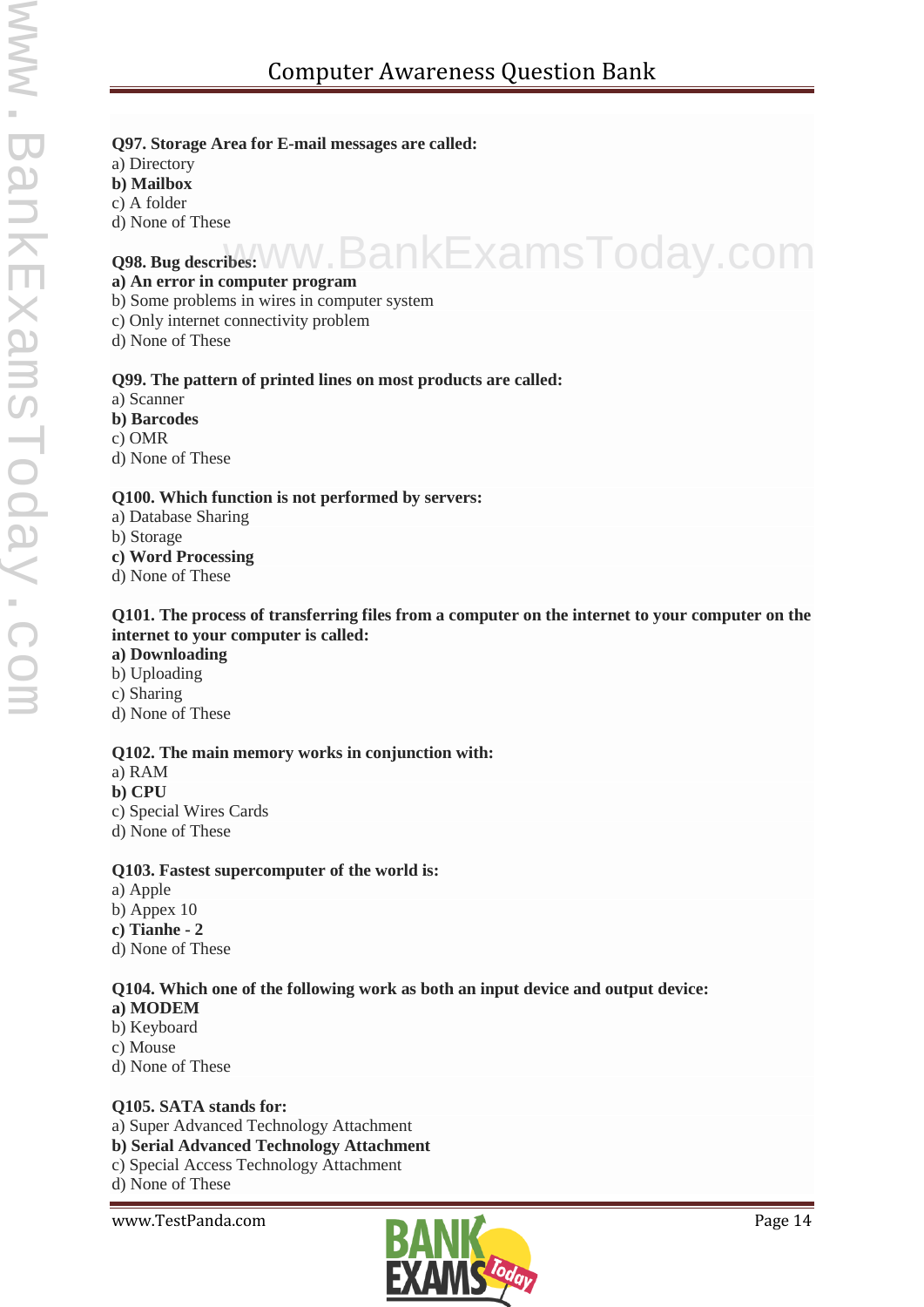#### **Q106. Group of attributes/field in a database is known as a:**

a) Data Entry

**b) Record**

c) File

d) None of These

# **Q107. OCR stands for://W.BankExamsToday.com**

a) Operational Character Reader

#### **b) Optical Character Recognition**

- c) Optical Character Reader
- d) None of These

#### **Q108. Set of related records in a database is known as a:**

**a) File**

b) Field

c) Record Group

d) None of These

#### **Q109. To view information on the web, you must have a:**

a) Cable Modem

- b) Hypertext Viewer
- **c) Web Browser**
- d) None of These

#### **Q110. Directory in a Directory is called:**

#### **a) Sub Directory**

- b) Mini Directory
- c) Junior Directory
- d) None of These

#### **Q111. For print, select the menu:**

- a) Edit
- b) Print
- **c) File**
- d) None of These

#### **Q112. Date and Time are available on the desktop at:**

- a) Title Bar
- **b) Task Bar**
- c) Format Bar
- d) None of These

#### **Q113. Coded entries which are used to gain access to a computer system are called:**

#### **a) Passwords**

- b) Coded Instructions
- c) Conceal Feed Entry
- d) None of These

#### **Q114. Which of the following act both as an input and output device:**

- a) Mouse
- b) Touch Pad
- **c) Touch Screen**
- d) None of These

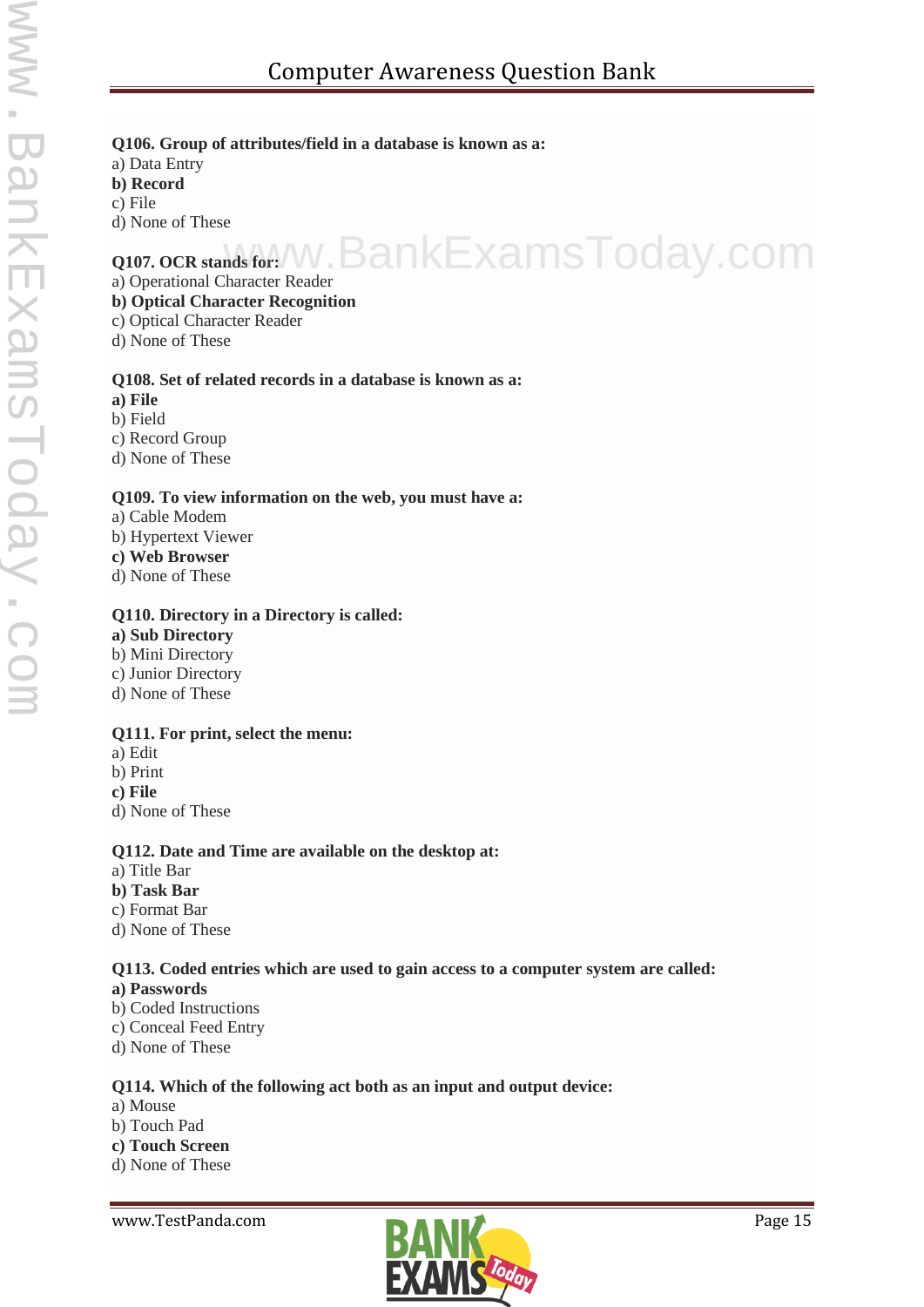# Computer Awareness Question Bank

#### **Q115. Multimedia refers to:**

a) Input for Entertainment

b) Software of pictures, sounds and videos

**c) Output which is made up of pictures, sounds and videos**

d) None of These

# Q116. The key used to cancel the current task is: XamsToday.COM

#### **a) ESC**

b) End

c) Ctrl+End

d) None of These

#### **Q117. F5 key is used:**

a) Rename the selected file **b) Refresh the Active Window** c) Copy and Paste (optional demand) d) None of These

#### **Q118. The key used to rename file is:**

a) F3 b) F4 **c) F2** d) None of These

#### **Q119. If you want to Bold then you will press:**

a)  $Ctrl + K$ b)  $Ctrl + C$ **c) Ctrl + B** d) None of These

#### **Q120. If you want to cut the selected item, you will press:**

- a)  $Ctrl + Y$
- b)  $Ctrl + Z$

**c) Ctrl + X**

d) None of These

#### **Q121. Which key is used to open the start menu:**

**a) Ctrl + Esc** b)  $Ctrl + F5$ c) Esc d) None of These

#### **Q122. USB stands for:**

a) Universal Serial Band b) Unique Serial Bus **c) Universal Serial Bus** d) None of These

#### **Q123. "Homepage" word is associated with:**

a) Operating Systems **b) Web Pages** c) Word Processing d) None of These

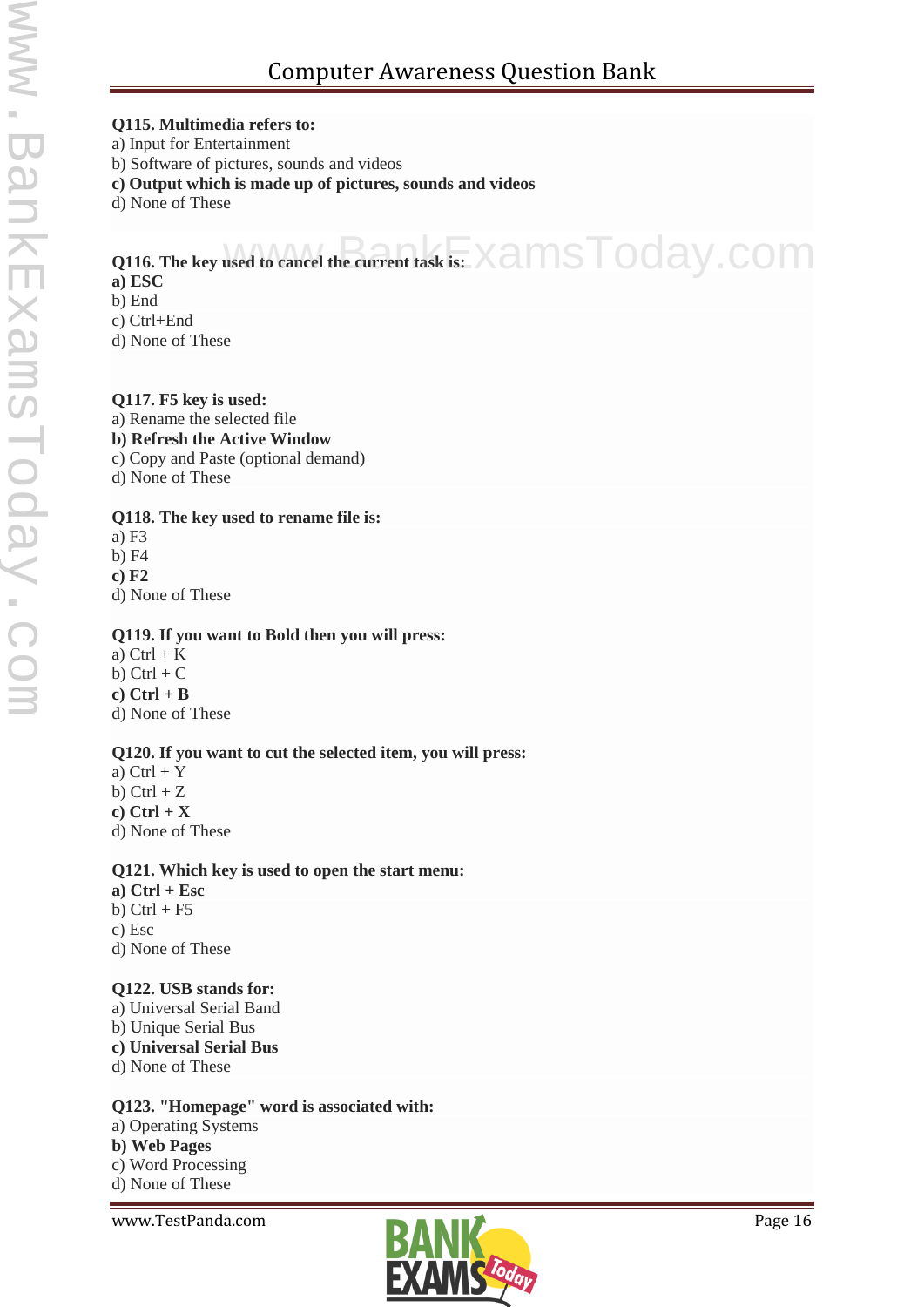#### **Q124. Junk e- mail is also called:**

**a) Spam**

b) Spill

c) Spoof

d) None of These

# Q125. Primary language used for static web page design is:  $\sqrt{\text{S}}$  Oday.com

#### **a) HTML**

- b) PHP
- c) Perl

d) None of These

#### **Q126. Internet speed is measured in:**

**a) Kbps**

b) Ghz

c) RPM

d) None of These

#### **Q127. Inbox in e - mails refers to:**

a) Location of Spams

**b) Location where received mails are kept**

- c) Location of Deleted Mails
- d) None of These

#### **Q128. Authentication means:**

a) Verify Password Only

- **b) Verification of Login name and Password**
- c) To know details of login name
- d) None of These

#### **Q129. DNS stands for:**

- a) Domain Network Service
- b) Domain Necessarily Server
- **c) Domain Name System**
- d) None of These

#### **Q130. Possible Variety of ROM is:**

a) EEPROM b) PROM **c) All of Above** d) None of These

#### **Q131 .TXT extension refers usually refers to what kind of file:**

- **a) Text File**
- b) Word File
- c) Web File
- d) None of These

#### **Q132. WAN stands for:**

a) WAP Access Network b) Wireless Area Network **c) Wide Area Network** d) None of These

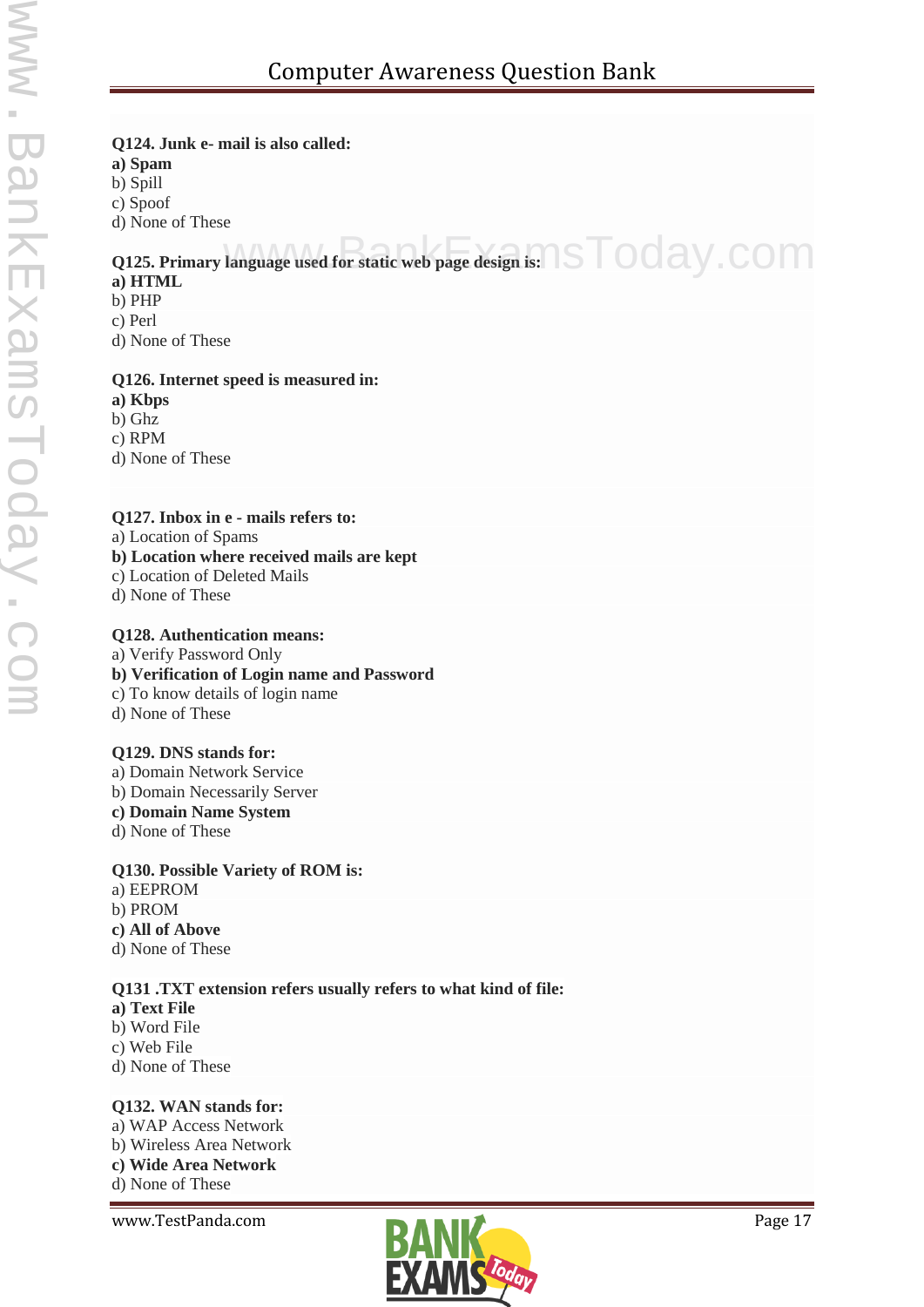## **Q133. ISP stands for:** a) Internet Speed Provider **b) Internet Service Provider** c) Internet Security Protocol d) None of These **Q134. SPIDER refers to:** www.BankExamsToday.com a) Search Engine b) An application for viewing web sites **c) A program that catalogs web sites** d) None of These **Q135. AOL stands for:** a) American Operating Language b) America Over LAN **c) America Online** d) None of These **Q136. The computer needs additional components called \_\_\_\_\_\_\_ to accomplish its input, output and storage functions:**

- a) mice
- b) specifications
- c) architecture
- **d) peripheral**
- e) None of these

#### **Q137. To contact people using the internet, you most often use their:**

a) domain names

#### **b) e-mail addresses**

- c) usernames
- d) passwords
- e) None of these

#### **Q138. The internet allows you to:**

- a) Send electronic Mails
- b) View web pages
- c) Connect to servers all around the world
- **d) All of above**
- e) None of These

#### **Q139. The name that the User gives to a document is referred to as:**

- a) name given
- b) document given

#### **c) file name**

- d) document identity
- e) None of these

#### **Q140. Which of the following controls the manner of interaction between the user and the operating system:**

#### **a) User interface**

- b) Language translator
- c) Platform
- d) Screen saver

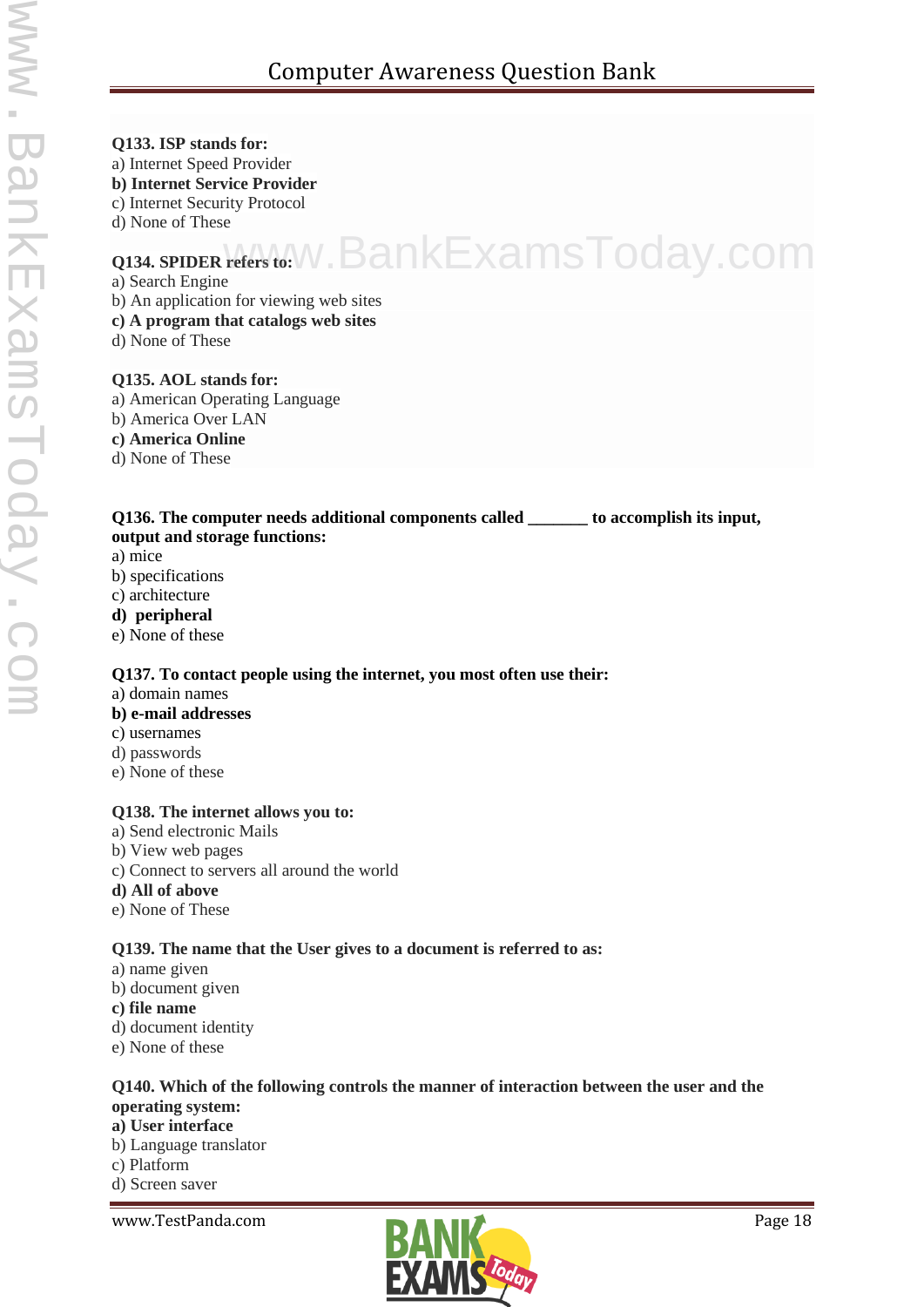e) None of these

#### **Q141. Which type of software is most useful for the creation of brochures, posters and newsletters:**

- a) Spread Sheet Framing Software
- b) Multimedia Authoring Software
- c) Web Authoring Software

c) Web Authoring Software<br>**d**) Desktop Publishing Software **BankExamsToday**.com

e) None of These

#### **Q142. One or more defects or problems that prevent the software from working as intended or working at all is a:**

- **a) Bug**
- b) Bot
- c) Programming Language
- d) Fuzzy Logic
- e) None of These

#### **Q143. A program written in a high level language is referred to as:**

- a) Memory Code
- **b) Object Code**
- c) Source Code
- d) Assembly Code
- e) None of These

#### **Q144. The piece of hardware that converts your computers digital signal to an analog signal that can travel over telephone lines is called a:**

- a) Red Wire
- b) Blue Cord
- c) Tower
- **d) Modem**
- e) None of These

#### **Q145. The basic operation performed by a computer are:**

- a) Arithmatic Operator
- b) Logical
- c) Storation
- **d) All of above**
- e) None of These

#### **Q146. The earliest calculating device is:**

- a) Diffencial Engine
- b) Pascal
- **c) Abacus**
- d) Clock
- e) None of These

#### **Q147. Punched Cards were first introduced by:**

#### **a) Herman Hollerith**

- b) Jacquard
- c) Pascal
- d) Power Mobility
- e) None of These

#### **Q148. Computers built before the first generation of computer were:**

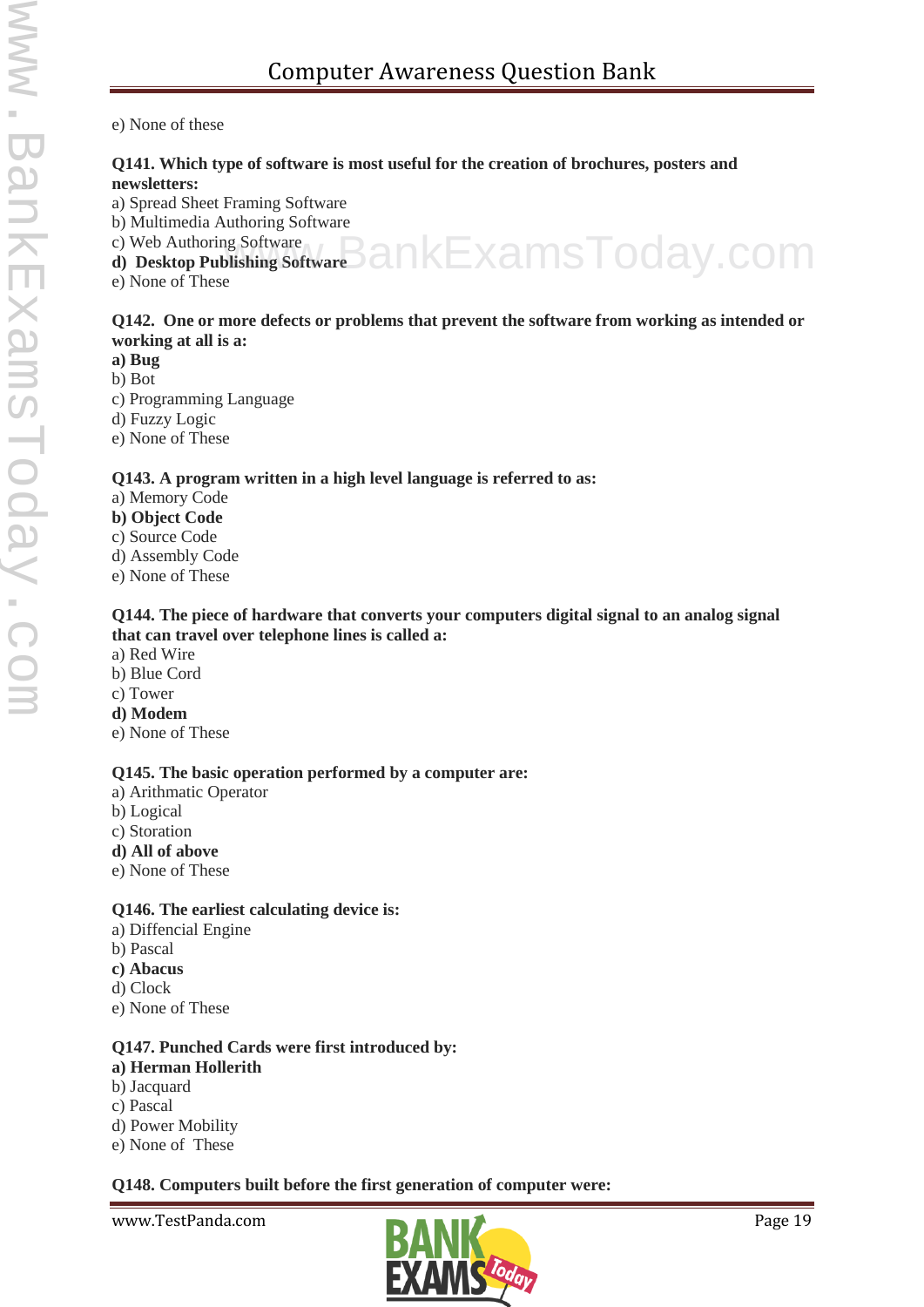- a) Mechanical
- **b) Electro-mechanical**
- c) Electrical
- d) Both 1 and 2
- e) None of these

# **Q149.** Computer software includes  $a$ nkExamsToday.com

- a) Application programs
- b) Operating system programs
- c) Package programs
- d) All of these
- e) None of these

#### **Q150. The unit KIPS is used to measure the speed of:**

- **a) Processor**
- b) Disk drive
- c) Printer
- d) Tape drive
- e) None of these

#### **Q151. Programs are executed on the basis of a priority number in a:**

- **a) Batch processing system**
- b) Multi-Programming
- c) Time sharing
- d) Real Time
- e) None of these

#### **Q152. IBM is:**

- a) Program
- b) Software
- c) Hardware
- **d) Company**
- e) None of these

#### **Q153. Which of the following company firstly developed the 'Microprocessor':**

- a) IBM
- **b) INTEL** c) MICROSOFT d) APPLE
- e) None of These

#### **Q154. The silicon valley where numerous microprocessor manufacturing companies are located, is in the country:**

- a) England b) South Korea
- **c) USA**
- d) Mexico
- e) None of These

# a) Monitor

**Q155. The invention of the \_\_\_\_\_ has had the greatest impact on computers:**

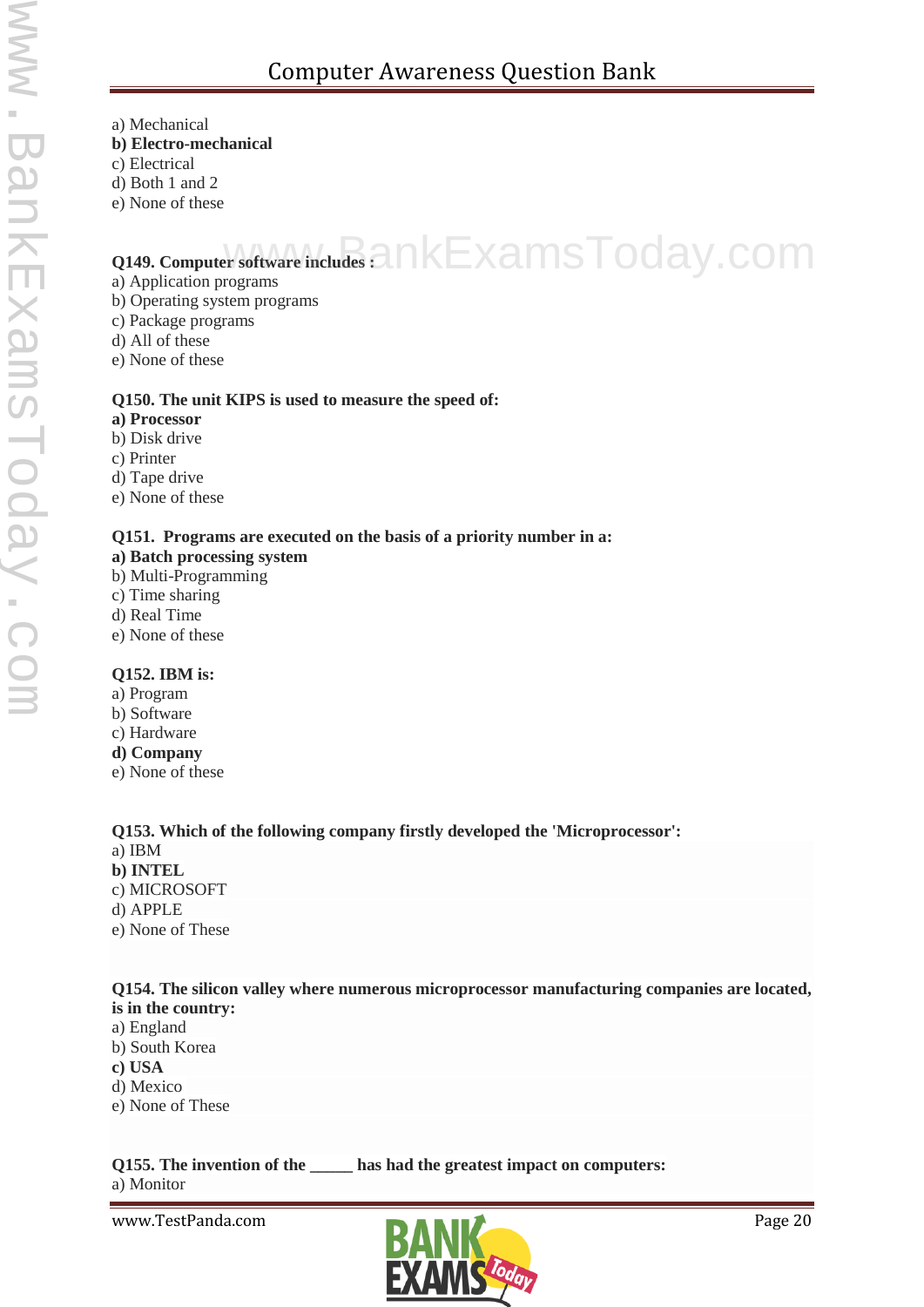b) CPU **c) Microprocessor**

d) LCD's

e) None of These

#### **Q156. Expansion cards are inserted into:**

a) The back of the computer **b) Slots**

c) CPU

- d) Internally Installed
- e) None of These

#### **Q157. A program designed to destroy data on your computer which can travel to "infect" other computers is called as:**

www.BankExamsToday.com

- a) Operational Risks
- b) Torpedo
- c) Infector
- **d) Virus**

e) None of These

#### **Q158. The \_\_\_\_\_ manual tells you how to use a software program:**

- **a) User**
- b) Programming
- c) Documentation
- d) Technical
- e) None of These

#### **Q159. A collection of interrelated records is called a:**

- a) Information Management System
- b) Files Colleague
- c) Utility Files
- **d) Database**
- e) None of These

#### **Q160. Printer attached on:**

- a) Interface Port
- b) Serial Port
- **c) Parallel Port**
- d) SCSI
- e) None of These

#### **Q161. A computer system recognizes only:**

- a) Software
- **b) 0s and 1s**
- c) Modem Signals
- d) ASCII
- e) None of These

#### **Q162. If a file is transferred from another computer to your computer is called:**

a) Downloading b) Uploading c) Assessing d) Really Simple Syndication

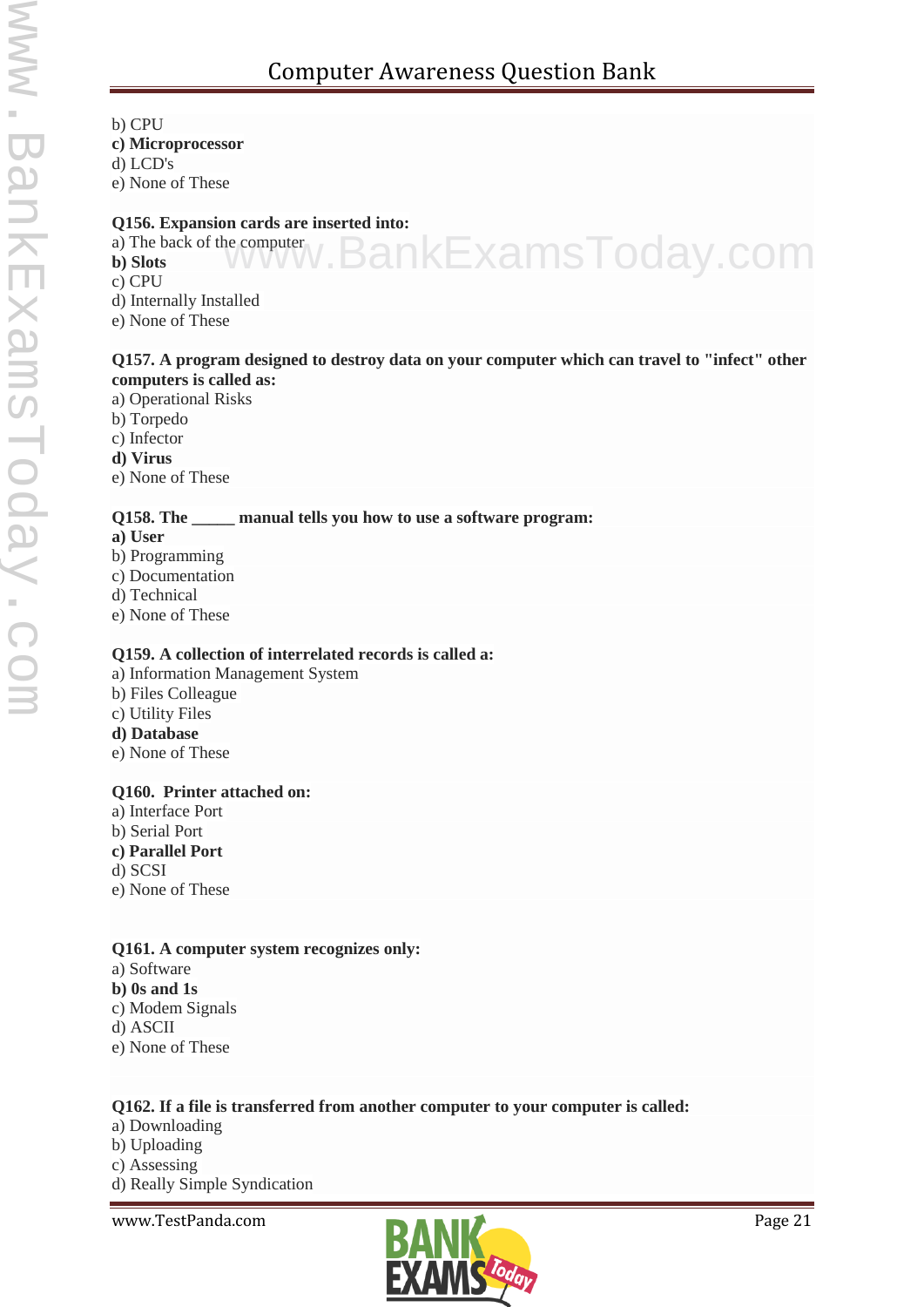#### **e) None of These**

#### **Q163. What refers to a set of characters of a particular design:**

- a) Formation
- **b) Calligraph**
- c) Keyface
- d) Stencil
- e) None of These www.BankExamsToday.com

#### **Q164. The process of copying file to a CD is known as:**

- a) Storing
- **b) Burning**
- c) Pasting
- d) Copying
- e) None of These

#### **Q165. MIDI stands for:**

- a) Memory in Digital Interface
- b) Musical Instructions and Digital Inteface
- c) Mouse Identity Development Interface
- **d) Musical Instrument Digital Interface**
- e) None of These

#### **Q166. A database is typically composed of one or more:**

- a) Columns
- b) Files
- c) Rows
- **d) Tables**
- e) None of These

#### **Q167. Information about just one individual person is referred to as a:**

- a) Table
- b) Column
- c) Cell
- **d) Record**
- e) None of These

#### **Q168. The default view in Excel is \_\_\_\_view:**

- **a) Normal**
- b) Roman
- c) Auto
- d) Work
- e) None of These

#### **Q169. Which of the following can be used to select entire document:**

a)  $Ctrl + K$ b)  $Alt + F5$ c) Shift +  $A$ 

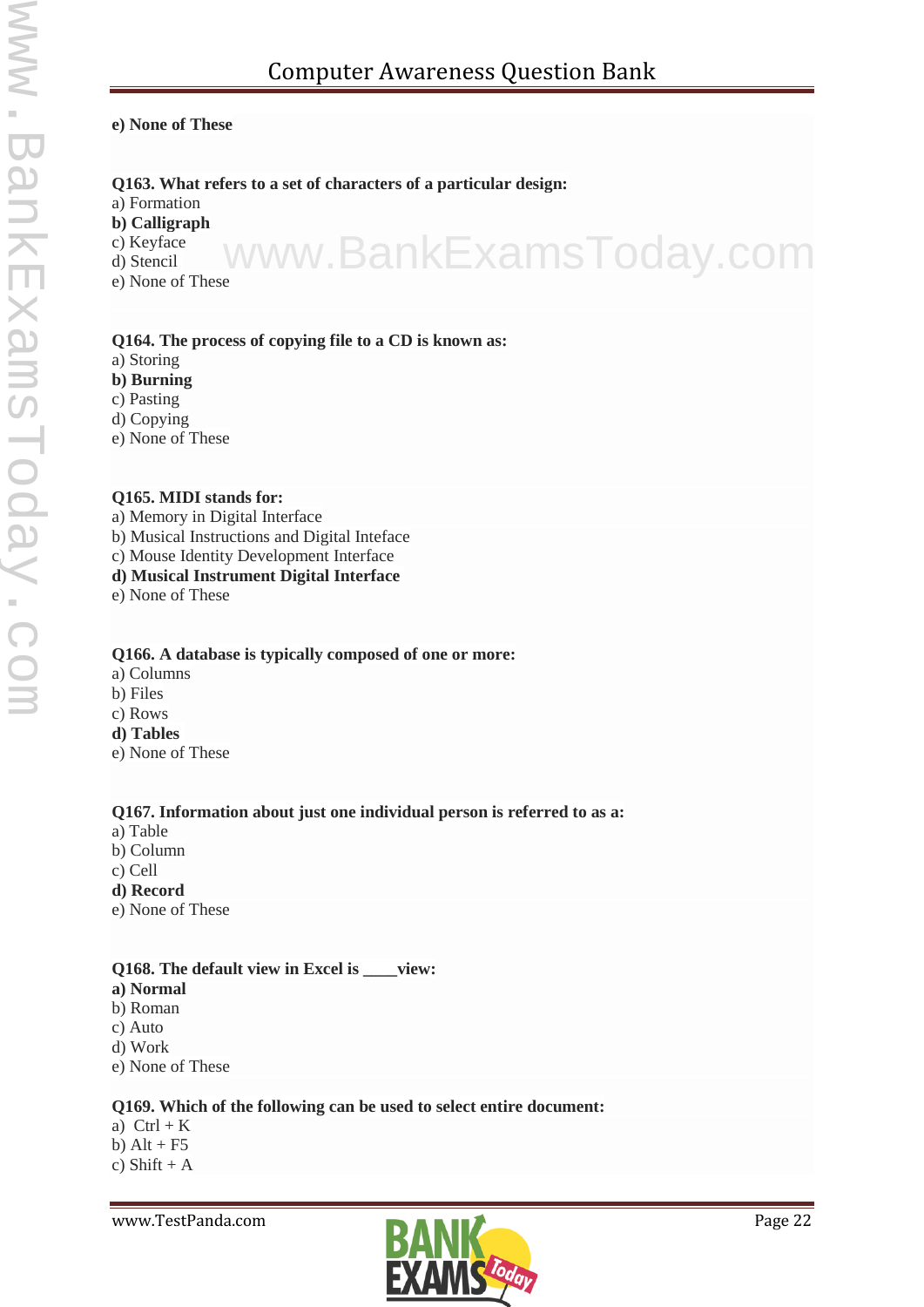# Computer Awareness Question Bank

#### **d) Ctrl + A**

e) None of These

#### **Q170. MAN stands for:**

a) Metropolitan Arranged Network

#### **b) Metropolitan Area Network**

- c) Metropolitan Access Network
- c) Metropolitan Access Network **BankExamsToday.com**
- e) None of These

#### **Q171. NIC stands for:**

- a) Short form of Nice in computer language
- b) Networking Internet Connection
- c) Network Internal Card
- **d) Network Interface Card**
- e) None of These

#### **Q172. If you want to connect to your own computer through the internet from another location you can use:**

- **a) Telnet**
- b) Instant Messaging
- c) FTP
- d) E- Mail
- e) None of These

#### **Q173. Which of the following are not programming paradigms types:**

- a) Object Oriented Programming
- b) Aspect Oriented Programming
- **c) Session Oriented Programming**
- d) Structured Programming
- e) None of These

#### **Q174. OEM Software stands for:**

- a) Open Source Entertainment Software
- b) Other Equivalent Manufacturer Software
- c)Operating Engine Manufacturer Software
- **d) Original Equipment Manufacturer Software**
- e) None of These

#### **Q175. Which of the following enables users to visit a web site:**

- a) Web Viewer
- b) Web Explorer
- **c) Web Browser**
- d) None of These

#### **Q176. Which "SUPERCOMPUTER" is developed by Indian Scientist:**

- a) SarvaShrestha
- **b) Param**
- c) Super 301
- d) Super Power
- e) None of These

#### **Q177. Super Computers termed considered as:**

a) Dumb Terminal

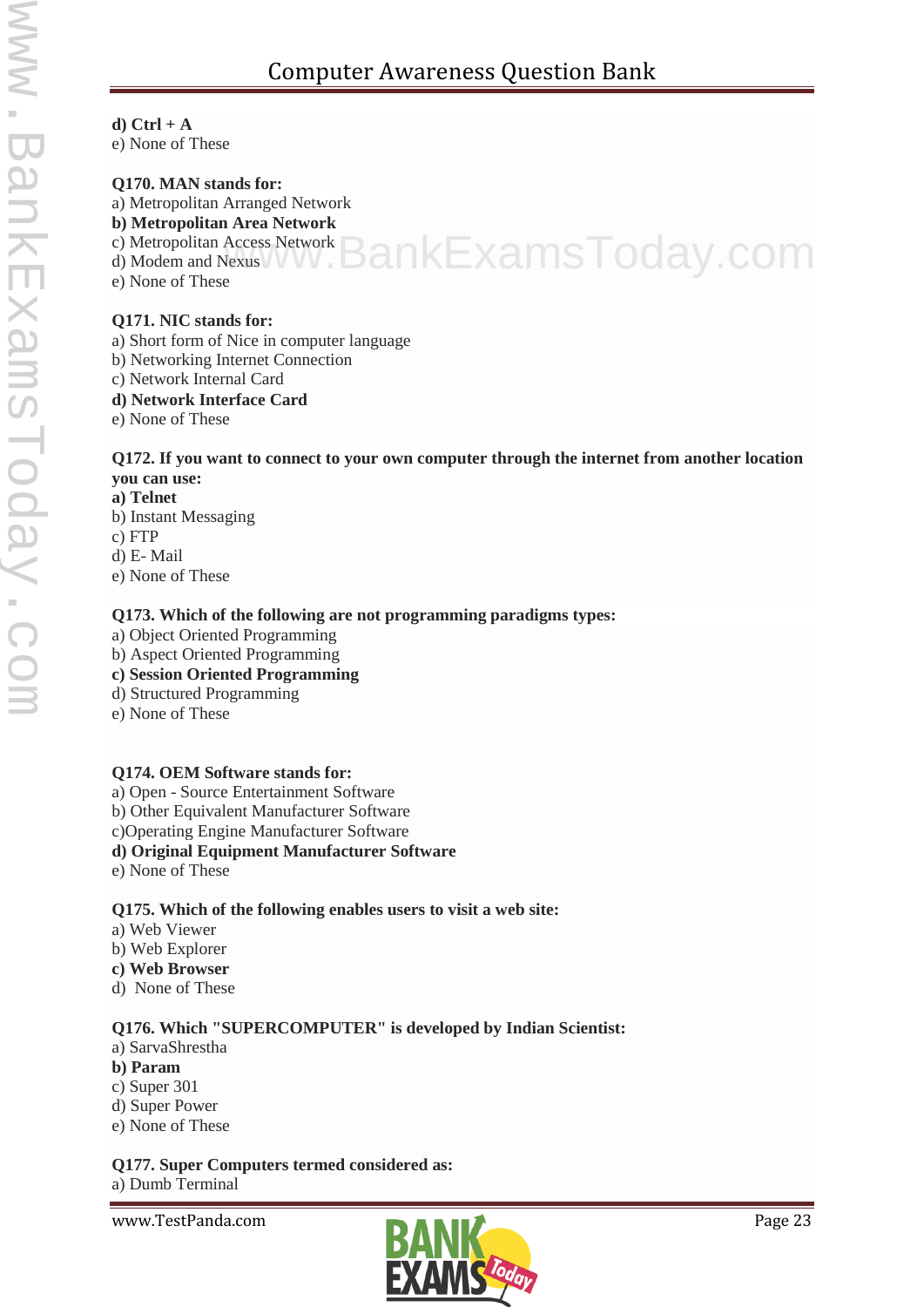#### **b) Intelligent Terminal**

- c) Smart Terminal
- d) Super Terminal
- e) None of These

#### **Q178. POST stands for:**

- **a) Power on Self Test** a) Power on Self Test<br>b) Pre Operating System Test / BankExamsToday.com
- 
- c) Pre Operating System Time
- d) Pacific Operating System Test
- e) None of These

#### **Q179. Which of the following number system is natively used by a computer:**

- a) Hexadecimal
- b) Octal
- c) Decimal
- **d) Binary**
- e) None of These

#### **Q180. The transmission mode which allows both communicating devices to transmit and receive data simultaneously is:**

- **a) Full Duplex**
- b) Simplex
- c) Half Duplex
- d) Simple Complex
- e) None of These

### **Q181. Which of the following is not related to the Internet and Web Development:** a) HTML

- **b) DOS**
- c) Internet Explorer
- d) CSS
- e) None of These

#### **Q182. MP3 is a:**

- **a) Sound Format**
- b) Printer
- c) Mouse
- d) Scanner
- e) None of These

#### **Q183. Java Programming language was invented by:**

- a) Christopher Kelein
- b) Charles Babbage
- **c) James Gosling**
- d) Grace Hopper
- e) None of These

#### **Q184. Which of the following buses available on computer system:**

- a) Address Bus
- b) Data Bus
- c) System Bus
- **d) All of Above**
- e) None of These

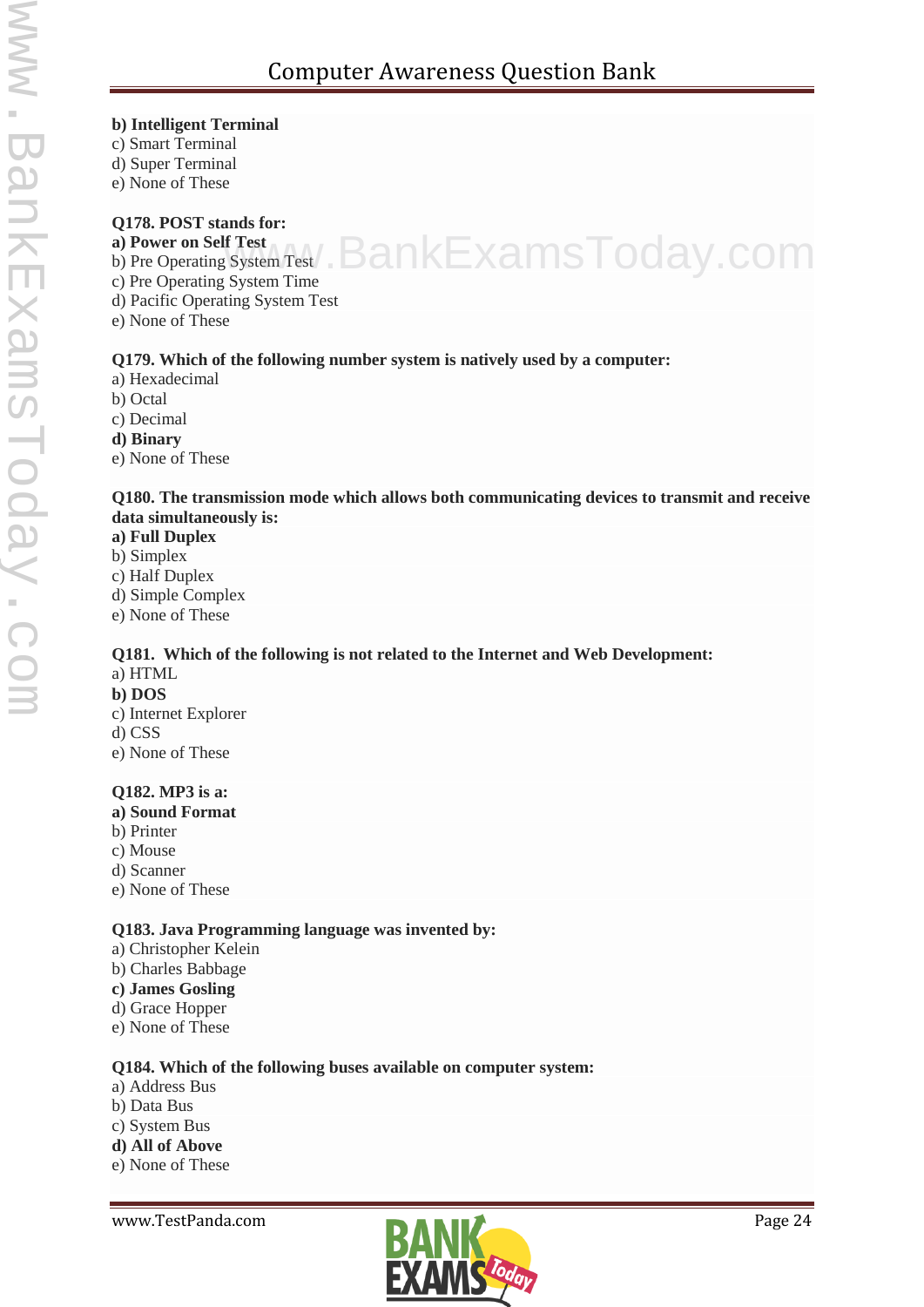#### **Q185. Which of the following stores the operating system files permanently:**

- a) Frisk Drives
- **b) Hard Disk**
- c) RAM
- d) Cache
- e) None of These

# **Q186. CAD stands for://W.BankExamsToday.com**

a) Computer And Development

#### **b) Computer Aided Design**

- c) Computer Access Design
- d) Computer Access Development
- e) None of These

#### **Q187. Apple Computers were founded by:**

- a) Goblet Owata
- b) StephaneLyndse
- c) Bill Gates
- **d) Steve Jobs**
- e) None of These

#### **Q188. Motherboard is a:**

- a) A board which connects only CPU and Keyboard
- **b) A circuit board which connects all the elements**
- c) Keyboard otherwise known as motherboard
- d) CPU's Circutary
- e) None of These

#### **Q189. Master Files contain data of: a) Permanent Nature**

- b) Global Nature
- c) Temporary Nature
- d) Local Natur
- e) None of These

#### **Q190. JVM stands for:**

a) Java Via Mechanism b) Justify Virtual Method c) Jumbo Verbose Mechanism **d) Java Virtual Machine** e) None of These

#### **Q191. 'Analytical Engine' was developed by:**

- a) Jacquard Loom
- b) Shannon
- **c) Charles Babbage**
- d) IBM
- e) None of These

#### **Q192. Advanced Internet is an example of \_\_\_\_\_\_\_\_\_network:**

- **a) Mesh**
- b) Star
- c) Bus
- d) Hybrid

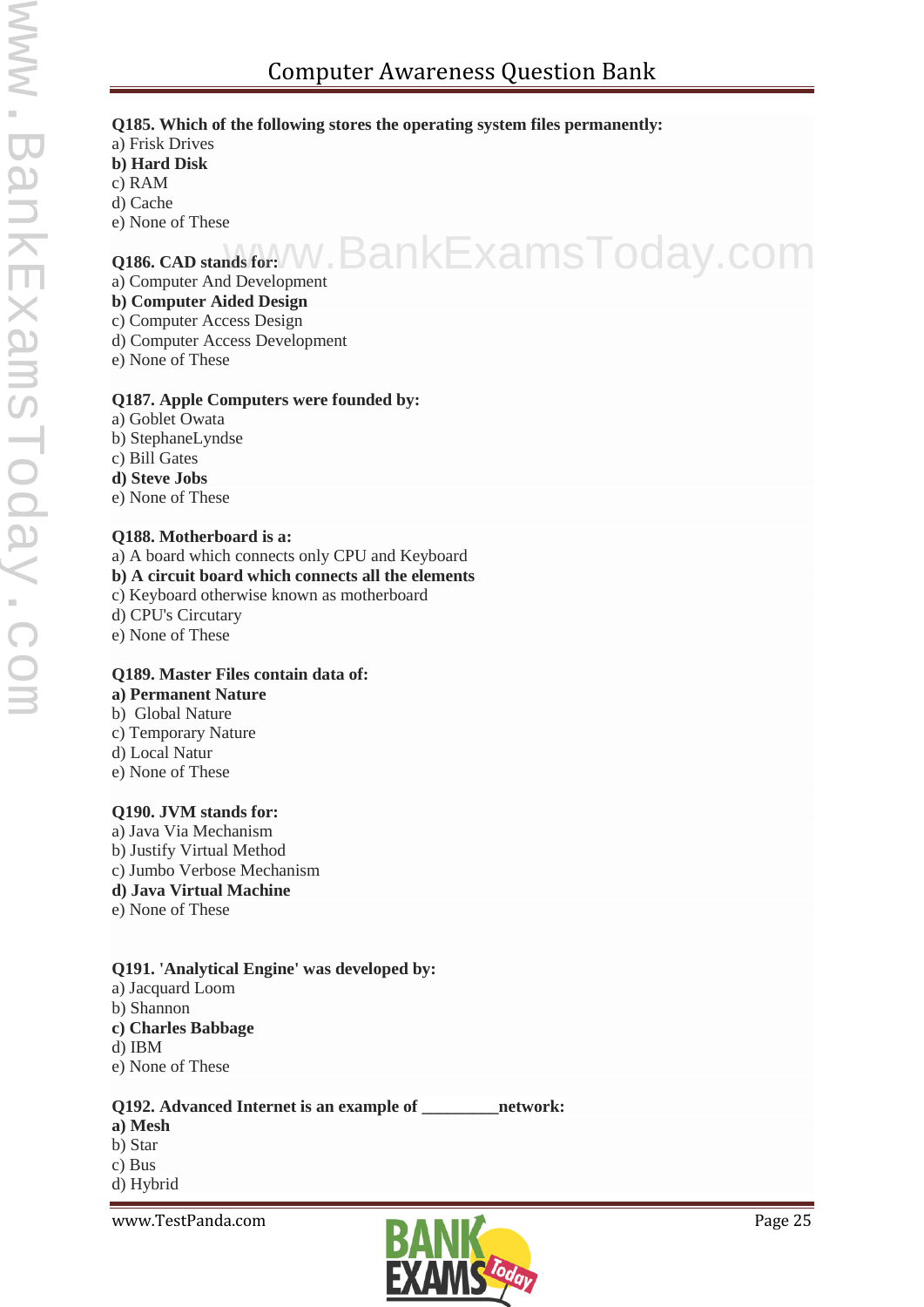e) None of These

#### **Q193. Window Logo + D:**

a) Display the Run Option

#### **b) Displays the Desktop**

c) A kind of Delete Options c) A kind of Delete Options<br>d) None of These V VV W . BankExamsToday.com

#### **Q194. You can shut down the computer by pressing:**

- a) Window Button + ZZ
- b)  $Ctrl + UU$
- **c) Window Button + UU (windows+UU is only for windows XP)**
- d) None of These

#### **Q195. 1GB consists of:**

a) 1000 TB

b) 1024 KB

**c) 1024 MB**

d) None of These

#### **Q196. Fifth Generation computer types include:**

- a) Notebook
- b) Ultra book
- c) Chrome Book

#### **d) All of Above**

e) None of These

#### **Q197. What input device you can used in notebook or laptop computer, instead of mouse:**

- a) Joystick
- **b) Trackball**
- c) Pointer
- d) None of These

#### **Q198. If some information is available on paper but you want to transferred it to the hard disc of the computer for further manipulation, which device you will use:**

- a) Photoshop
- **b) Scanner**
- c) Printer
- d) None of These

#### **Q199. CRT stands for:**

- a) Compact Ray Tube
- **b) Cathode Ray Tube**
- c) Compatible Recognition Tool
- d) None of These

#### **Q200. Which is very high speed semiconductor memory which can speed up CPU:**

- a) Secondary Memory
- **b) Cache Memory**
- c) Primary Memory
- d) None of These

#### **Q201. MROM stands for:**

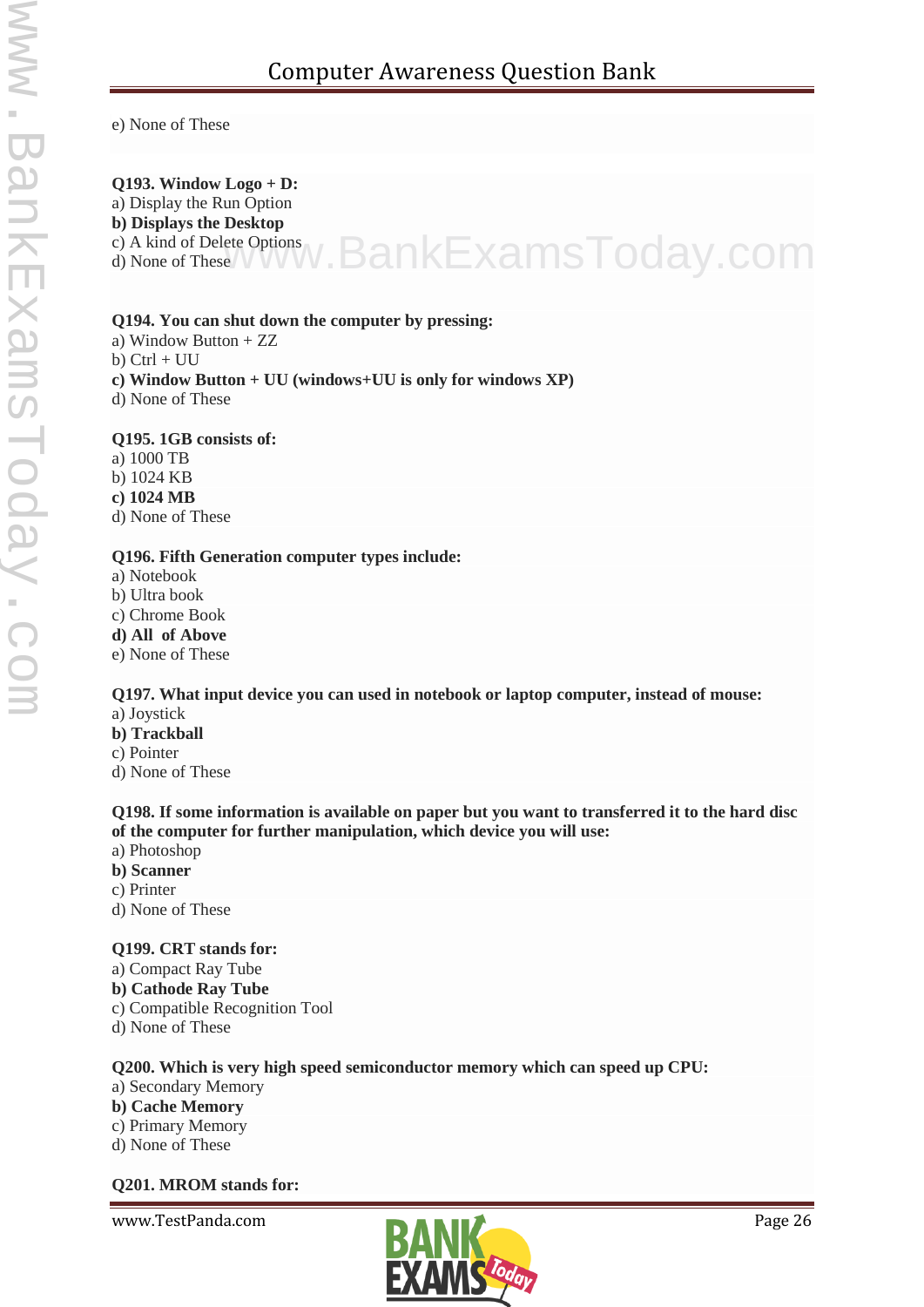- a) Managed Read Only Memory
- **b) Masked Read Only Memory**
- c) Manipulated Read Only Memory
- d) None of These

#### **Q202. Find the incorrect one:**

a) 1 KB = 1024 BYTES b)  $1 \text{ MB} = 1024 \text{ KB}$ c)  $1 \text{ GB} = 1024 \text{ MB}$ d)  $1 \text{ TB} = 1024 \text{ GB}$ e)  $1$  PB = 1024 TB **f) None of These**

#### **Q203. Information needed to develop, use or maintain computer hardware and software and to permit access and retrieval of data is known as:**

w.BankExamsToday.com

- a) Software
- **b) Documentation**
- c) Operation of Hardware
- d) None of These

#### **Q204. VIRUS stands for:**

- a) Variations In Resources Under Software
- b) Various Information Routes Un- Secured
- **c) Vital Information Resource Under Seize**

d) None of These

#### **Q205. Which number key contains symbol @:**

- a) 3
- b)1
- **c) 2**
- d) None of These

#### **Q206. Another word for CPU is:**

- a) Execute
- **b) Microprocessor**
- c) Micro Chip
- d) None of These

#### **Q207. LED stands for:**

a) Level Engaged Diode **b) Light Emitting Diode** c) LAN Enabled Diode d) None of These

#### **Q208. A web site can contain one or more:**

- **a) Web Pages**
- b) Spiders
- c) Networks
- d) None of These

#### **Q209. ISP stands for:** a) International Service Provider

- **b) Internet Service Provider**
- c) Input Software Protocol
- d) None of These

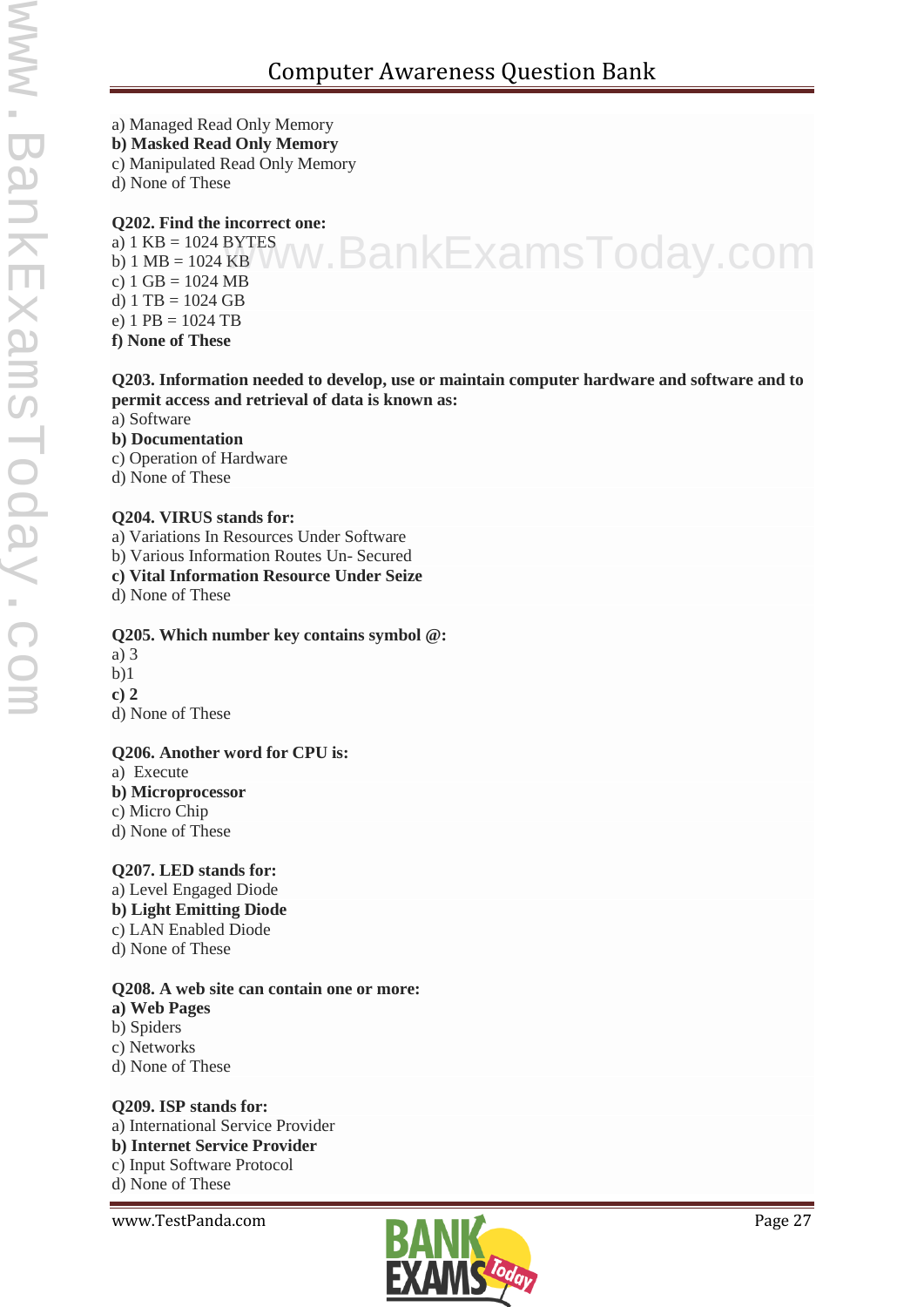#### **Q210. IF you wants to move forward through Tabs, you have to press:**

a)  $SHIFT + Tab$  $b)$  ALT + Tab

**c) CTRL + Tab (on net or browser tabs)**

d) None of These

#### **Q211. TAB used for:** BankExamsToday.com

a) Move forward through Tabs

b) Move backward through Options

**c) Move forward through Options**

d) None of These

#### **Q212. Short cut key for creating the symbol of Copyright is:**

 $a)$  Alt + Ctrl + C b)  $Ctrl + Shift + C$ c) Shift  $+ C$ d) None of These

#### **Q213. Virus can spread from one computer to another via use of:**

a) Infected Floppy Disk b) Computer Networks c) Internet **d) All of Above** e) None of These

#### **Q214. Without a computer cannot be connected over a network:**

### a) Internet

**b) Network Card** c) Wires

d) None of These

#### **Q215. Another Names of Network Cards are:**

a) Network Adapter b) Network Interface Card **c) All of Above** d) None of These

#### **Q216. PCI stands for:**

#### **a) Peripheral Component Interconnect**

- b) Personal Computer Interface
- c) Programming In Computer Interchange
- d) None of These

#### **Q217. DOS, Windows XP, Windows Vista, Unix, Linux, MAC/OS X etc. are examples of: a) Operating System Software**

- b) Package Software
- c) Utility Software
- d) None of These

#### **Q218. BASIC stands for:**

a) Basic Access towards Skills in Computer **b) Beginner's All Purpose Symbolic Instruction Code** c) Binary And Specific Instruction Code

www.TestPanda.com **Page 28** 

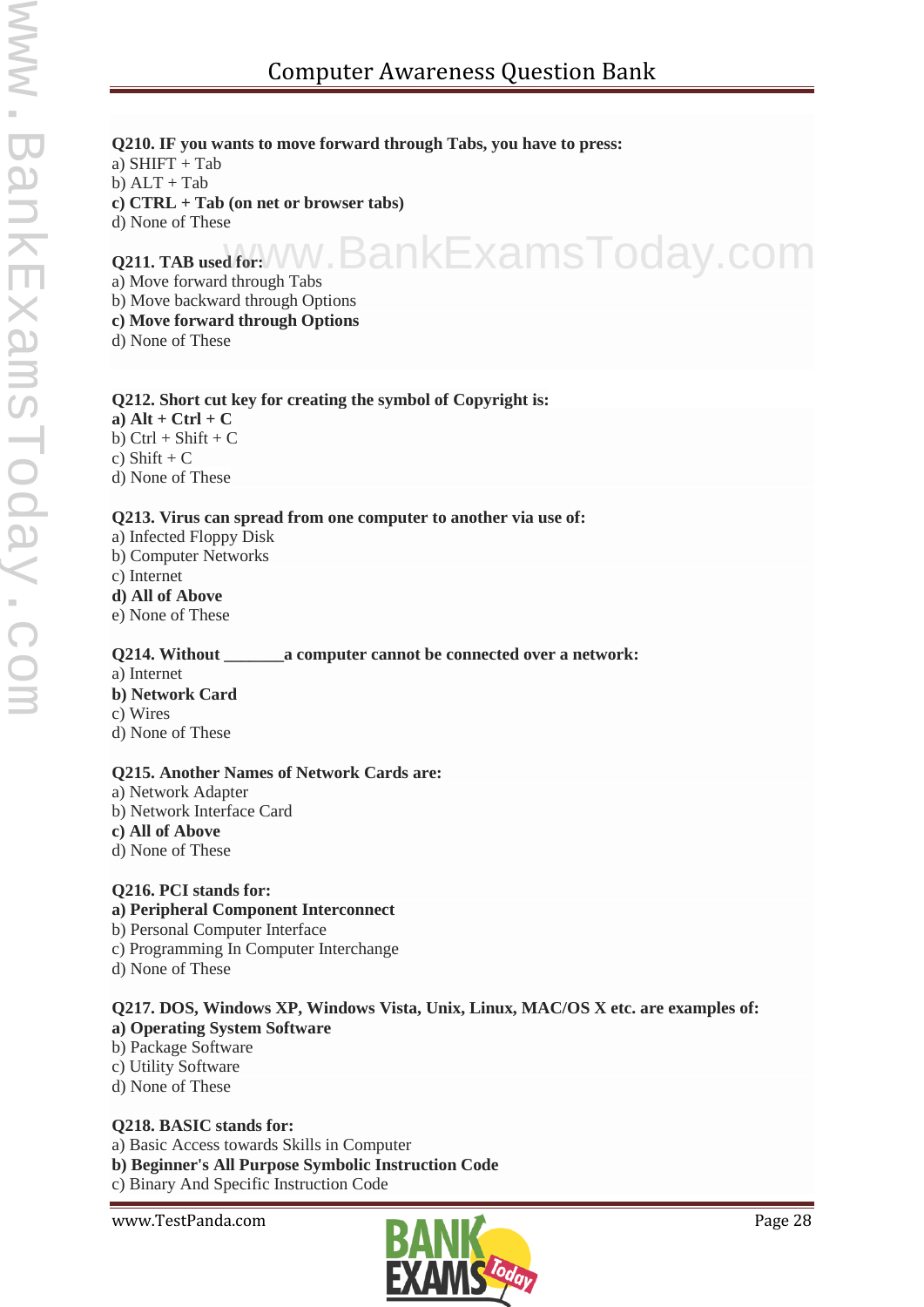d) None of These

#### **Q219. CRT stands for:**

a) Ctrl, Refresh, Tab

**b) Cathode Ray Tube** c) Catholic Ray Tuber

d) None of These

### **Q220. Which of the following is not a programming language:** ExamsToday.com

- a) Java
- b) Basic
- **c) Knuth**

d) None of These

#### **Q221. Which of the following is not a internet protocol:**

#### **a) STP**

b) HTTP

c) FTP

d) None of These

#### **Q222. Which of the following is not a computer:**

- a) Acorn
- b) Aptiva

#### **c) Paseo**

d) None of These

#### **Q223. Computer calculate number in \_\_\_\_\_\_mode:**

- a) Octal
- b) Decimal
- **c) Binary**
- d) None of These

#### **Q224. GUI stands for:**

- **a) Graphical User Interface**
- b) Graphic User Interchange
- c) Graphical User Interaction
- d) None of These

#### **Q225. The Father of Computer is:**

- a) Bill Gates
- b) Dennis Ritchie
- **c) Charles Babbage**
- d) None of These

#### **Q226. Hard Copy refers to:**

- a) Hardware
- **b) Print Out of Document**
- c) Duplicate Memory Data
- d) None of These

#### **Q227. Which memory is fastest among all the memories in a computer:**

a) RAM **b) Cache Memory** c) EPROM d) None of These

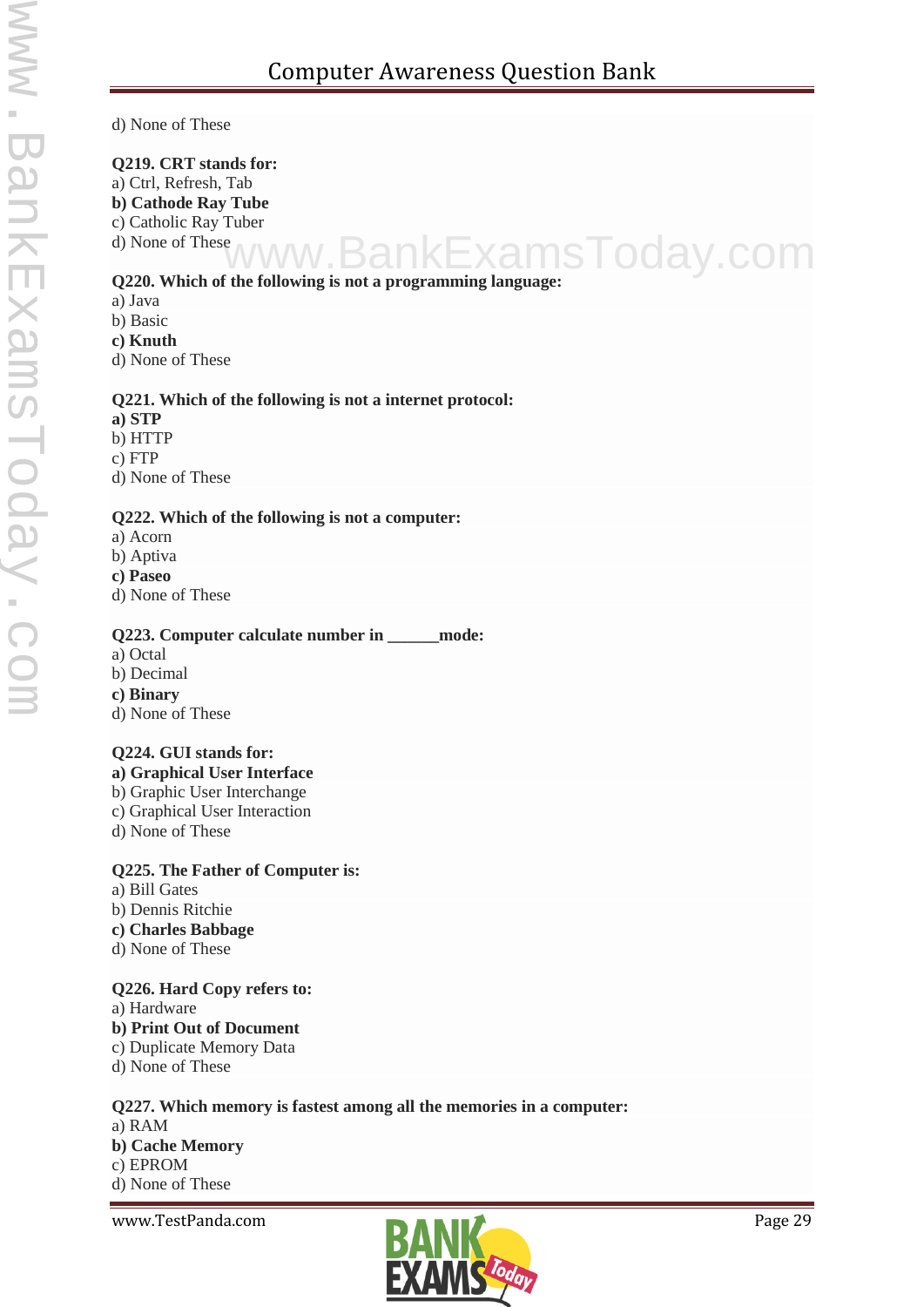# **Q228. Which of the following connects all the elements in a computer:**

a) Software

**b) Motherboard**

c) Keyboard

d) None of These

# **Q229. If you needed to execute some code repeatedly based on a certain condition, which of the following would you use:** www.BankExamsToday.com

#### a) Compiler

**b) Loop**

c) Variable

d) None of These

#### **Q230. Which of the following is not a Software Language:**

a) C

**b) HTML**

c) C++

d) None of These

#### **Q231. Which of the following is not a web language:**

a) PHP

**b) C++**

c) Javascript

d) None of These

#### **Q232. \_\_\_\_\_\_is the raw material from which useful information is derived:**

- a) Content
- **b) Data**
- c) Word
- d) None of These

#### **Q233. DBMS stands for:**

- a) Dynamic Bureau of Management System
- b) Document Base Management System
- **c) Data Base Management System**
- d) None of These

#### **Q234. Panther (10.3), Jaguar (10.2), Puma (10.1) and Cheetah (10.0) are examples of:** a) Window OS

- **b) Mac OS**
- c) Open Operating Systems d) None of These

#### **Q235. Which of the following is point-and-draw device:**

- a) CD ROM
- b) Key Board
- **c) Mouse**
- d) None of These

#### **Q236. VDU stands for:**

a) Virtual Display Unit

b) Video Display Unit

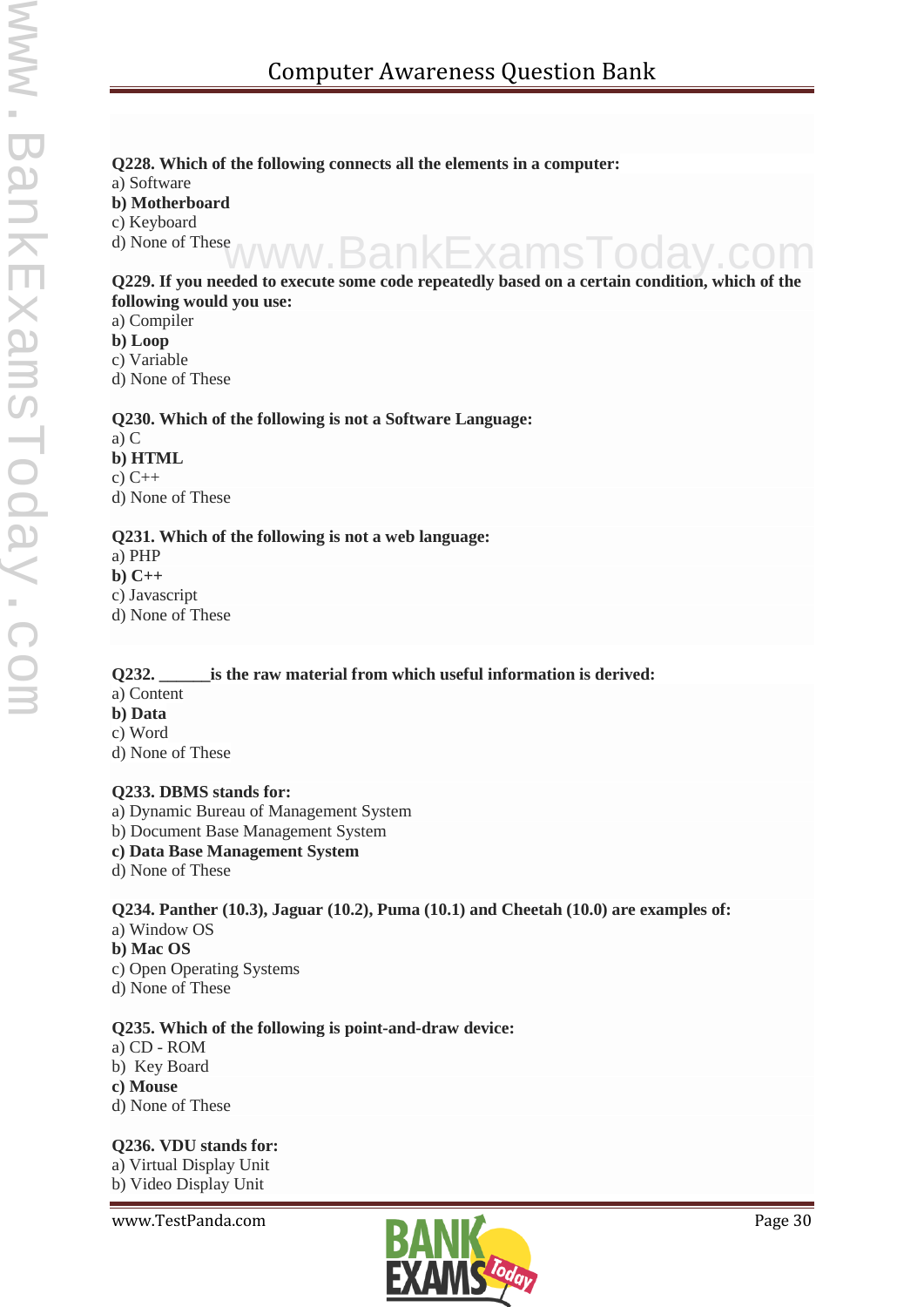#### **c) Visual Display Unit**

d) None of These

#### **Q237. PAN stands for:**

a) Permanent Area Network

b) Personal Access Network

**c) Personal Area Network**

d) None of These

#### **Q238. The main page for a Web site established by an organization or an individual; it usually serves as the entrance for a series of related pages is known as:**

www.BankExamsToday.com

a) Document Page

**b) Home Page**

c) Initial Page

d) None of These

#### **Q239. A set of guidelines or standards that establish the format in which files can be transmitted from one computer to another is:**

a) Protocol for Files

- **b) File Transfer Protocol** c) Managing File Protocol
- d) None of These

#### **Q240. Software that prevents unauthorized persons from accessing certain parts of a program, database or network is:**

- **a) Firewall**
- b) Scanner
- c) Anti Virus
- d) None of These

#### **Q241. A stored collection of information is:**

- a) Documentation
- **b) Database**
- c) Files
- d) None of These

#### **Q242. It is a program to cruise the internet, It can eliminate the needs of separate internet programs, it make the internet available for everyone. All these are characteristics of:**

- a) Gopher
- **b) Mosaic**
- c) WAIS
- d) None of These

#### **Q243. \_\_\_\_\_\_\_\_is easy to use wizard that helps to create a presentation by leading through some basic questions:**

- **a) Auto Content Wizard**
- b) Auto Presentation Wizard
- c) Sample Presentation Wizard
- d) None of These

#### **Q244. Locating and eliminating defects in a program is:**

- a) Bugs
- **b) Debugging**
- c) Virus Control Protocol
- d) None of These

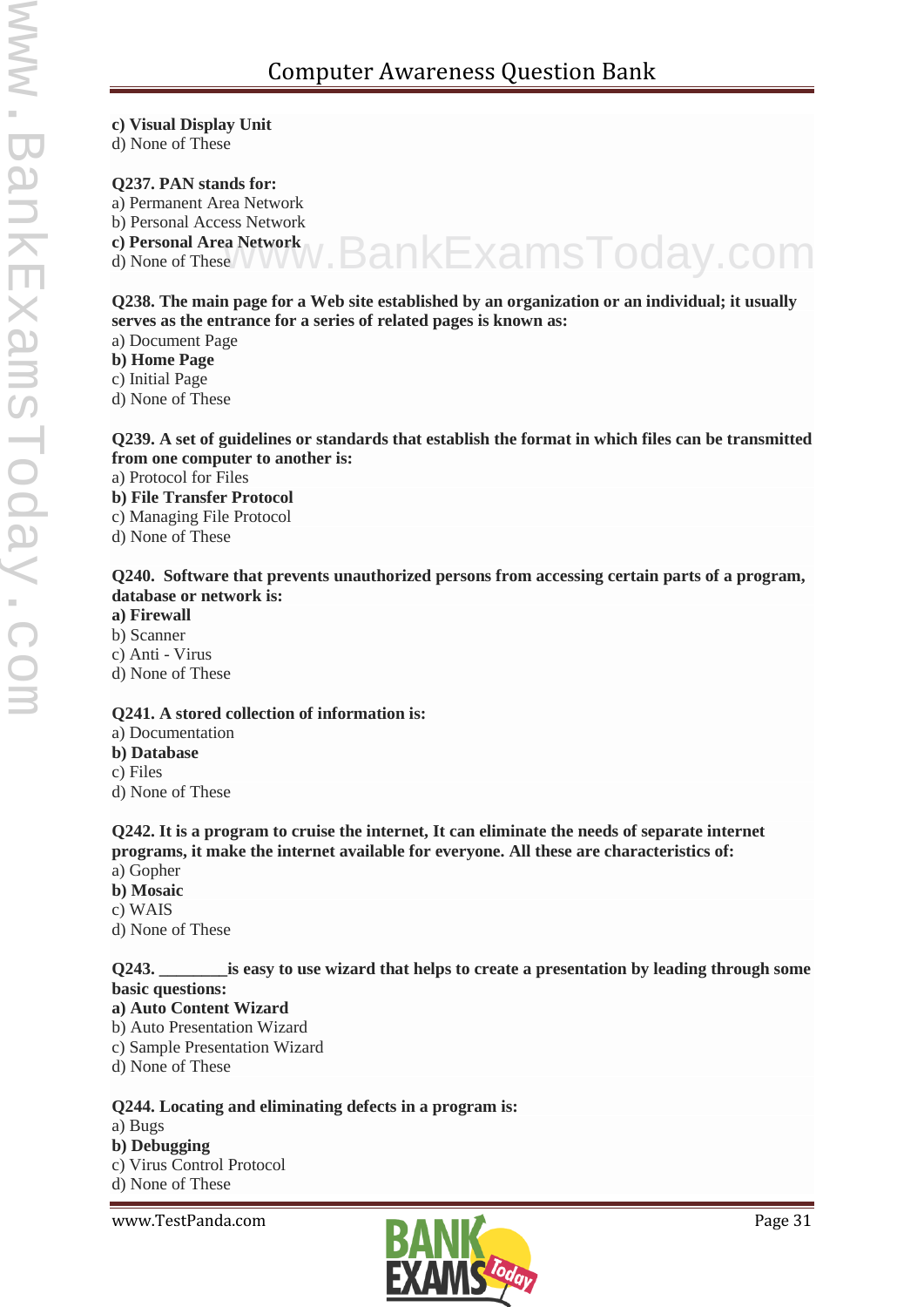#### **Q245. \_\_\_\_\_\_ is an application that converts a programming language into a machine language program:** a) Converter **b) Compiler**

c) Encryption

d) None of These

# **Q246. An extremely fast computer, which can perform hundreds of, millions of instructions per second is called:** www.BankExamsToday.com

a) Speed Motion Computer

**b) Super Computer**

c) PC

d) None of These

#### **Q247. PDP stands for:**

a) Processed Dynamic Processor **b) Personal Data Processor** c) Parent Document Processor d) None of These

**Q248. The facility which enables to print a large number of letter/documents with more or less similar text. Under it same invitation letter has to be sent to invitees, Only the name and address are to be changed. It is called:**

a) E - Mail b) Spam Mail **c) Mail Merge** d) None of These

#### **Q249. Which shortcut key is used to close the currently active program:**

a)  $Ctrl + F4$ **b) Alt + F4** c)  $Ctrl + Alt + F4$ d) None of These

#### **Q250. If you want to open "My Computer" on your computer, you will press:**

- a) Window  $+$  R
- **b**) Window  $+ E$
- c) Window  $+ K$
- d) None of These

#### **Q251. You want to lock your computer if you are connected to a network domain, or switch users if you are not connected to a network domain, you will press:**

- a) Window  $+ M$
- **b**) Window  $+L$
- c) Window  $+$  Q
- d) None of These

**Q252. Name of the first Microprocessor was:** a) ACX 4004 **b) Intel 4004** c) IBM 4004 d) None of These

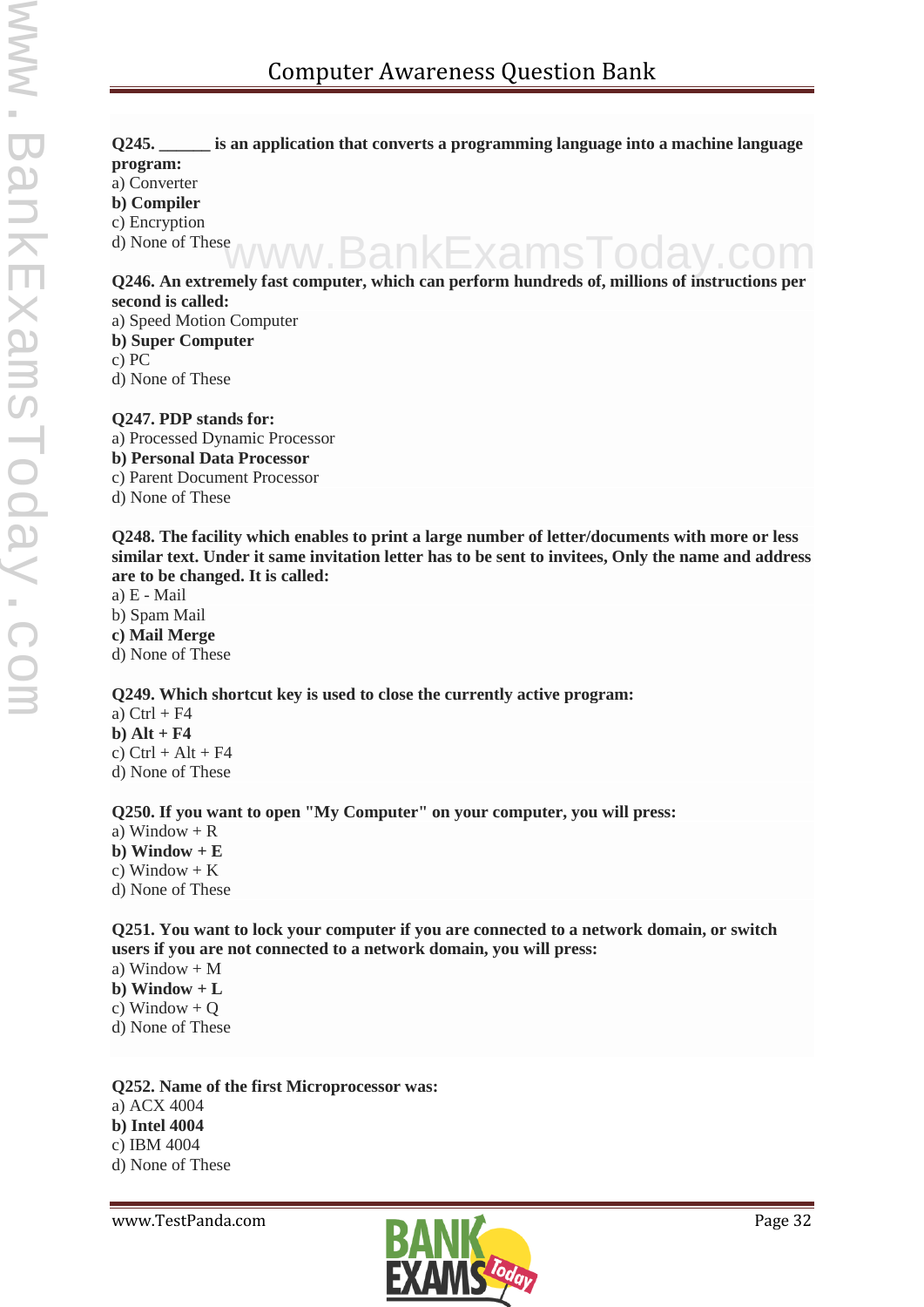#### **Q253. First Microprocessor was launched in:**

a) 1975 **b) 1971** c) 1991

d) None of These

# **Q254. You will use \_\_\_\_\_between main memory & registers to hide "slow" DRAM:** www.BankExamsToday.com

#### a) RAM

- **b) Cache**
- c) ROM

d) None of These

#### **Q255. IB (in Computer Language) refers to:**

- **a) Instruction Buffer** b) Identification Code
- c) Inner Buffer d) None of These

#### **Q256. DMA stands for:**

- a) Dial Up Multiplier Access
- b) Digital Media Access
- **c) Direct Memory Access**
- d) None of These

#### **Q257. Disks Drives, CD - ROM driver, Tape Drives are:**

- a) Primary Storage Devices
- **b) Secondary Storage Devices**
- c) Both of Above
- d) None of These

#### **Q258. \_\_\_\_\_\_keys are located at the top of the keyboard with prefix F.**

- a) Numeric Keys
- **b) Function Keys**
- c) Arrow Keys
- d) None of Thesee

#### **Q259. \_\_\_\_\_\_\_\_located on the right corner of the keyboard, is a separate set of number keys for quick input of numbers: a) Numeric Keypad**

- b) Arrow Pad
- c) Symbolic Key Pad
- d) None of These

#### **Q260. \_\_\_\_\_\_\_located between the main keypad and the numeric keypad, are used to move the cursor up, down, left and right:**

- a) Numeric Keypad
- **b) Arrow Keys**
- c) Symbolic Keypad
- d) None of These

### **Q261. Insert, Delete, Page Up, Page Down, Home, Down keys located \_\_\_\_\_the arrow keys: a) Above**

b) Parallell

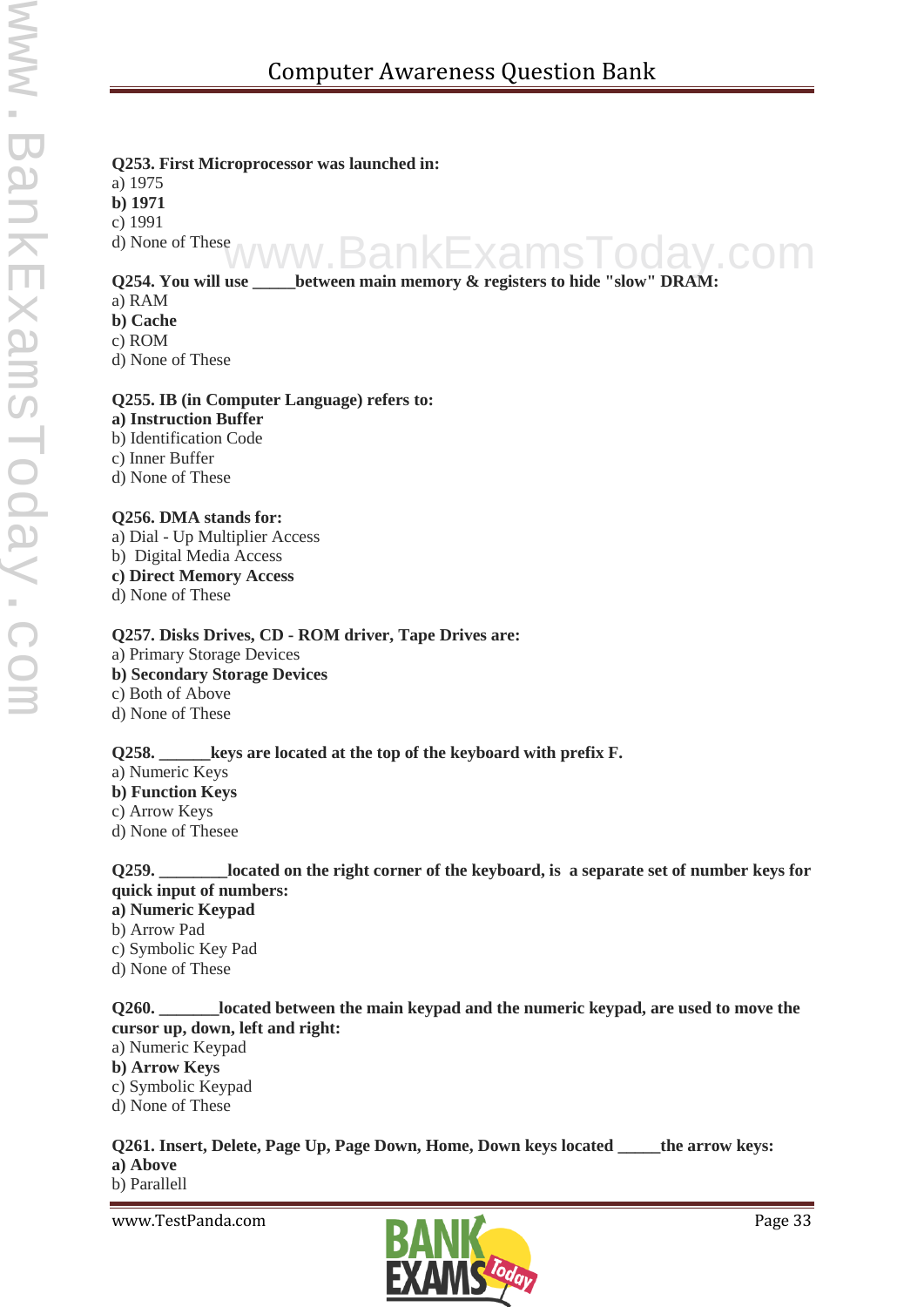c) Below d) None of These

**Q262. Speaker are an:**

**a) Output Device**

b) Input Device

c) Both of Above d) None of These www.BankExamsToday.com

#### .**Q263. FORTRAN stands for:**

- a) Formula Transformation
- **b) Formula Translation**
- c) Formula Technology
- d) None of These

#### **Q264. Digitizer is an:**

a) Output Device **b) Input Device** c) Both of Above d) None of These

#### **Q265. OCR stands for:**

a) Optimal Character Reader **b) Optical Character Reader** c) Optimal Code Reader d) None of These

**Q266. \_\_\_\_\_\_\_\_data is generally used in labeling goods, numbering of books etc:** a) OCR coded Data **b) Bar Coded Data** c) OMR data

d) None of These

#### **Q267. The CRT display is made up of small picture element called:**

- a) Columns
- **b) Pixels**
- c) Rows
- d) None of These

### **Q268. \_\_\_\_\_\_\_\_carries fans and a special port designed for power supply.**

- a) UPS
- **b) Mother Board**
- c) Monitor
- d) None of These

#### **Q269. Payroll Software, Student Record Software, Inventory Management Software, Income Tax Software are related to:**

- a) System Software
- **b) Application Software**
- c) Both of Above
- d) None of These

#### **Q270. VGA stands for:**

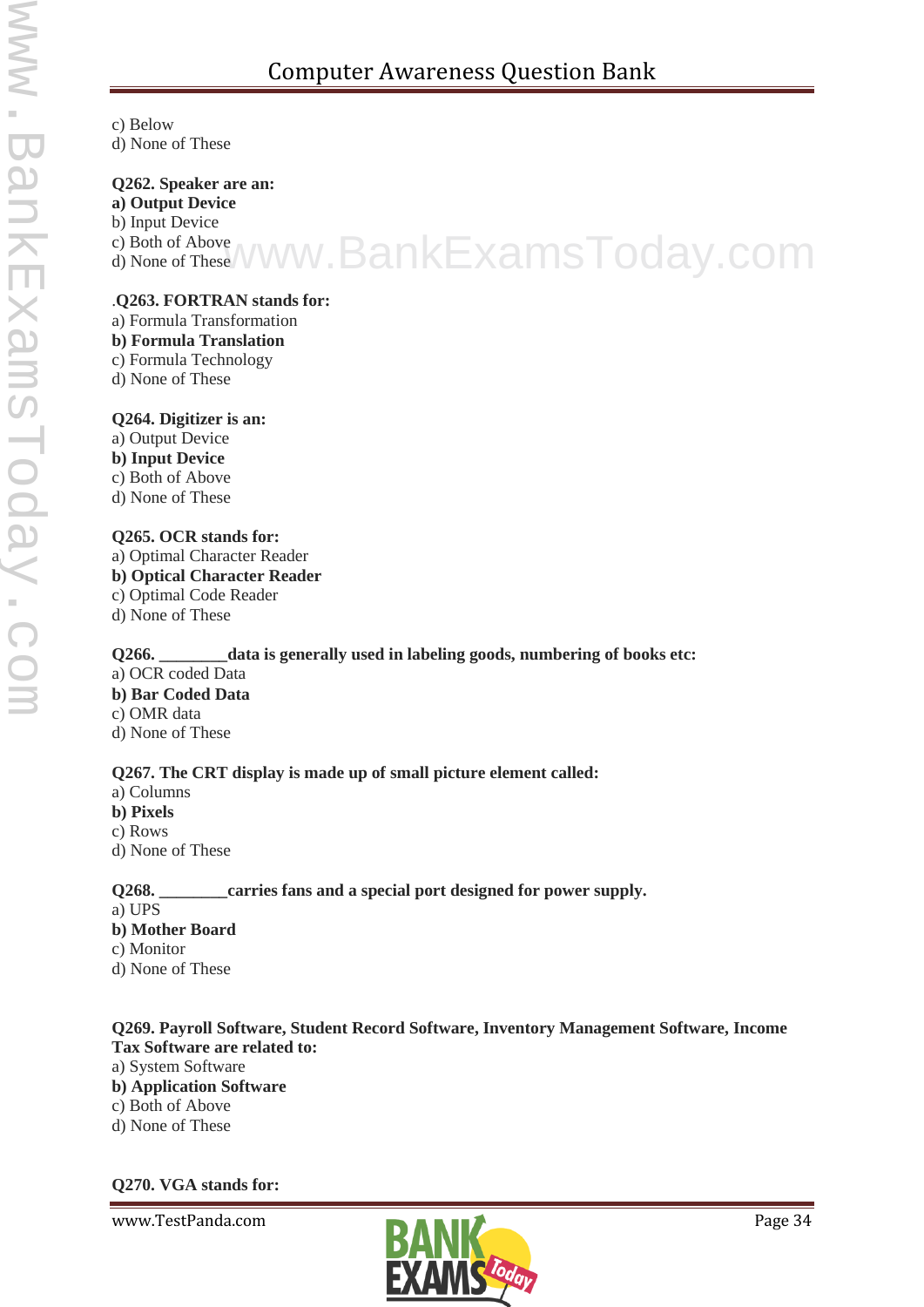a) Virtual Graphics Adapter

- **b) Video Graphics Adapter**
- c) Various Graphics Adapter
- d) None of These

### **Q271. "GOOGLE" was founded in:** Q271. "GOOGLE" was founded in a n kExamsToday.com

### **b) California**

- c) Capetown
- d) None of These

#### **Q272. PDF stands for:**

#### a) Portable Document File

- **b) Portable Document Format**
- c) Paired Drive Format
- d) None of These

#### **Q273. Which of the following is correct:**

a) All pages in internet use HTML b) Browser is piece of software to browse internet. c) Bridge is a piece of hardware which connects two LANs.

- **d) All of Above**
- e) None of These

#### **Q274. PKzip, Anti Virus etc. are examples of:**

- a) Application Software
- **b) Utilities Software**
- c) System Software
- d) None of These

#### **Q275. Which was the first programmable computer:**

- a) Z0
- **b) Z1**
- $c)$  Z 2
- d) None of These

#### **Q276. First programmable computer was developed by:**

- a) John Gosling
- b) Charles Babbage
- **c) KonradZuse**
- d) None of These

#### **Q277. First programmable computer was developed in:**

- a) 1911
- **b) 1936**
- c) 1920
- d) None of These

#### **Q278. First electronic programmable computer was developed by:**

- **a) Tommy Flowers**
- b) KonradZuse
- c) James Phillips
- d) None of These

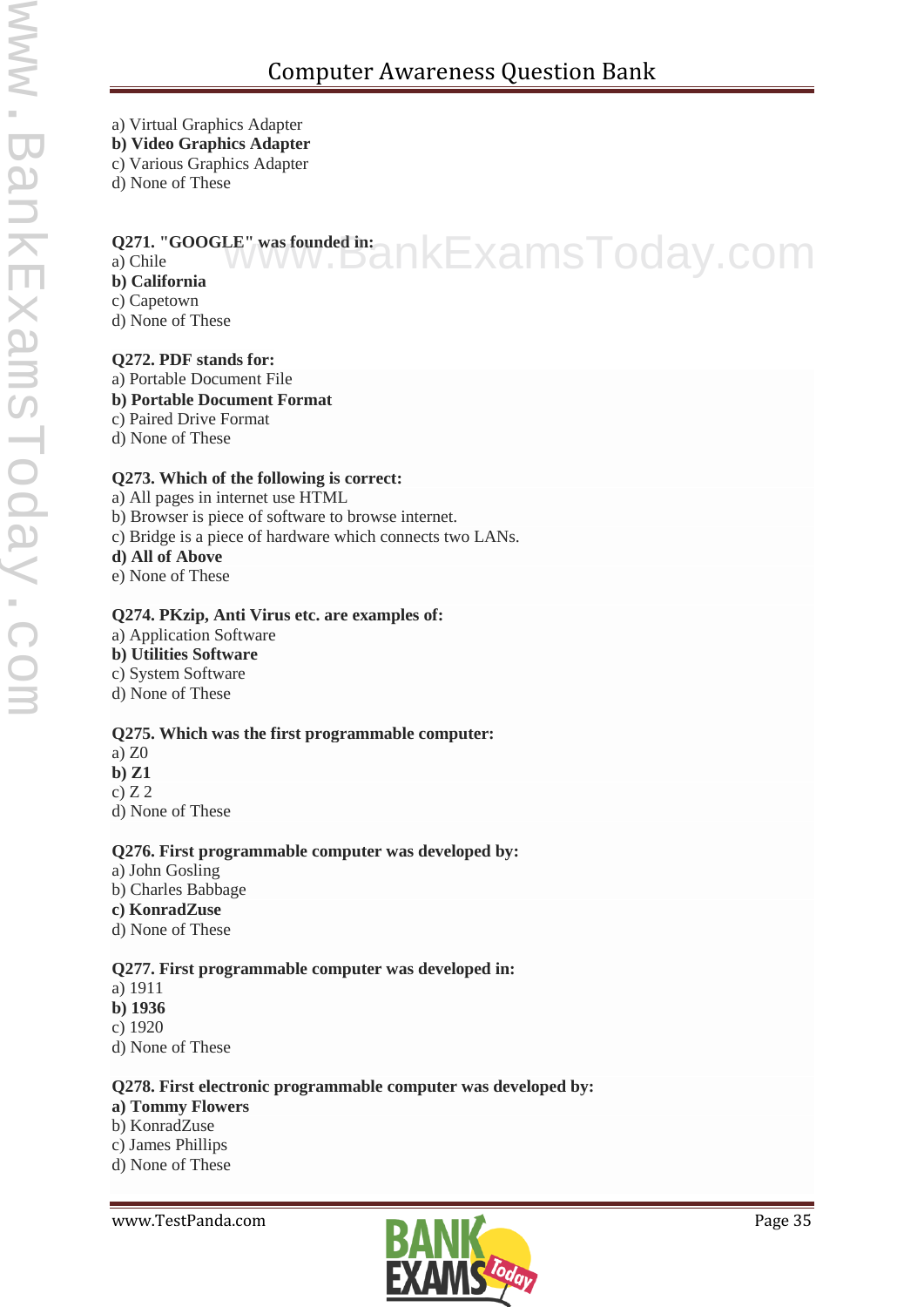#### **Q279. Name of first electronic programmable computer was:**

a) Abacus

**b) Colossus**

c) Diodic

d) None of These

# **Q280. First electronic programmable computer was developed in:**

**a) 1943** pday.com

- b) 1947
- c) 1945

d) None of These

#### **Q281. First digital computer was ABC. ABC stands for:**

**a) Atanasoff-Berry Computer**

b) Antiano-Berry Computer

c) Albertiio-Berry Computer

d) None of These

#### **Q282. ABC was developed by:**

a) Albert Vincent Atanasoff **b) John Vincent Atanasoff** c) Zokario Vincent Atanasoff

d) None of These

#### **Q283. ABC was found in:**

a) 1945 **b) 1937**

c) 1938 d) None of These

#### **Q284. First Stored Program Computer was:**

**a) EDSAC** b) RDFAQ c) KHIMK d) None of These

#### **Q285. First computer company was:**

a) Abacia IT Company b) Digi-Tech Company **c) Electronic Controls Company** d) None of These

#### **Q286. First Personal Computer was:**

- a) 901
- **b) 701**
- c) 1001
- d) None of These

#### **Q287. First Personal Computer was launched by:**

#### a) Intel

**b) IBM** c) Tech - Com Info

d) None of These

#### **Q288. First Laptop or Portable Computer was:**

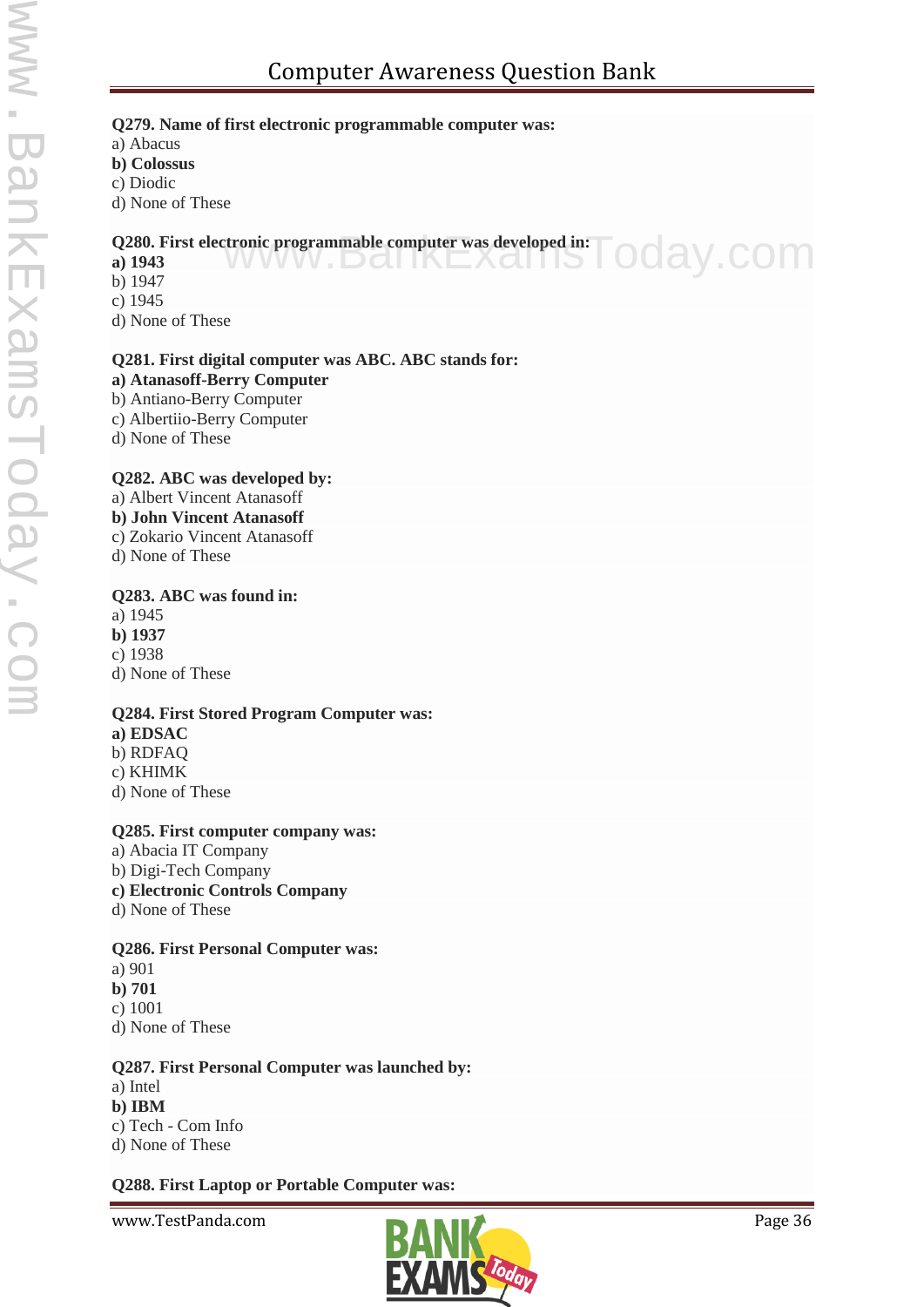a) IBM 6510 **b) IBM 5100** c) IBM 3310 d) None of These

#### **Q289. First Microprocessor was:**

a) Intel 5004 **b) Intel 4004** c) Intel 0044 d) None of These

# w.BankExamsToday.com

#### **Q290. First Transient Computer was:**

a) TX -R **b) TX -O** c) TX-Y d) None of These

#### **Q291. First Mini Computer was:**

a) PDP - 0 **b) PDP-1** c) PDP - A d) None of These

#### **Q292. Microphone is an \_\_\_\_\_\_\_\_device, which takes voice as input:**

a) Output

**b) Input**

c) Both of Above

d) None of These

#### **Q293. People interact with which of the following output device most intensively than others:** a) Plotter

- 
- **b) Monitor**
- c) Speaker
- d) None of These

#### **Q294. Which of the Word Processing Software we use for preparing documents:**

- a) Word Perfect
- b) MS World
- c) Open Office.org
- **d) All of Above**
- d) None of These

#### **Q295. In Low Level Language, the term low level means:**

- a) The quality is so low that large program can not be write
- b) To learn and even more difficult to write program
- **c) Closeness to the way in which machine understand**
- d) None of These

**Q296. A standard language used for commercial applications is:** a) FORTRAN **b) COBOL** c)  $C++$ d) None of These

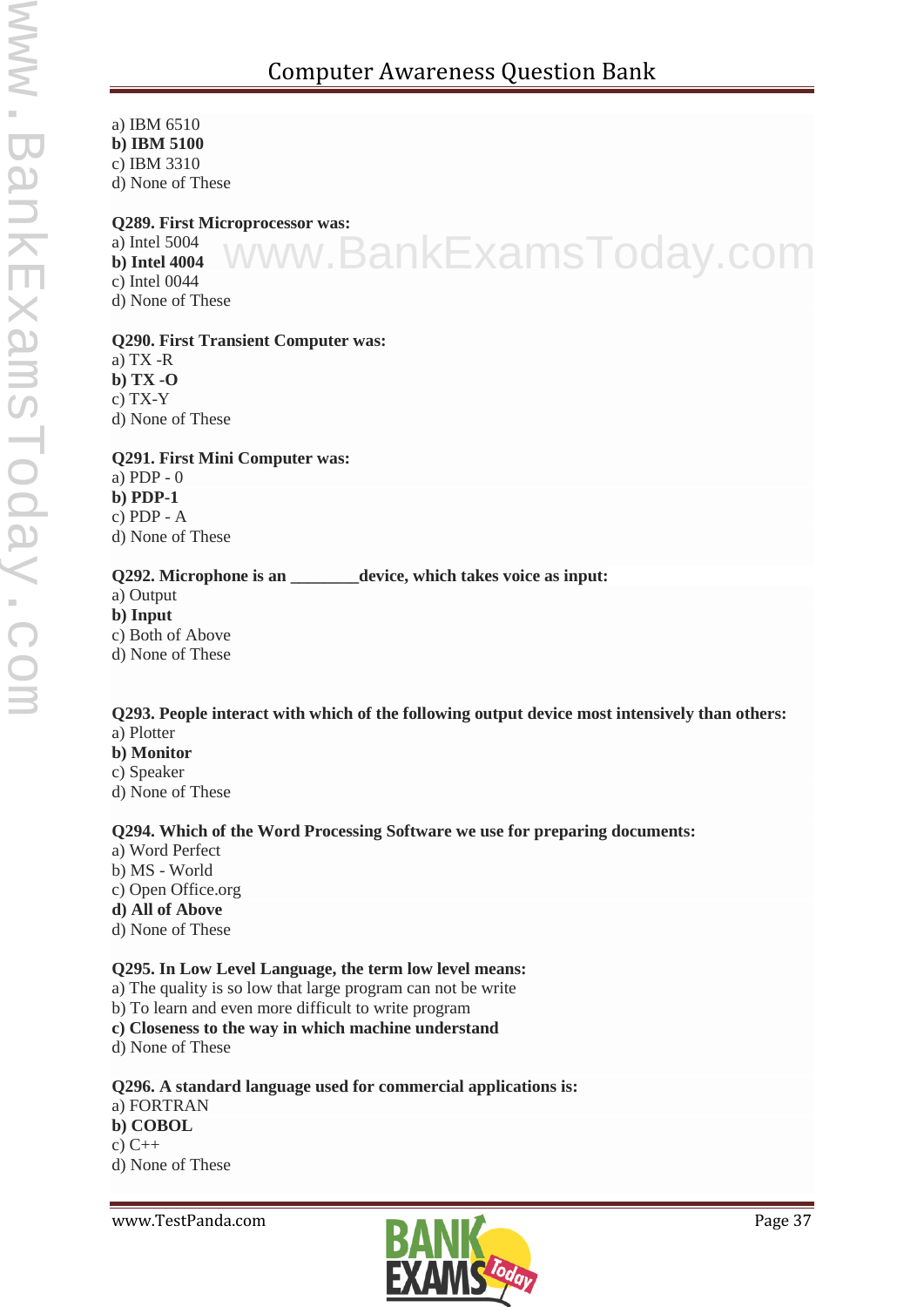#### **Q297. FORTRAN stands for:**

a) Fixed Translation

**b) Formula Translation**

c) Forced Translation

d) None of These

**Q298. Which of the following language is most popular languages among scientific community: Q298. Which of the following language is most popular languages among scientific community:**<br>a) FORTRAN b) C

c) C++

d) None of These

#### **Q299. \_\_\_\_\_\_\_is a structured programming language used for all purposes such as scientific application, commercial application, developing games etc.**

**a) C**

 $b)$  C++

c) FORTRAN

d) None of These

#### **Q300. \_\_\_\_\_\_\_\_\_is popular object oriented programming language used for general purpose:**

a) C

**b) C++**

c) FORTRAN

d) None of These

#### **Q301. Which of the following file extension is used for Microsoft Word :**

**a) .doc**

b) .jpg

c) .mp

d) None of These

#### **Q302. Which of the following file extension is used for Microsoft Power Point :**

- a) .xls
- **b) .ppt**

c) .dox

d) None of These

#### **Q303. Which of the following file extension is used for images :**

a) .jpg

b) .gif

- **c) Both of Above**
- d) None of These

#### **Q304. Which of the following file extension is used for Video :**

a) .mov b).mp **c) Both of Above**

d) None of These

#### **Q305. Which of the following file extension is used for Audio or Sound :**

a) .wav

b) .mp3

**c) Both of Above**

d) None of These

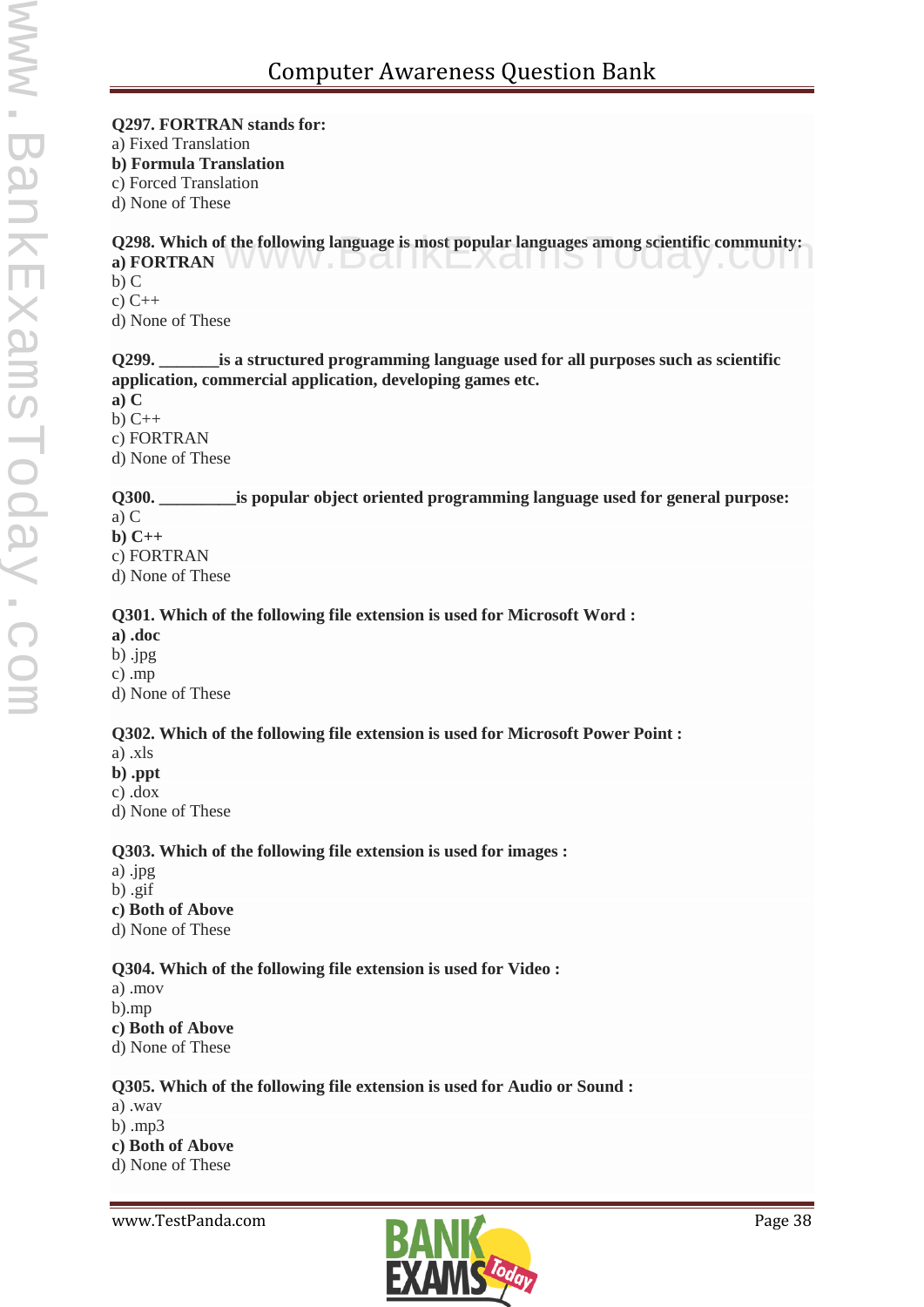#### **Q306. Which of the following pair is incorrect:**

a) Cut -  $CTRL + X$ b)  $Copy - CTRL + C$ c) Paste -  $CTRL + V$ d) Select All - CTRL + A e) Find -  $CTRL + F$ f) Undo  $-CTRL + Z$ 

**g) None of These** www.BankExamsToday.com

h) All of Above

#### **Q307. VGA stands for:**

a) Virtual Graphics Assessment

#### **b) Video Graphics Array**

- c) Various Graphics Arrays
- d) None of These

#### **Q308. Can you lock your file in MS Word:**

- **a) Yes** b) No c) Never
- d) None of These

#### **Q309. For Paste as plain text, you will press:**

a)  $Ctrl + Shift + I$ **b) Ctrl + Shift + V** c)  $Ctrl + Shift + K$ d) None of These

#### **Q310. Which of the following is correct:**

a) ALU - Arithmetic Logic Unit b) CU - Control Unit c) CPU - Central Processing Unit **d) All of Above** e) None of These

#### **Q311. SVGA stands for:**

- **a) Super VGA**
- b) Special VGA
- c) Standard VGA
- d) None of These

#### **Q312. At the top of the word interface, there is \_\_\_: a) Title Bar**

- b) Standard Tool Bar
- c) Menu Bar
- d) None of These

#### **Q313. \_\_\_\_\_\_toolbar contains short cuts to some of the most frequently used commands from the menu bar:**

- **a) Standard**
- b) Title
- c) Status Bar
- d) None of These

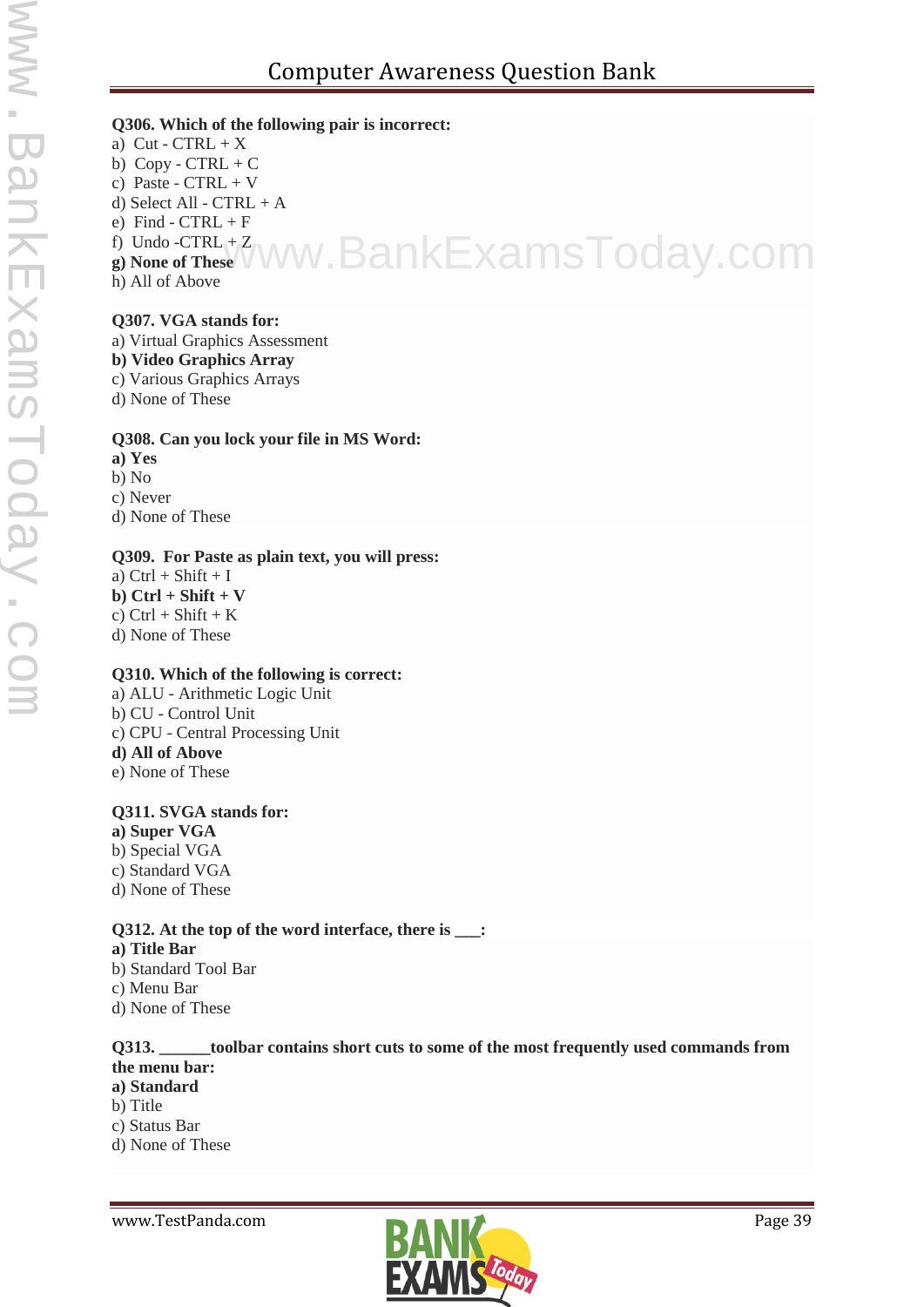# Computer Awareness Question Bank

#### **Q314. \_\_\_\_\_toolbar contains short cuts to some of the most frequently used command found under the FORMAT menu item:**

a) Status Bar

#### **b) Formatting Toolbar**

c) Standard Toolbar

d) None of These

# **Q315.** \_\_\_\_displays information about the active document: STOOay.com

a) Title Bar

- b) Menu Bar
- **c) Status Bar**

d) None of These

#### **Q316. Microsoft Word was released in:**

**a) 1983** b)1984

c) 1985

d) None of These

#### **Q317. Microsoft Word was initially known as:**

a) Micro Word

- **b) Multi - Tool Word**
- c) Sample Word
- d) None of These

#### **Q318. SAN stands for:**

a) Specific Area Network **b) System Area Network** c) Standard Area Network d) None of These

#### **Q319. NAP stands for:**

**a) Network Access Point** b) Naptive Area Protocol c) Node for Assessing Patteern

d) None of These

**Q320. Router that connects multiple backbones, known as:** a) Internet Service Providers **b) Network Access Point**

- c) Point of Presence
- d) None of These

#### **Q321. DHCP stands for:**

a) Defferred Host Comparable Protocol

- b) Diode Host Counter Protocol
- **c) Dynamic Host Configuration Protocol**
- d) None of These

#### **Q322. VPN stands for:**

- a) Virtual Perfect Network
- b) Virtual Power Network
- **c) Virtual Private Network**

d) None of These

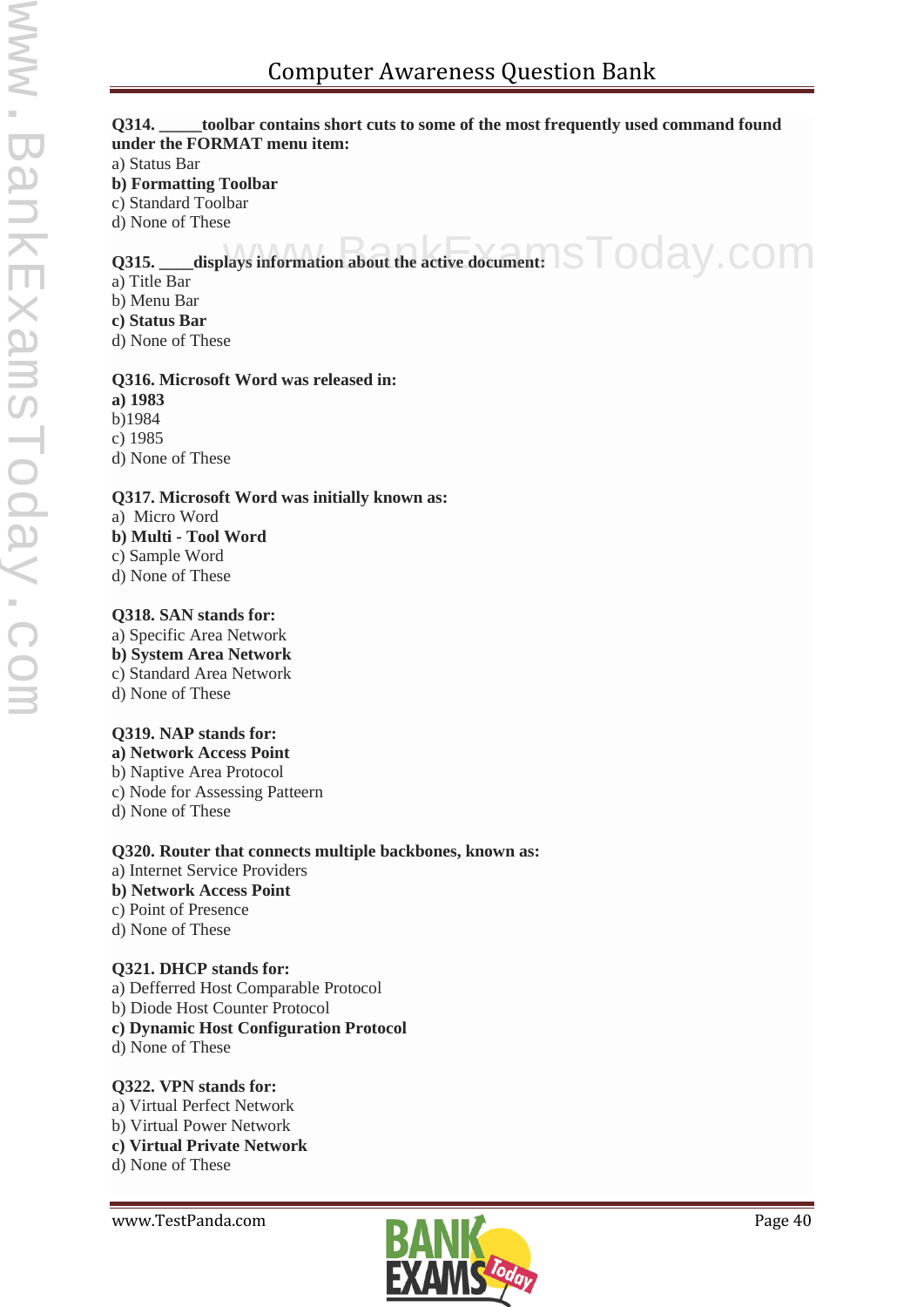# **Q323. UDP stands for:**

**a) User Datagram Protocol**

b) User Defined Protocol

c) Un - Dispatched Protocol

d) None of These

#### **Q324. The original \_\_\_\_\_\_grew into the internet:** Q324. The original grew into the internet:<br>a) CASDER WWW.DOITKEXAMSTOday.COM

# **b) ARPANET** c) INFANET

d) None of These

#### **Q325. The \_\_\_\_\_\_\_\_is a three layer network protocol that contains addressing information and some control information that enables packets to be routed:**

a) User Datagram Protocol

### **b) Internet Protocol**

c) Dynamic Host Configuration Protocol

d) None of These

#### **Q326. The \_\_\_\_\_\_\_\_is a network layer Internet protocol that provides message packets to report errors and other information regarding IP packet processing back to the source: a) Internet Control Message Protocol**

- b) Internet Standard Flexible Message Protocol
- c) Internet Dynamic Chartered Message Protocol

d) None of These

## **Q327. POP (In computer language) stands for:**

- a) Point of Perfection
- **b) Point of Presence**
- c) Point of Pictures
- d) None of These

# **Q328. You listen the term ARPA-NET, Expand the term ARPA:**

- **a) Advanced Research Projects Agency**
- b) Abstract Research Projects Agency
- c) Army Research Projects Agency
- d) None of These

# **Q329. Short cut key for 'Move the cursor to the beginning of the next word' is:**

a) Shift + Right Arrow **b) Ctrl + Right Arrow** c) Ctrl + Left Arrow d) None of These

## **Q330. If you want to 'Go to beginning of current line' you will press:**

a) Shift + Home **b) Home**

c)  $Alt + Home$ 

d) None of These

# **Q331. If you wants to 'Go to beginning of document' you will press:**

a) Home **b) Ctrl + Home** c)  $Alt + Home$ 

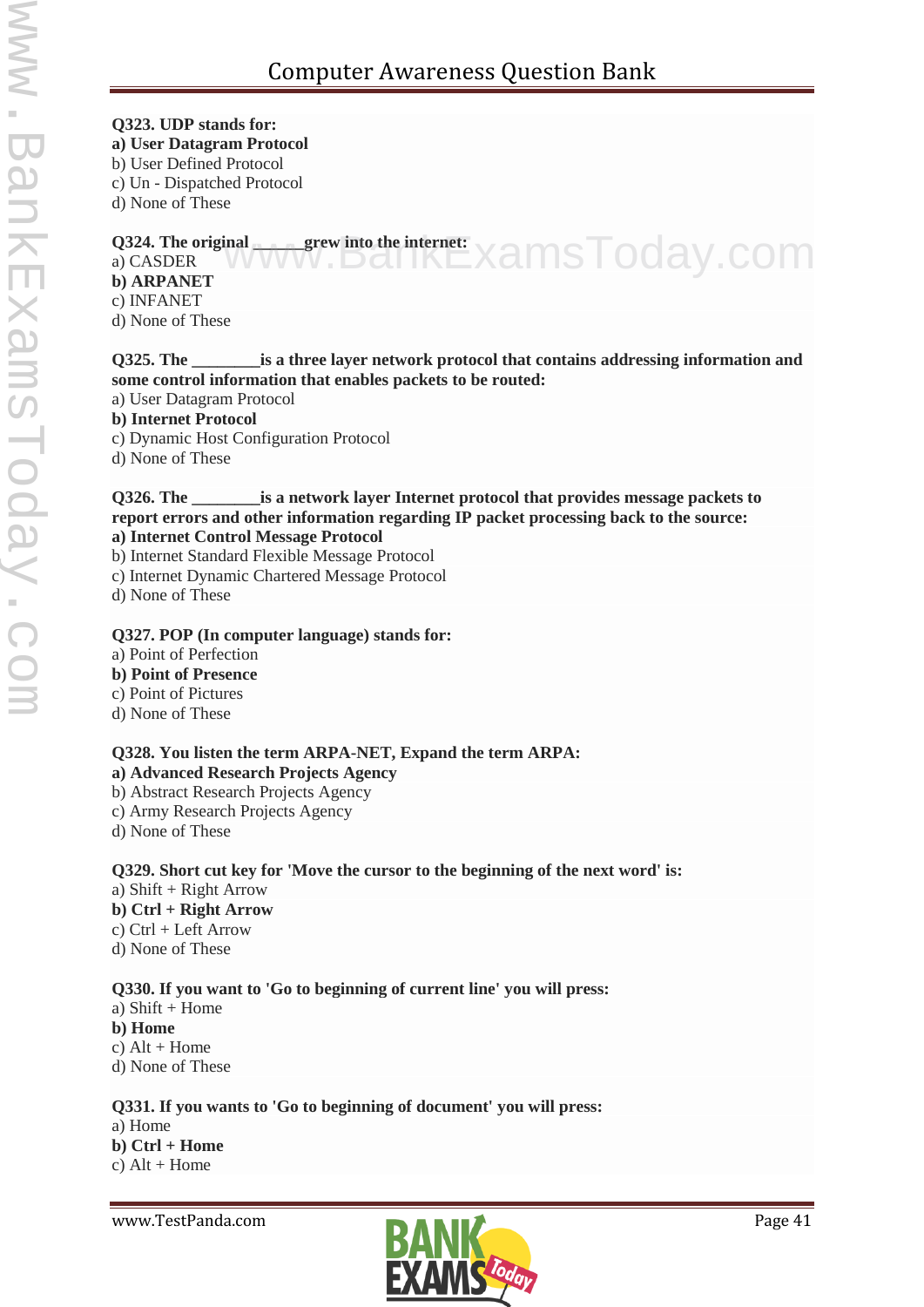#### d) None of These

#### **Q332. The person who writes and tests computer programs is called a:**

- a) Programmer
- **b) Software Engineer**
- c) Project Developer
- d) None of These

# **Q333. What is Output:** www.BankExamsToday.com

- a) What the processor takes from the user
- **b) What the processor gives to the user**
- c) What the processor gets from the user
- d) None of These

#### **Q334. An error in a computer program is:**

- a) Crash
- **b) Bug**
- c) Power Failure
- d) None of These

#### **Q335. Computer systems are comprised of:**

#### **a) Hardware, Software, Procedures, Networks and People**

- b) Hardware, Programs, Processors, Procedures and People
- c) Hardware Programs, Information, People and Networks
- d) None of These

#### **Q336. \_\_\_\_\_\_\_is the process of carrying commands:**

- a) Storing
- **b) Executing**
- c) Fetching
- d) None of These

#### **Q337. The main function of the ALU is:**

- a) Store Data and Information for Future Use
- **b) Perform arithmetic and logical operations**
- c) Control Computer Output, such as Printing
- d) None of These

#### **Q338. The secret code that restricts entry to some programs:**

- a) Password
- **b) Passport**
- c) Entry Code
- d) None of These

#### **Q339. The simultaneous processing of two or more programs by multiple processor is a:**

- a) Multi Tasking
- b) Multi Programming
- **c) Multi - Processing**
- d) None of These

#### **Q340. A \_\_\_\_\_\_\_ is a unique name that you give to a file of information:**

- a) Device Letter **b) File Name**
- c) File Name Extension
- d) None of These

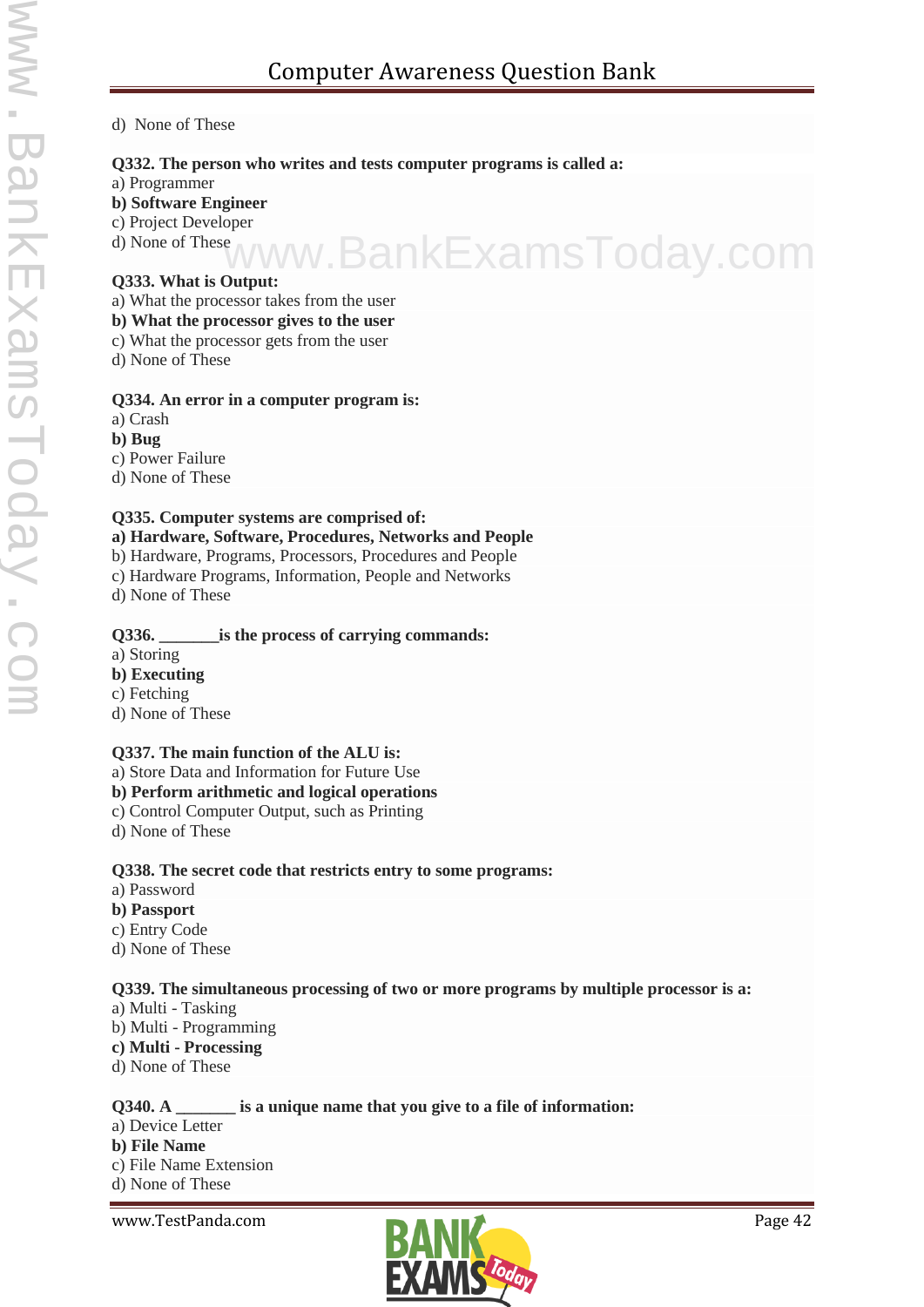#### **Q341. When your turn on the computer, the boot routine will perform this test:**

#### **a) Power on Self Test**

b) Disk Drive Test

c) Memory Test

d) None of These

**Q342. A compiler translates a program written in a high - level language into:**  $\bigvee$  **COM** 

a) An Algorithm

**b) Machine Level Language**

- c) A Debugged Program
- d) None of These

#### **Q343. The primary purpose of software is to turn data into:**

**a) Information**

b) Programs

c) Objects

d) None of These

**Q344. Office LANs that are spread geographically apart on a large scale can be connected using a corporate:**

a) CAN **b) WAN** c) LAN d) None of These

#### **Q345. A disk's content that is recorded at the time of manufacture and that cannot be changed or erased by the user is:**

- a) Write Only
- b) Memory Only

#### **c) Read Only**

d) None of These

#### **Q346. You organize files by storing them in:**

a) Archives

**b) Folders**

c) Lists

d) None of These

#### **Q347. When sending an e-mail, the \_\_\_\_\_line describe the contents of the message:**

#### **a) Subject**

- b) Contents
- c) CC
- d) None of These

#### **Q348. What is the term for how words will appear on a page:**

#### a) Character Formatting

- **b) Text Formatting**
- c) Typeface
- d) None of These

#### **Q349. A computer's type, processor and operating system define its:**

#### **a) Speed**

- b) Platform
- c) Brand

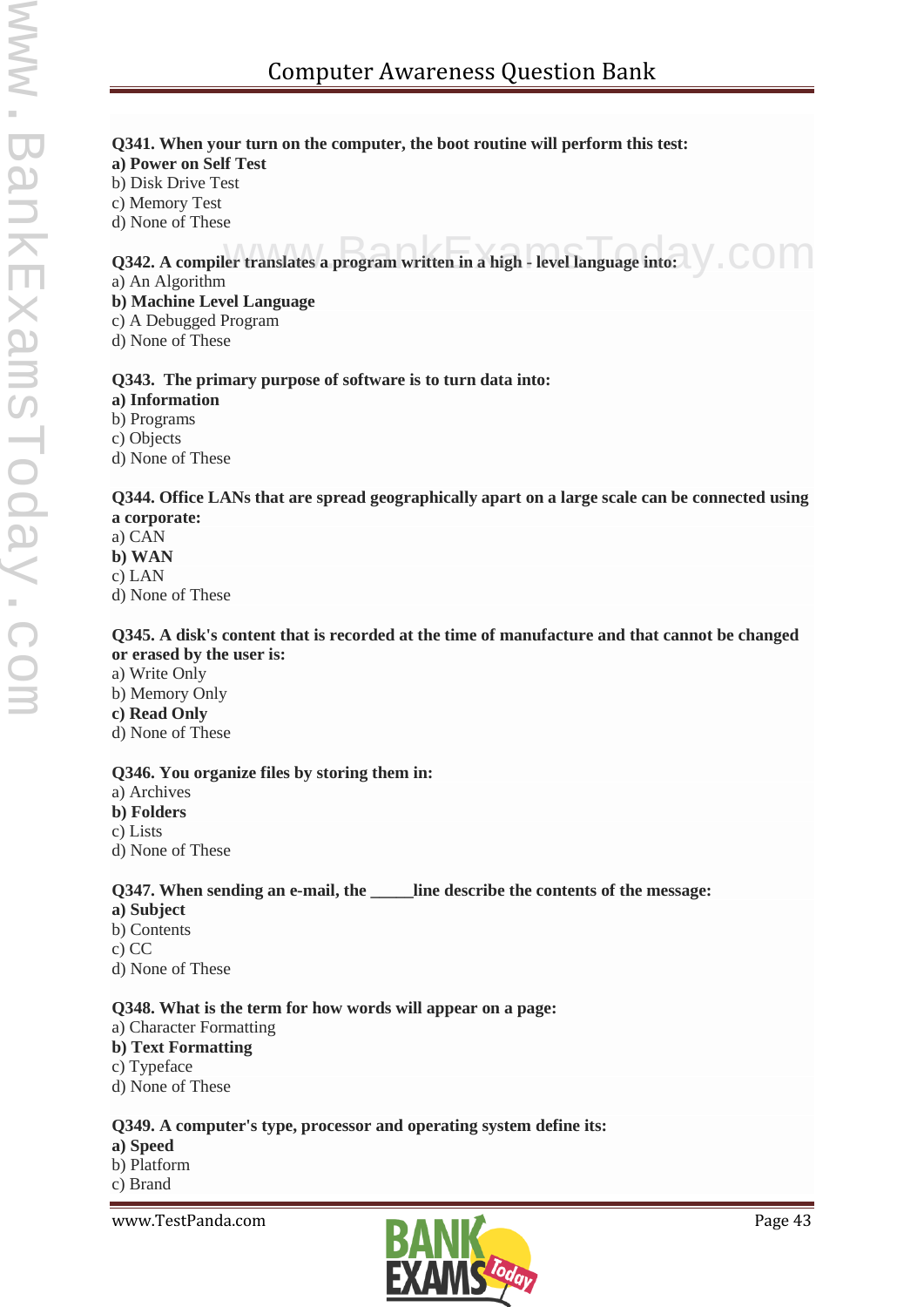#### d) None of These

#### **Q350. A device for changing the connection on a connector to a different configuration is:**

- a) A Converter
- b) An Attachment

#### **c) An Adapter**

d) None of These

#### **Q351. A mistake in an algorithm that causes incorrect results is called:**

#### **a) Logical Error**

- b) Syntax Error
- c) Procedural Error
- d) None of These

#### **Q352. FDDI stands for:**

- a) Fired Distributed Data Interface
- **b) Fiber Distributed Data Interface**
- c) Forced Distributed Data Interface
- d) None of These

#### **Q353. ANSI stands for:**

- **a) American National Standards Institute**
- b) Asia National Standards Institute
- c) Australia National Standards Institute
- d) None of These

#### **Q354. Which of the following characters is correct regarding network topologies:**

- a) Network Topologies describe the ways in which the elements of a network are mapped.
- b) Network Topologies describe the physical and logical arrangement of the network nodes.
- **c) Both of Above**
- d) None of These

#### **Q355. Which of the following is correct regarding Bus Topology:**

- a) All nodes (file server, workstations and peripherals) are connected to the linear cable.
- b) Popular on LANs because that are inexpensive and easy to install
- c) A bus topology consists of a main run of cable with a terminator at each end.

#### **d) All of Above**

e) None of These

#### **Q356. Bus consists of a single linear cable called a\_\_:**

- a) Head
- b) Tail
- **c) Trunk**
- d) None of These

#### **Q357. Data is sent to all computers on the \_\_\_\_\_:**

- a) Addressal
- **b) Trunk**
- c) Portal
- d) None of These

#### **Q358. In a ring network, every device has exactly \_\_\_\_\_\_neighbors for communicating purpose:**

- **a) 2**
- b) 4
- c) 6



 $\mathsf{v}.\mathsf{com}$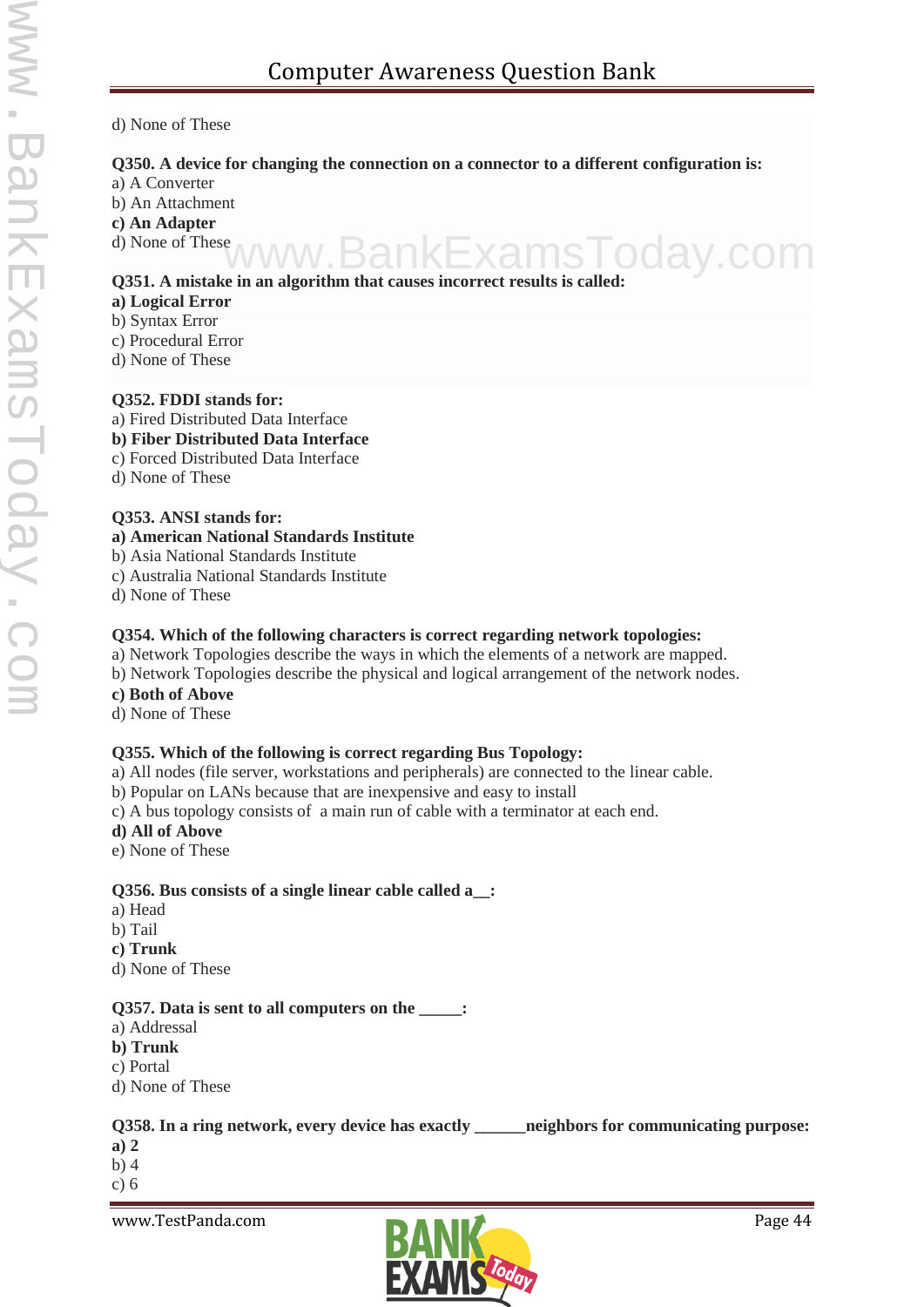d) None of These

#### **Q359. To implement a ring network we use the \_\_\_\_\_\_technology:**

a) Stand Ring

b) Flash Ring

**c) Token Ring**

d) None of These

**Q360. A token or small data packet is \_\_\_\_\_\_passed around the network:** kams I odav.com

a) Intimately

**b) Continuously**

c) Twicely

d) None of These

#### **Q361. In a star network each node (file server, workstations and peripherals) is connected to a central device called a \_\_\_\_\_:**

a) Bug

b) Center

**c) Hub**

d) None of These

#### **Q362. Which of the following is correct about Star Topology:**

a) Data on a star network passes through the hub, swithc or concentrator before continuing to its destination.

b) The hub, switch or concentrator manages and controls all functions of the network

c) The star topology reduces the chance of network failure by connecting all of the systems to a central node.

#### **d) All of Above**

e) None of These

#### **Q363. A tree topology (hierarchical topology) can be viewed as a collection of \_\_\_\_\_\_\_in a hierarchy:**

a) Bus Networks

**b) Star Networks**

c) Both of Above

d) None of These

#### **Q364. Which of the following topologies functions most helpful for colleges, universities and schools so that each of the connect of that topology to the big network in some way:**

a) Bus

b) Star

**c) Tree**

d) None of These

#### **Q365.** Implementing the topology is expensive and difficult:

a) Tree

**b) Mesh**

c) Bus

d) None of These

#### **Q366. A combination of any two or more network topologies are known as:**

a) Bi-Lateral

**b) Hybrid**

c) Collateral

d) None of These

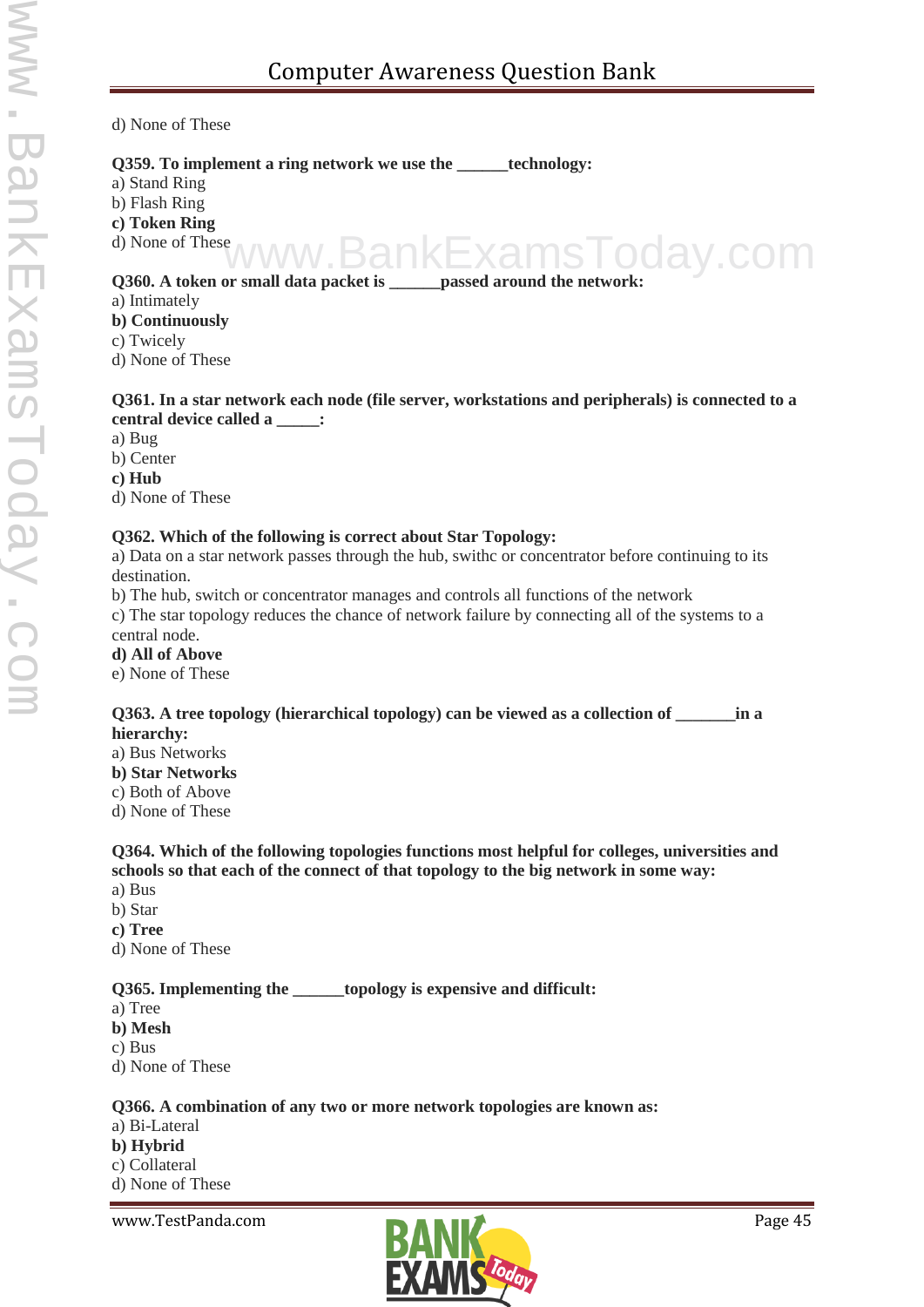#### **Q367. Which of the following is incorrect about Hybrid Topology:**

a) A Hybrid topology always accrues when two different basic network topologies are connected.

b) It is a mixture of above mentioned topologies

c) Central computer is attached with sub-controllers which in turn participate in a variety of topologies

d) All of Above **d) None of These** www.BankExamsToday.com

#### **Q368. Coaxial cable is suitable for use in \_\_\_\_\_\_topology:**

- a) Tree
- **b) Bus**
- c) Ring

d) None of These

- **Q369. \_\_\_\_\_\_\_\_\_is suitable for use in star and ring topologies: a) Twisted Pair**
- b) Bind Pair
- c) Combined Pair
- d) None of These

#### **Q370. \_\_\_\_\_\_\_topology can be considered as an extension to Bus Topology:**

- a) Ring
- **b) Tree**
- c) Hybrid
- d) None of These

**Q371. In ring topology, repeater works in 3 modes: \_\_\_\_\_, \_\_\_\_\_ and \_\_\_\_\_\_:**

- a) Read, Transmit, By Pass
- **b) Listen ,Transmit, By Pass**
- c) Store, Spread, By Pass
- d) None of These

#### **Q372. Which among the following is incorrect:**

- a) Computer Machine that will carry out the process described by program
- b) Person Programmer who serves as the source of the communication
- c) Process The Activity being described by the program
- d) Problem Actual System or environment where the problem arises
- **e) None of These**
- f) All of the above

#### **Q373. \_\_\_\_\_\_\_ is a programming language that is interpreted & executed directly by the computer:**

#### **a) Machine Language**

- b) Assembly Language
- c) HTML
- d) None of These

#### **Q374. Each computer can only understand programs that are written in its own \_\_\_\_:**

#### **a) Machine Language**

b) Assembly Language c) Java d) None of These

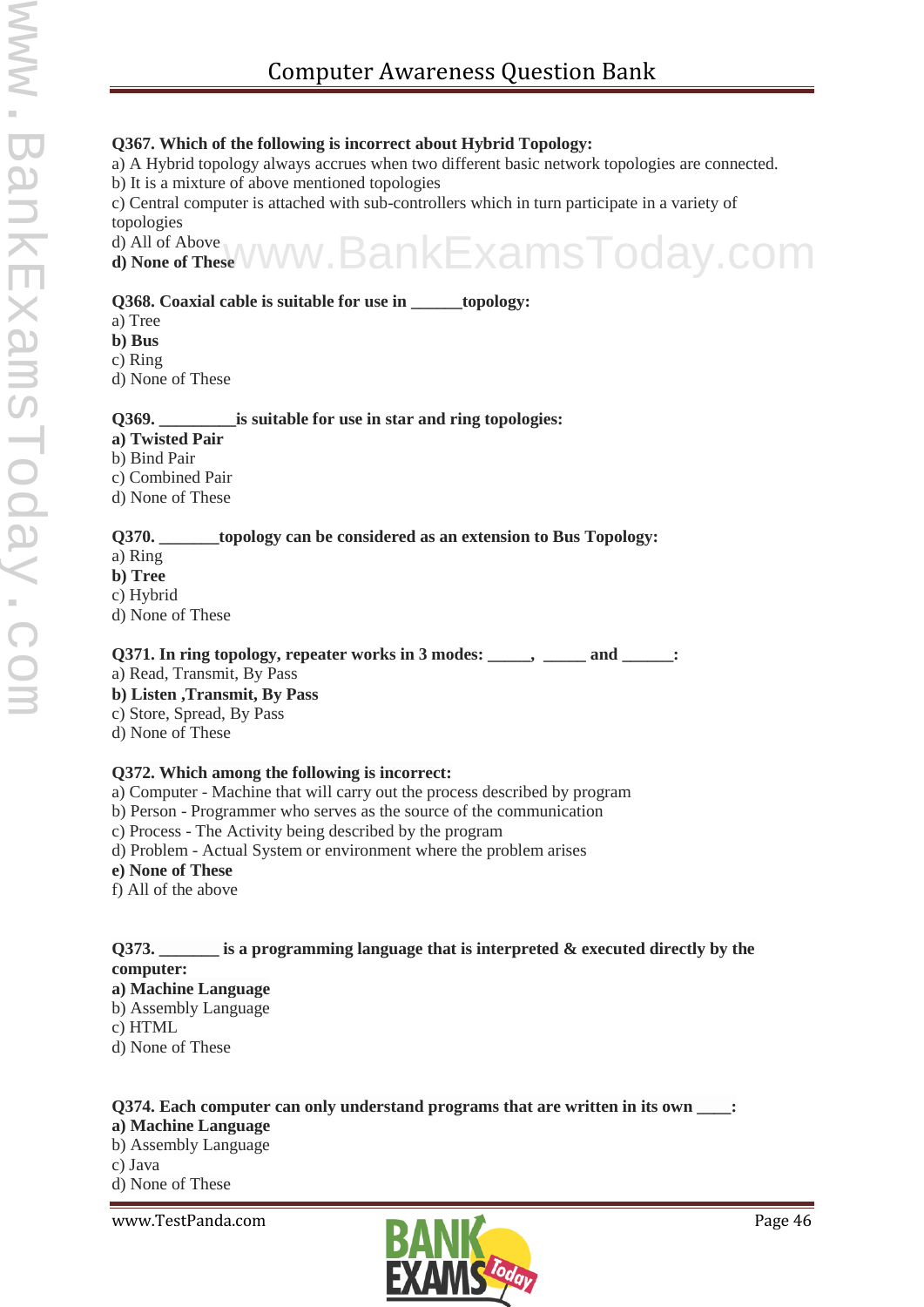#### **Q375. Which among the following is correct about Machine Language:**

- a) Each computer can only understand programs that are written in its own Machine Language
- b) Machine Language is provided by the computer manufacturer
- c) Translation is needed when executing programs written in Pascal or BASIC
- d) It is written at the most basic level of computer operation
- **e) All of the Above** f) None of These

#### **Q376. Find out the incorrect feature of Assembly language among following:**

- a) It is also provided by the manufacturer
- b) One instruction for each computer operation
- c) Instruction codes are represented by mnemonics (a set of letters) and the code must be assembled into machine language for execution
- d) All of the Above
- **e) None of These**

### **Q377. FORTRAN, COBOL, BASIC, PASCAL & C LANGUAGE are example of \_\_\_\_\_:**

- **a) High Level Languages**
- b) Middle Level Languages
- c) Low Level Languages
- d) None of These

## **Q378.** A program written in a **\_\_\_\_\_\_\_\_** language is called a source program or source text:

#### **a) High Level Language**

- b) Middle Level Language
- c) Low Level Language
- d) None of These

#### **Q379. Rules of content, interpretation and meaning are called semantic rules. A high - level programming language is determined by its \_\_\_\_\_rules:**

- a) Semantic Rules
- b) Syntactic Rules
- **c) Both of Above**
- d) None of These

#### **Q380. \_\_\_\_is a general purpose high level language:**

- a) C++
- **b) C**
- c) Java
- d) None of These

#### **Q381. C language was originally developed by \_\_\_\_:**

- **a) Dennis Ritchie**
- b) James Gosling
- c) Peter Charles Babbage
- d) None of These

#### **Q382. All Unix applications are written in the \_\_\_\_\_:**

- **a) C**
- b) Java
- c) HTML
- d) None of These

#### **Q383. C language was invented to write an operating system called UNIX. C is a successor of**



oday.com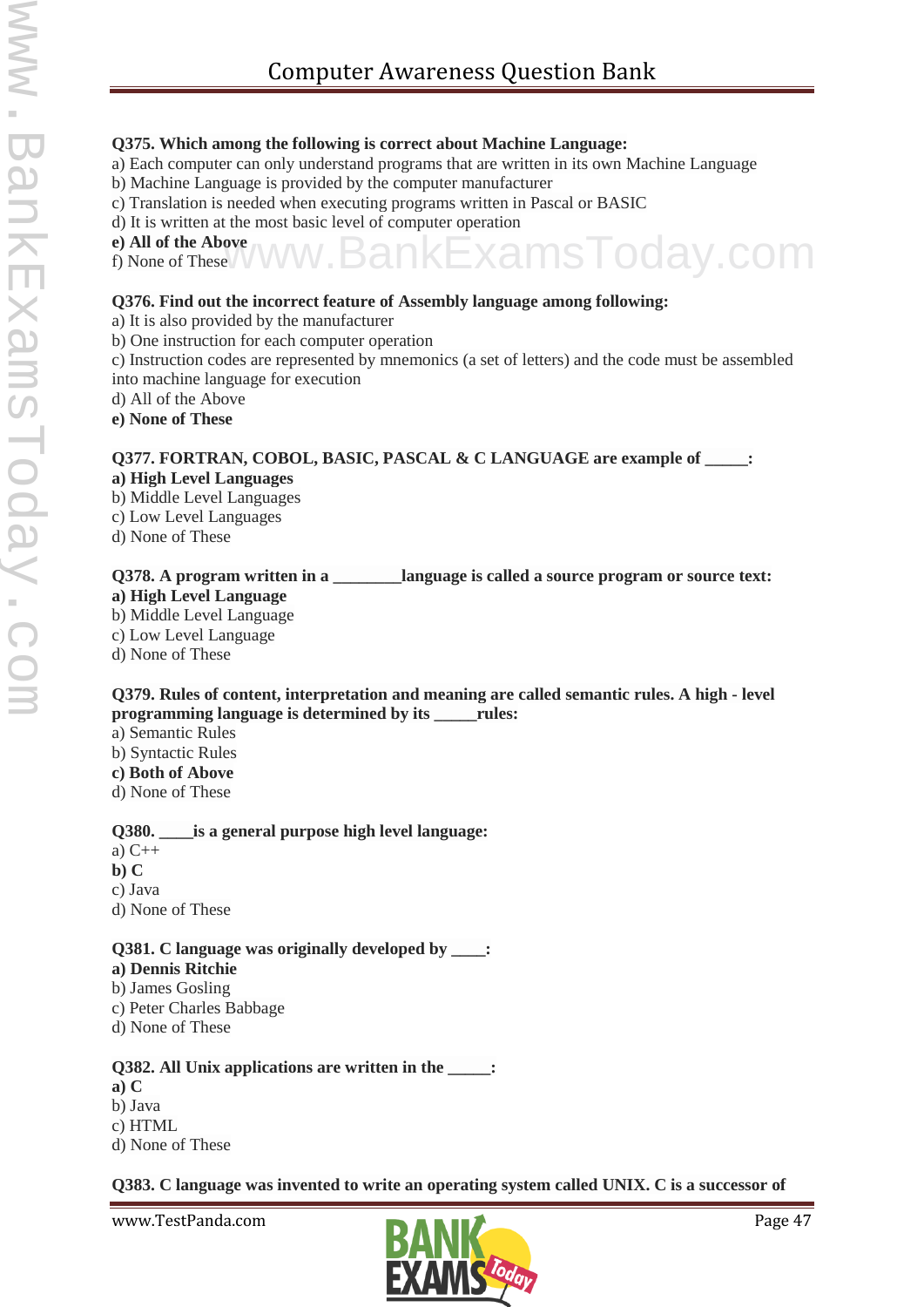#### **\_\_\_\_\_\_\_language which was introduced around 1970:**

a) A Language

**b) B Language**

c) Both of Above

d) None of These

#### **Q384. C language was formalized in \_\_\_\_\_by the American National Standard Institute:**

**a) 1988** www.DdHKEXdHI5TOUdy.CO

b) 1989

c) 1990

d) None of These

#### **Q385. Java Programming Language was originally developed by Sun Micro-systems which was initiated by \_\_\_\_\_\_\_:**

**a) James Gosling**

b) Charles Babbage

c) Steford Pascal

d) None of These

#### **Q386. Java Language was released in \_\_\_\_\_as core component of Sun Micro-systems Java platform:**

a) 1994

b)1993

**c) 1995**

d) None of These

#### **Q387. HTML is a markup language for describing web documents (web pages). Which among the following features is correct about HTML:**

a) HTML stands Hyper Text Markup Language

b) A Markup language is a set of markup tags

c) HTML documents are described by HTML tags

d) Each HTML tag describes different document content

e) None of These

**f) All of the Above**

**Q388. The first version of HTML was \_\_\_\_\_\_\_that includes elements like Bold, Italics etc but it did not support tables or align attributes:**

#### **a) HTML 2.0**

b) HTML 0.1

c) HTML 1.0

d) None of These

#### **Q389. Find out the wrong one from the following:**

a) HTML 3 was developed in 1995

b) HTML 3.2 was next official version support for Tables, Images, Heading and other elements that is Align attributes etc. Missing some of the Netscape/Microsoft extensions such as FRAMES, ENBED, APPLET

c) HTML 4.1 is current official standard version.

d) None of These

e) All of the Above

**f) None of These**

**Q390. W3C stands for World Wide Web Consortium which is an international consortium of companies involved with the internet and the web. The W3C was founded in \_\_\_\_\_\_\_by Tim Berners - Lee , the original architect of the World Wide Web:**

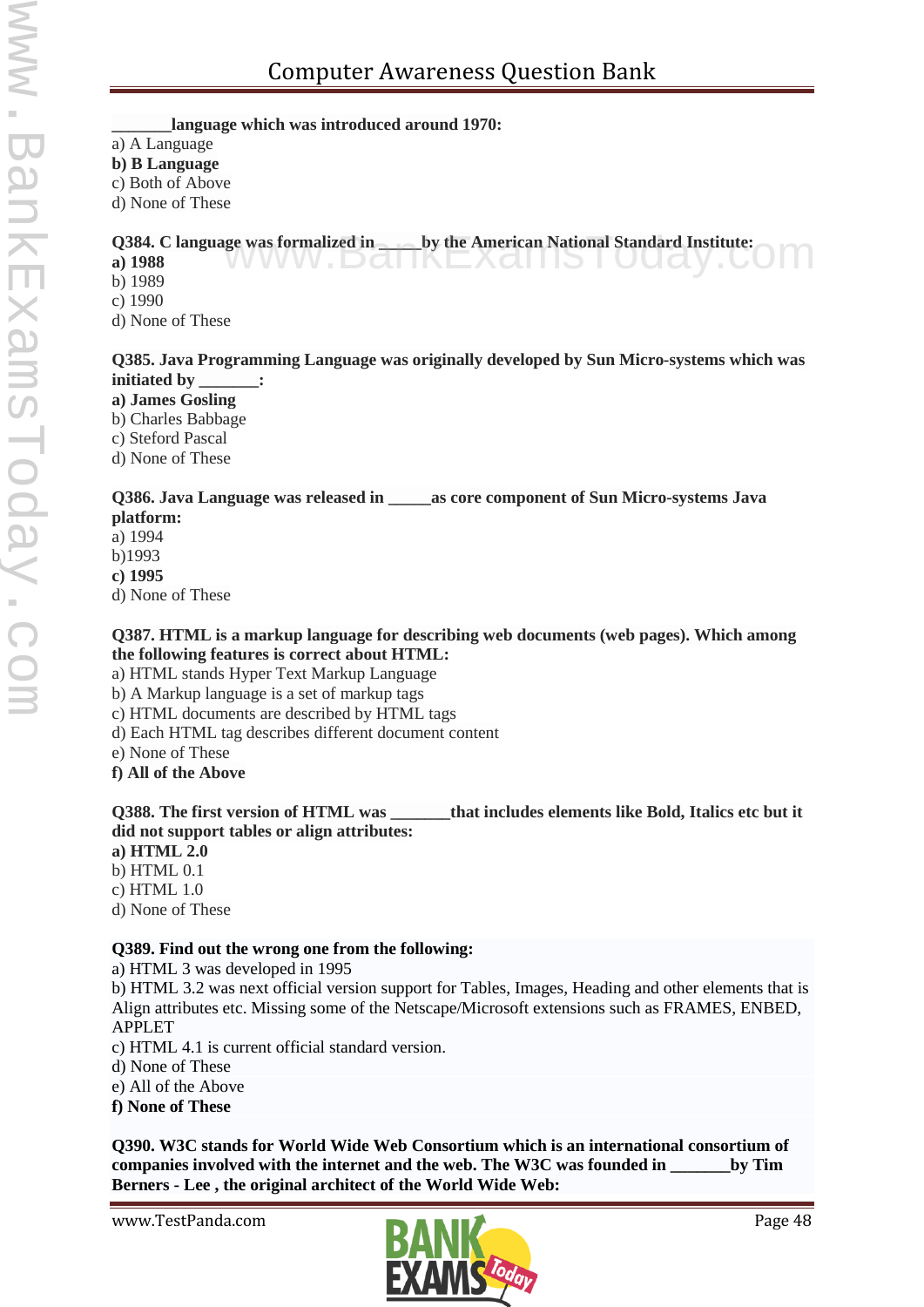่าkExamsToday.com

- **a) 1994**
- b) 1995
- c) 1997
- d) None of These

#### **Q391. The W3C is the chief standards body for:**

- a) HTTP
- b) HTML
- **c) Both of Above**
- d) None of These

#### **Q392. ROM (Read Only Memory), is a type of memory that can \_\_\_\_\_\_\_\_store data:**

- a) Permanently
- b) Semi Permanently

#### **c) Permanently or Semi - Permanently**

d) None of These

#### **Q393. Which among the following is correct about ROM:**

a) ROM is non volatile memory because any data stored in ROM remains there, even if the power is turned off

b) ROM is an ideal place to put the PC's startup instructions - that is, the software that boosts the system.

#### **c) Both of Above**

d) None of These

#### **Q394. \_\_\_\_\_\_ is the fastest form of RAM but also the most expensive. Due to its cost it is not used as main memory but rather for cache memory:**

**a) SRAM**

- b) DRAM
- c) SDRAM
- d) None of These

#### **Q395. IN SRAM, each bit requires a \_\_\_\_circuit:**

- **a) 6 Transistor**
- b) 5 Transistor
- c) 4 Transistor
- d) None of These

#### **Q396. \_\_\_\_\_\_\_is not as fast as SRAM but is cheaper and is used for main memory. Each bit uses a single capacitor and single transistor circuit.:**

#### **a) DRAM**

- b) SDRAM
- c) Both of Above
- d) None of These

#### **Q397. Which among the following is correct about ROM:**

a) ROM was used to store the 'boot' or start up program (so called firmware) that a computer executes when powered

b) ROM has now fallen out-of-favor to more flexible memories that support occasional writes

**c) Both of Above**

d) None of These

#### **Q398. Programmable ROM (PROM), it is basically a blank ROM chip that can be written to, but only\_\_:**

a) Twice

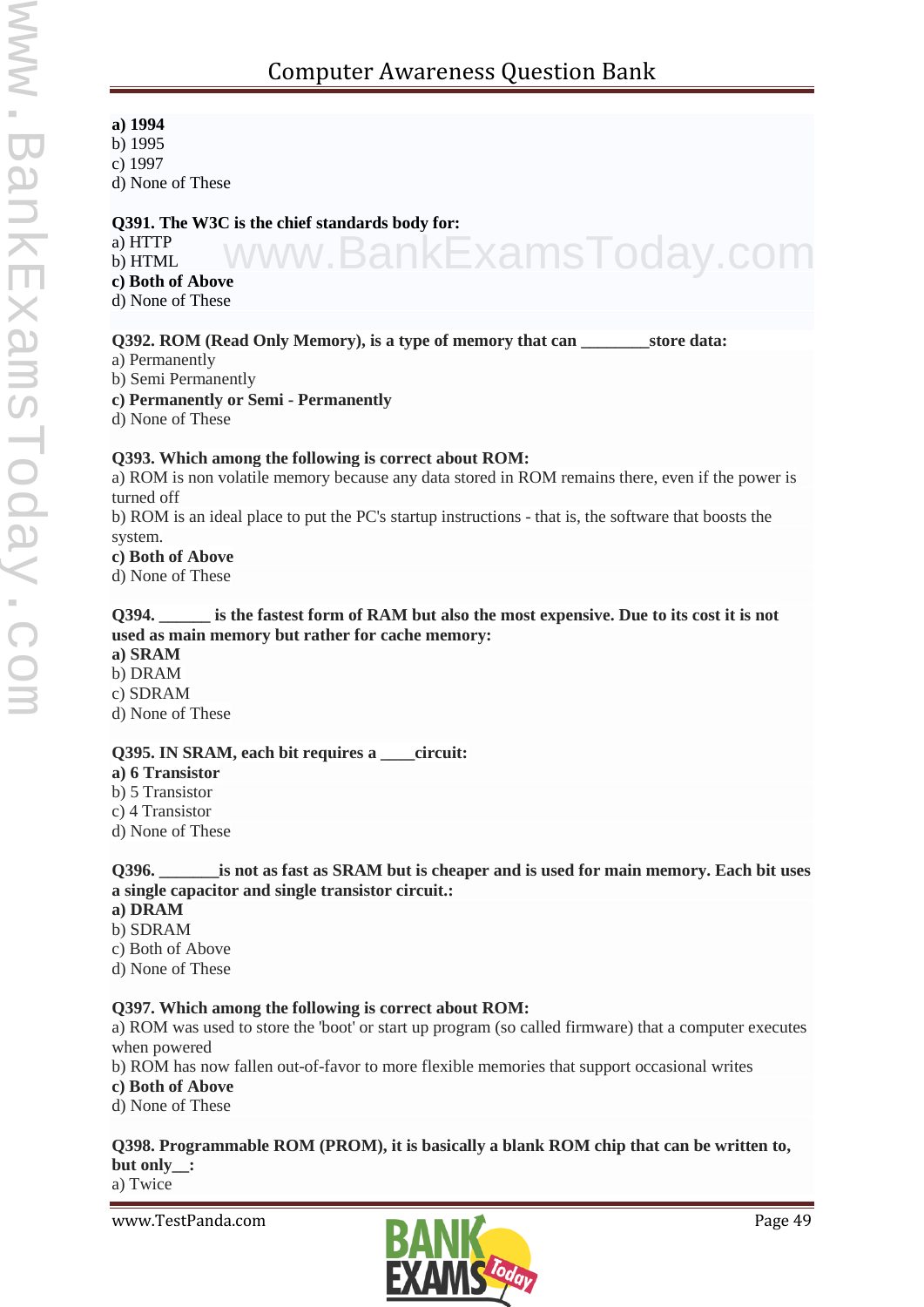#### **b) Once**

c) Thrice

d) None of These

#### **Q399. \_\_\_\_\_\_\_\_is also called Flash BIOS:**

a) PROM

#### **b) EEPROM (Electrically Erasable Programmable ROM)**

c) EPROM d) None of These ctrically Erasable Programmable ROM)<br>
IS TOOAV.COM

#### **Q400. WRAM stands for:**

**a) Windows RAM**

b) Wires RAM

c) Wide RAM

d) None of These

#### **Q401. Which among the following is correct about WRAM:**

a) Makes it easier to allow blocks of memory to be addressed with just a few commands

b) Makes it easier to allow windows of memory to be addressed with just a few commands.

#### **c) Both of Above**

d) None of These

#### **Q402. Compact Disk (CD) is portable disk having data storage capacity between\_\_\_\_:**

**a) 650 - 700 MB**

b) 700 - 800 MB

c) 800 - 900 MB

d) None of These

#### **Q403. Which among the following is incorrect about CD's features :**

a) It contains digital information that can be read, but cannot be rewritten.

b) It is a very reliable storage media. It is very often used as a medium for distributing large amount of information to large number of users.

c) Separate drives exist for reading and writing CDs.

d) All of the Above

**e) None of These**

#### **Q404. DVD stands for:**

- a) Digital Video Disk
- b) Digital Versatile Disk
- **c) Both of Above**

d) None of These

#### **Q405. Find out the wrong feature of DVD among the following:**

a) DVD is similar to CD but has larger storage capacity and enormous clarity

b) DVDs are primarily used to store music or 6 movies and can be played back on your television or the computer too

c) Depending upon the disk type it can store several Gigabytes of data ( as opposed to around 650 MB of a CD)

d) It is not re-writable media

**e) None of These**

## **Q406. Blu Ray Technology was developed by Blu-ray Disc Association with more than**

**\_\_\_\_members:**

**a) 180**

b) 190

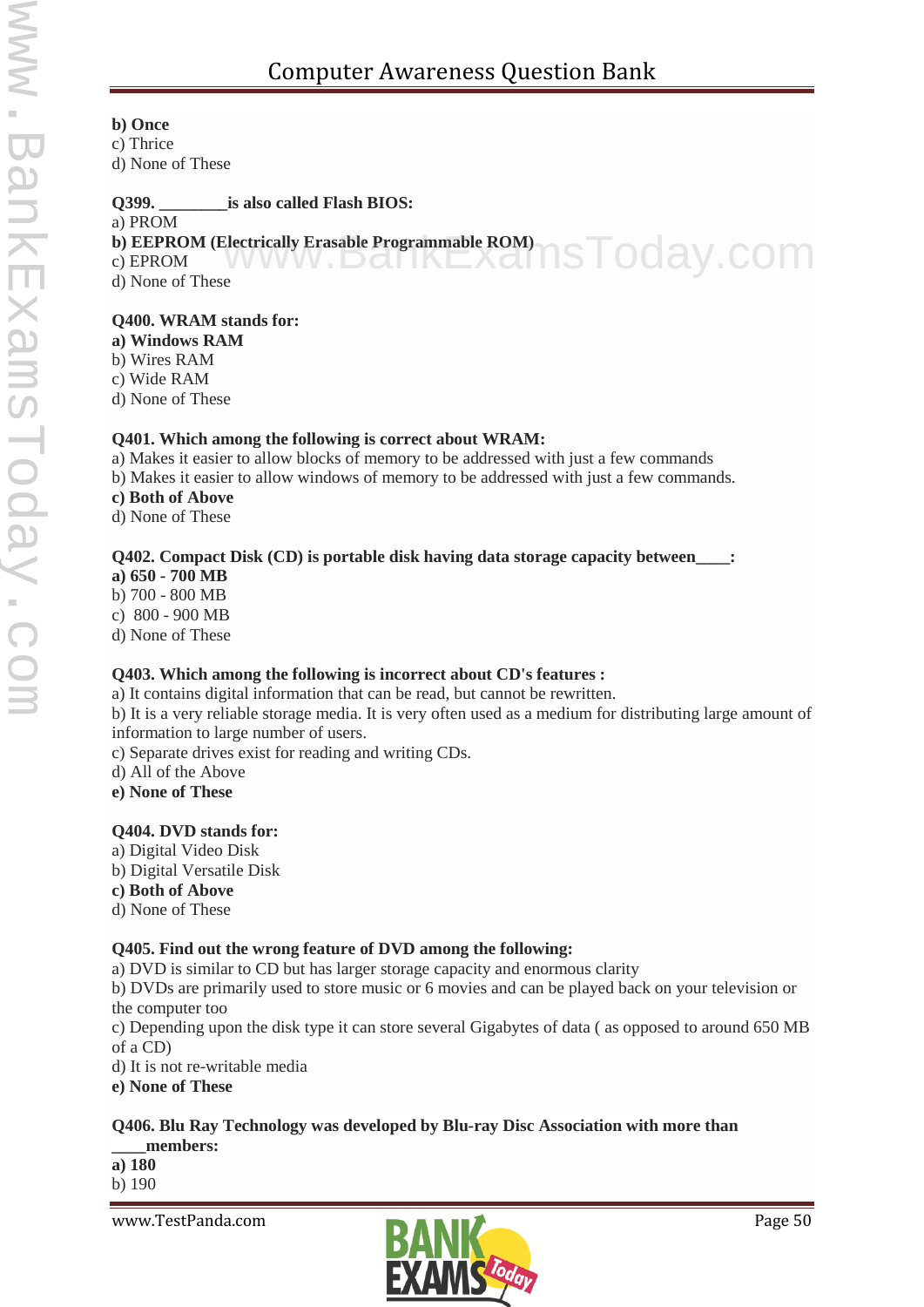c) 210 d) None of These

#### **Q407. A database is an organized collection of\_\_\_\_:**

a) Data Structures

**b) Data**

c) Information

c) Information<br>d) None of These WWW. BankExamsToday.com

#### **Q408. Which of the following is included in the database collection:**

a) Schemes, Tables, Queries

b) Queries, Report, Views and other Objects

**c) Both of Above**

d) None of These

#### **Q409. DBMS stands for:**

a) Data Base Management Software

#### **b) Data Base Management System**

c) Diode Base Management System

d) None of These

#### **Q410. Microsoft Excel is a \_\_\_\_\_\_\_\_application:**

- a) Talbex Sheet
- b) Page Sheet
- **c) Spread Sheet**
- d) None of These

#### **Q411. Ms Excel version 5 was launched in:**

- a) 1992
- **b) 1993**
- c) 1995

d) None of These

#### **Q412. VBA stands for:**

**a) Visual Basic For Application**

- b) Virtual Based For Application
- c) Various Basics Application
- d) None of These

#### **Q413. The window version of Excel supports programming through Microsoft's Visual Basic for Applications (VBA), which is a dialect of \_\_\_\_\_:**

- a) Visual Support
- **b) Visual Basic**
- c) Visual Format
- d) None of These

#### **Q414. In MS -Excel, option of NEW is available under which of the following menu:**

- a) Insert
- b) Home
- **c) File**
- d) None of These

#### **Q415. In MS-EXCEL, for Moves the current selected range down a row, you will press:** a) Shift + Up Arrow Key **b) Shift + Down Arrow Key**

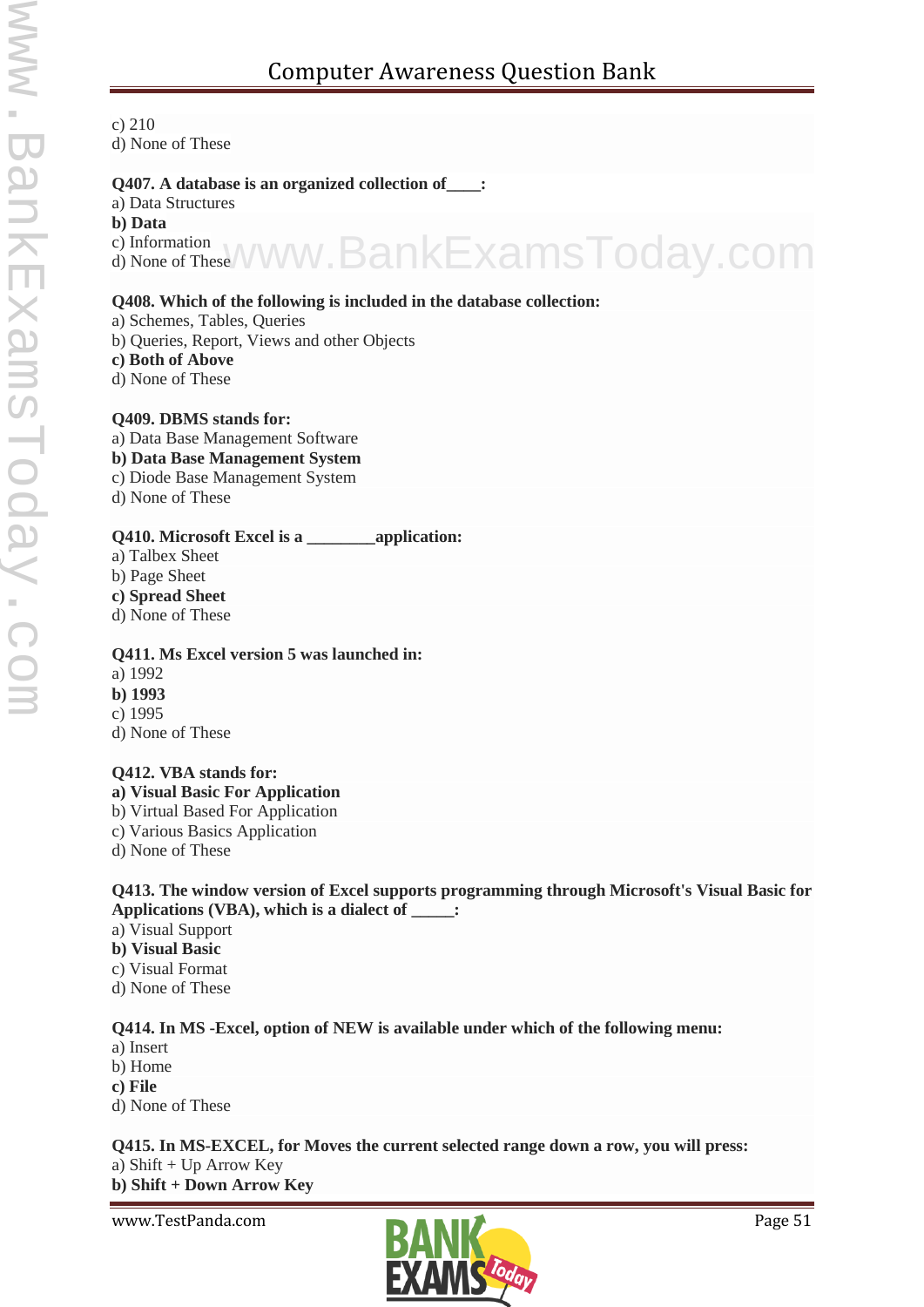c) Ctrl + Down Arrow Key d) None of These

#### **Q416. In MS-Excel, which of the following keys helps you to selects all cells below the current selection, up to the edge of the current data region:**

**a) Ctrl + Shift + Down Arrow Key**

b) Ctrl + Shift + Right Arrow Key c) Ctrl + Shift + D  $\vee$  V V V  $\Box$ d) None of These www.BankExamsToday.com

#### **Q417. In MS - Excel, Move to the next worksheet in the workbook can be done through:**

- **a) Ctrl + Page Down** b)  $Ctrl + Page Up$
- c)  $Ctrl + F3$

d) None of These

### **Q418. Ctrl + Page up (In Ms - Excel) is used for:**

- **a) Move to the previous worksheet in the workbook**
- b) Insert a new worksheet into the current workbook
- c) Select the current worksheet and the next worksheet
- d) None of These

#### **Q419. IRTF stands for:**

#### **a) Internet Research Task Force**

- b) International Research Task Force
- c) Input Research Transfer Fidelity
- d) None of These

#### **Q420. IP stands for:**

#### **a) Internet Protocol**

- b) Input Protocol
- c) Internal Processing
- d) None of These

#### **Q421. ARPANET stands for:**

a) American Research Project Agency Network

#### **b) Advanced Research Project Agency Network**

- c) Admissible Research Project Agency Networking
- d) None of Thesse

#### **Q422. Microsoft Word was first released in:**

- a) 1984
- **b) 1983**
- c) 1985
- d) None of These

#### **Q423. First time after establishment, its MS - Word was known as:**

- a) Multi Work Word **b) Multi Tool Word** c) Multi Task Word
- d) None of These

#### **Q424. MS Word is written in:**

a) Java

**b) C++**

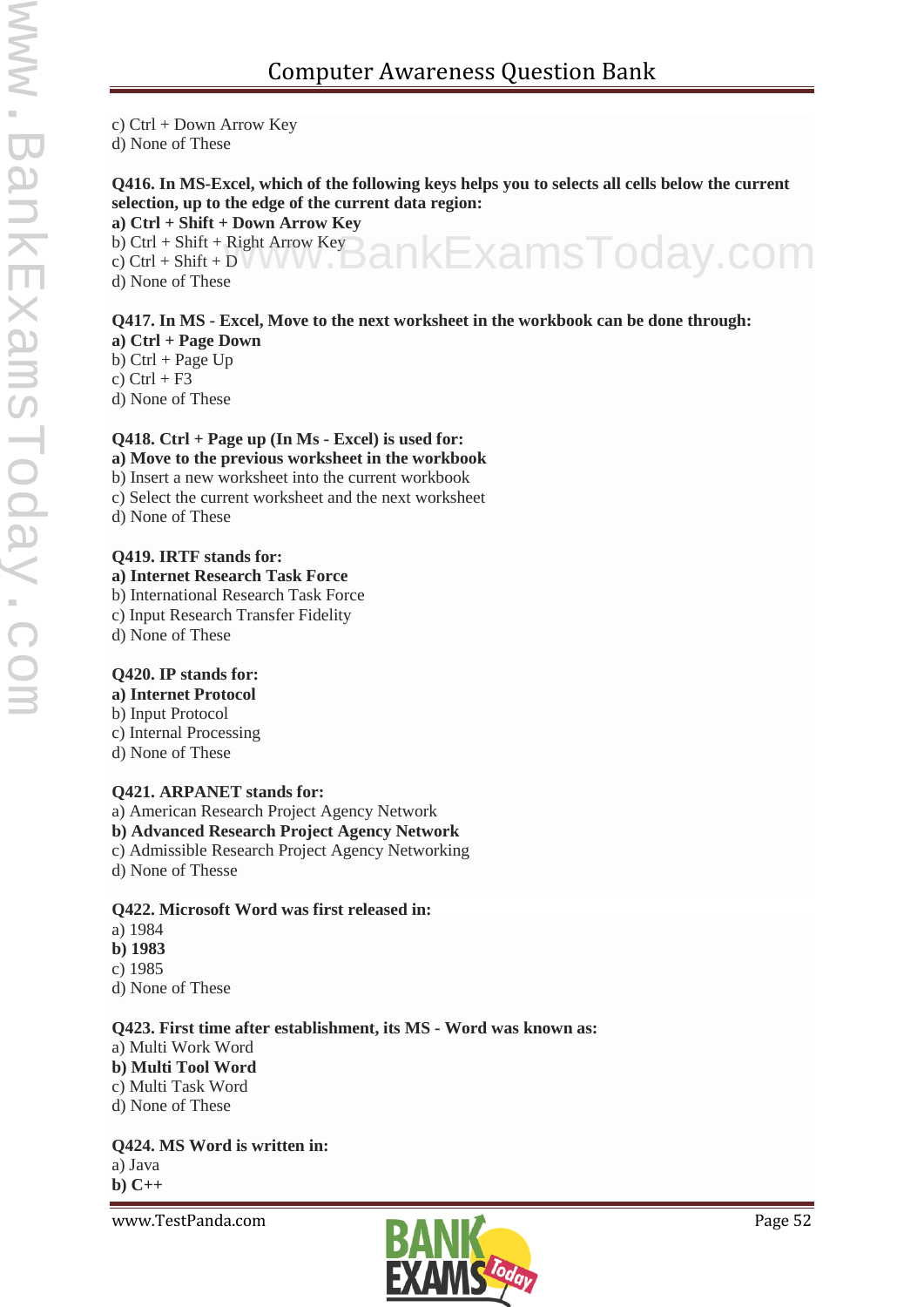c) C d) None of These

#### **Q425. Microsoft Word is available on \_\_\_\_\_\_\_:**

- a) Windows Only
- b) Macintosh Operating Systems Only
- **c) Both of Above**

d) None of These BankExamsToday.com

#### **Q426. RTF stands for:**

- **a) Rich Text Format**
- b) Reliable Text Format
- c) Resting Text Format
- d) None of These

#### **Q427. At the bottom of the word interface is the \_\_\_\_\_\_:**

- **a) Status Bar**
- b) Title Bar
- c) Menu Bar
- d) None of These

**Q428. \_\_\_\_\_\_bar displays the heading for each drop down menu. Commands are grouped under each of these menu headings according to function:**

- a) Title Bar
- b) Formatting Toolbar
- **c) Menu bar**
- d) None of These

**Q429. \_\_\_\_\_\_\_\_toolbar contains short cuts to some of the most frequently used commands from the menu bar:**

a) Formatting Toolbar **b) Standard Toolbar** c) Both of Above d) None of These

#### **Q430. The toolbar which contains short cuts to some of the most frequently used commands found under the FORMAT menu item is:**

- a) Standard Toolbar
- b) Status Bar
- **c) Formatting Toolbar**
- d) None of These

#### **Q431. \_\_\_\_\_\_bar displays information about the active document:**

- **a) Status Bar**
- b) Title Bar
- c) Menu Bar
- d) None of These

#### **Q432. Which of the following is incorrect:**

- a) File Print
- b) File Open
- **c) File - Spelling**
- d) None of These

**Q433. In MS Word, which checks active document for spelling and grammatical errors is:**

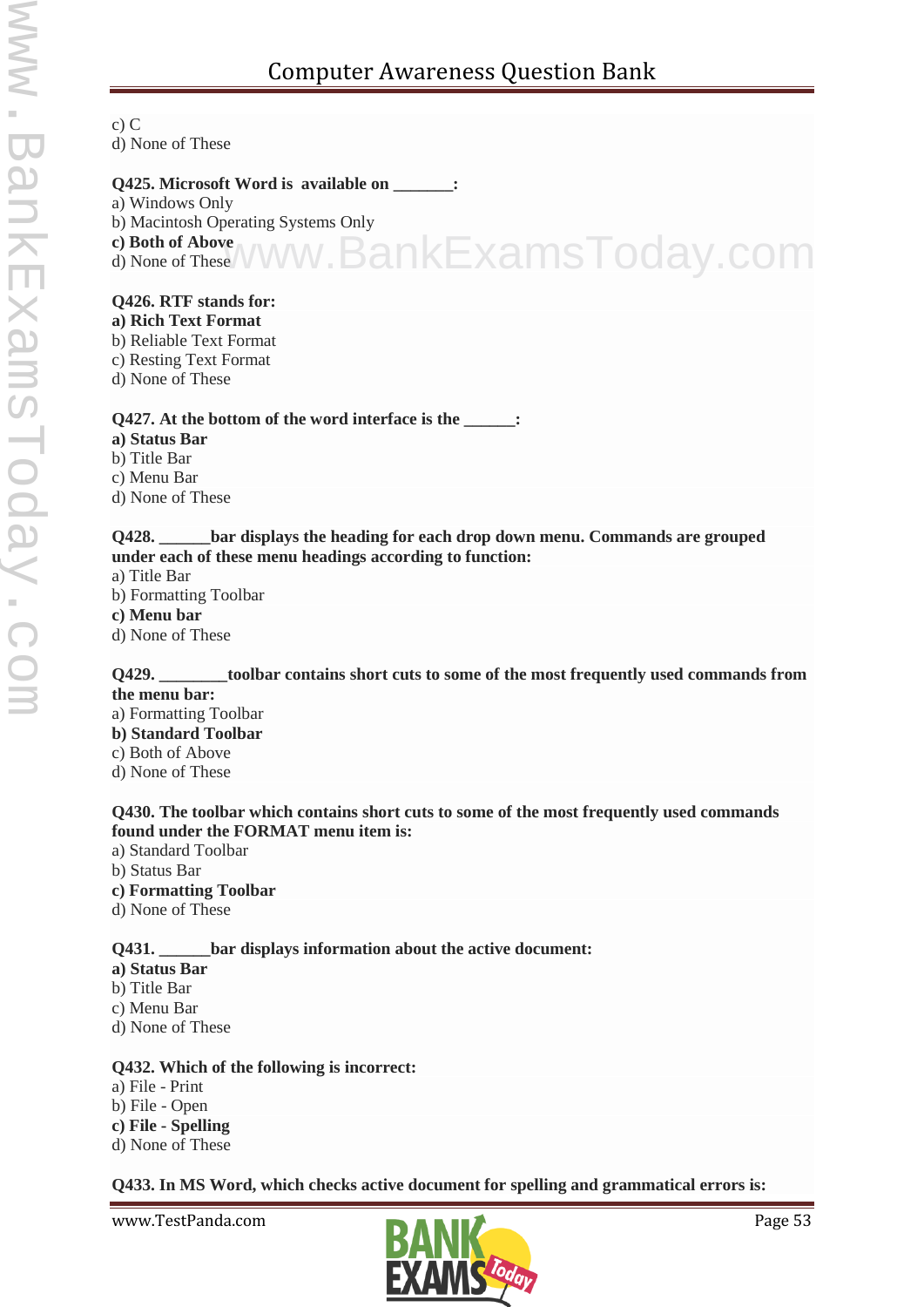- a) Spell Corrector
- **b) Spell Checker**
- c) Spell Improver
- d) None of These

#### **Q434. Which of the following is incorrect:**

- a) Print Preview Displays what the document will look like when you print it a) Print Preview - Displays what the document will look like when you print it<br>b) Save - Saves the active document to a specified location
- 
- c) Open Displays the open dialog box so that you can retrieve an existing document
- **d) None of These**

#### **Q435. Which is correct among following:**

- a) Edit Copy
- b) Edit Paste
- c) Edit Undo

#### **d) All of the Above**

e) None of These

#### **Q436. Which of the following definition is incorrect:**

- a) Document Map Changes the view of the document
- b) View Magnifies or reduces the document contents by the specified zoom percentage
- c) Office Assistant Help Function
- **d) None of These**

#### **Q437. Microsoft Power Point is a \_\_\_\_\_\_\_program:**

- a) Multi Task Presentation
- **b) Slide Show Presentation**
- c) Slide Stand Presentation
- d) None of These

#### **Q438. MS Power Point was officially launched on:**

**a) May 22. 1990** b) May 25, 1990 c) May 27, 1990 d) None of These

#### **Q439. MS Power Point is written in:**

a) C **b) C++** c) Java d) None of These

#### **Q440. Power Point was officially launched on May 22, 1990 the same day that Microsoft released which of the following windows:**

- a) Window 4.0
- **b) Windows 3.0**
- c) Window 1.0
- d) None of These

#### **Q441. Power Point 97 incorporated the \_\_\_\_\_\_\_language , underlying all macro generation in office 97:**

#### **a) Visual Basic for Applications**

- b) Visual Basic for Software
- c) Virtual Base Language
- d) None of These

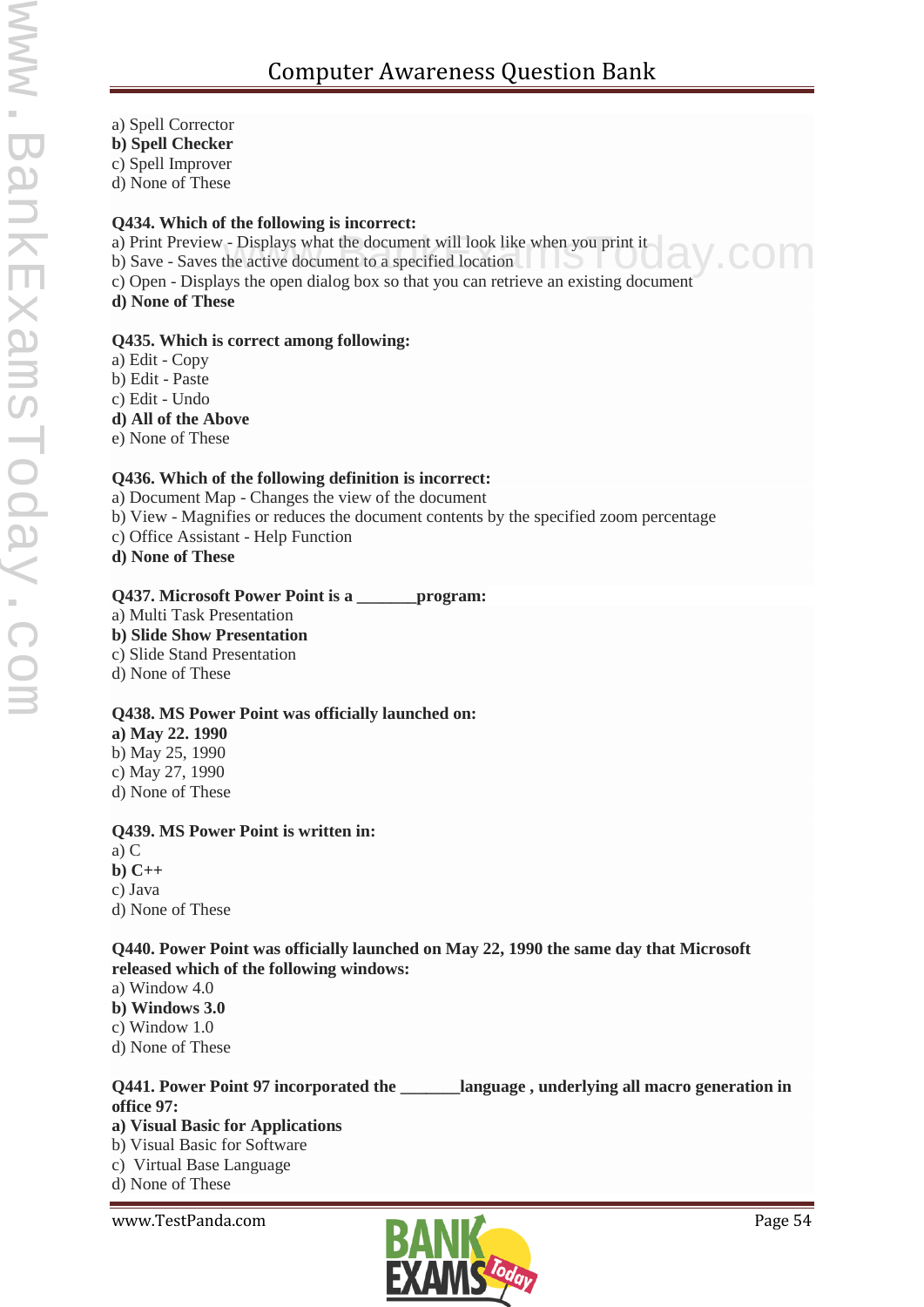#### **Q442. \_\_\_\_\_\_\_massively overhauled the animation engine, allowing users to create more advanced and custom animations:**

**a) Power Point 2002**

b) Power Point 2004

c) Power Point 2006

d) None of These

# **Q443. MS - Power Point consists of:** www.BankExamsToday.com

a) Soft Documental Pages

**b) Slides**

c) Celss

d) None of These

#### **Q444. Slides may contain:**

a) Text and Graphics Only

b) Sound and Movies Only

c) Text, Movies, Images, Sound Only and all other objects

#### **d) All of the Above**

e) None of These

#### **Q445. Entrance, emphasis and exit of elements on a slide itself are controlled by what Power Point calls\_\_\_\_:**

a) Custom Effects

#### **b) Custom Animations**

c) Custom Videology and analogy

d) None of These

#### **Q446. Which of the following is correct about Power Point movements:**

a) Entrance, emphasis and exit of elements on a slide itself are controlled by what Power point calls custom animations

b) Transitions on the other hand are movements between slides. These can be animated in a variety of ways

c) Custom animation can be used to create small story boards by animating picture to enter, exit or move

#### **d) All of the Above**

e) None of These

#### **Q447. Presentations password protected for opening or modifying can be opened by:**

a) Power Point Analyzer

**b) Power Point Viewer**

c) Power Point Conductor

d) None of These

#### **Q448. If you want to 'Go to previous presentation window' you will press:**

**a) Ctrl + Shift + F6** b)  $Ctrl + F6$ c)  $Ctrl + Alt + F6$ d) None of These

#### **Q449. For 'Maximize presentation window' you have to press:**

a) Shift +  $F10$ **b) Ctrl + F10** c)  $Ctrl + Shift + F10$ d) None of These

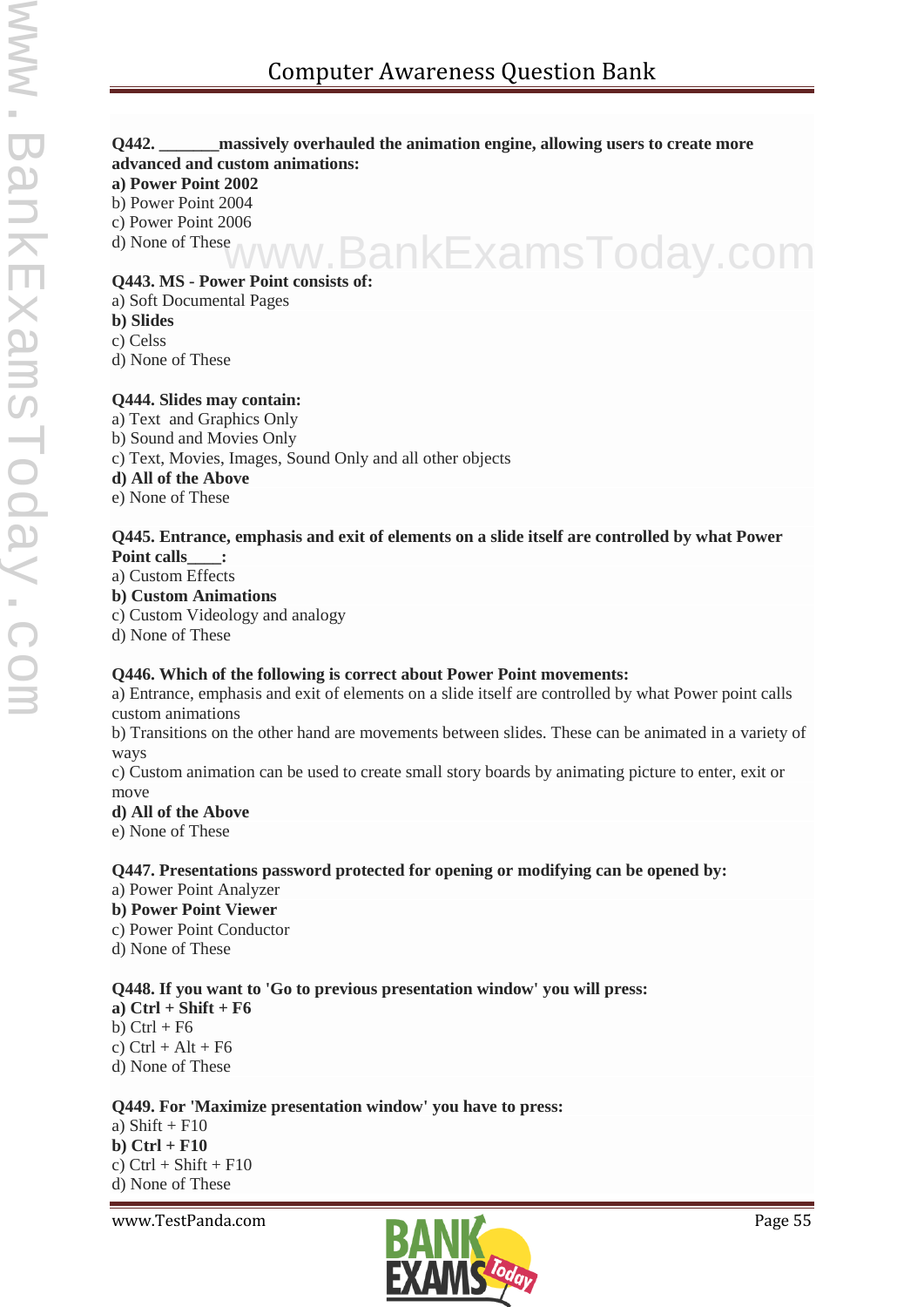#### **Q450. For 'Maximize Power Point application window' you have to press:**

a)  $Ctrl + Shift + F10$ b) Shift  $+$  F10 **c) Alt + F10** d) None of These

**Q451. For 'open existing presentation' you have to press: NSTOOAY.COM** 

a)  $Ctrl + N$ **b) Ctrl + O** c)  $Ctrl + K$ d) None of These

#### **Q452. An error in computer program is called:**

a) Hacking

b) Virus

**c) Bug**

d) None of These

#### **Q453. \_\_\_\_\_\_was the first technique that posed a serious threat to virus scanners:**

- a) Vulnerability Code
- **b) Polymorphic Code**
- c) Antimorphic Code
- d) None of These

#### **Q454. A/an \_\_\_\_\_\_ is a system susceptibility or flaw:**

a) Error

#### **b) Vulnerability**

c) Virus

d) None of These

#### **Q455. \_\_\_\_\_\_\_vulnerability is one for which at least one working attack exists:**

- a) Democratic
- **b) Exploitable**
- c) Dominative
- d) None of These

#### **Q456. CVE stands for:**

#### **a) Common Vulnerabilities Exposures**

- b) Cyber Vulnerabilities Exposures
- c) Cycolic Vulnerabilities Exposures
- d) None of These

**Q457. \_\_\_\_\_ is unauthorized access to or use of data, systems, server or networks including any attempt to probe scan or test the vulnerability of a system, server or network or to breach security or authentication measures without express authorization of the owner of the system, server or network:**

#### **a) Hacking**

- b) Cracking
- c) Viruses
- d) None of These

**Q458. ISP refers to: a) Information Security Policy** b) Internet Security Policy

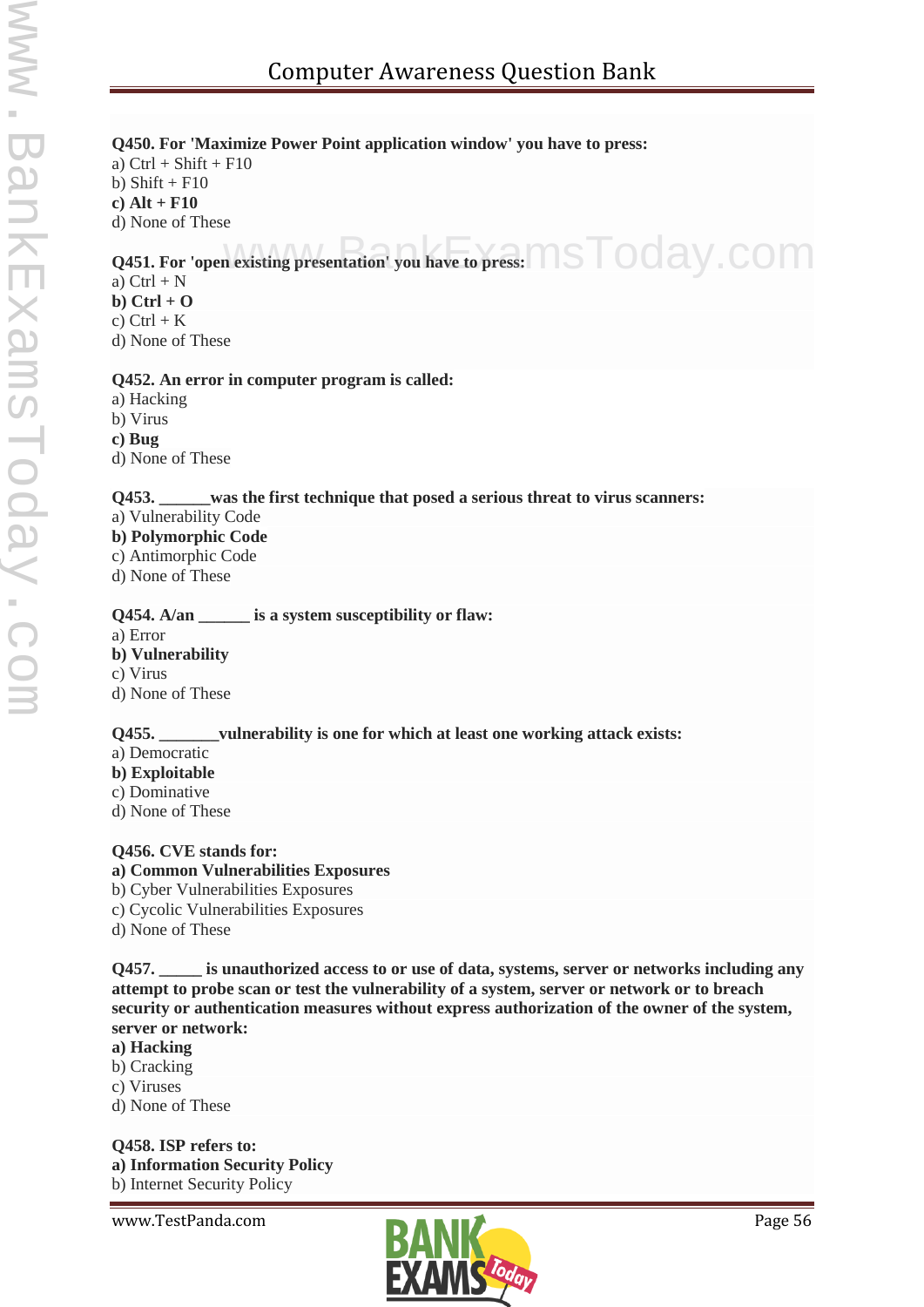c) Internal Security Policy

d) None of These

#### **Q459. \_\_\_\_\_is a computer program that is loaded into a computer without the owner's knowledge:**

a) Hack Material

**b) Viruses** b) Viruses<br>c) Both of Above/VWW.BankExamsToday.com d) None of These

#### **Q460. Which among the following is correct regarding the Boot Sector Viruses:**

- a) These viruses are resides in the boot sector of a floppy or hard disk.
- b) Such viruses are activated every time a computer boots from an infected disk
- c) Virus remains in memory until an uninfected floppy disk is inserted into the floppy drive
- **d) All of the Above**
- e) None of These

#### **Q461. \_\_\_\_\_\_\_viruses infect executable program files:**

- **a) File Infector Viruses**
- b) Macro Viruses
- c) Multi Partite Viruses
- d) None of These

#### **Q462. \_\_\_\_\_ infections have cost more money and taken more time to repair than any other virus type:**

- a) File Infector Viruses
- b) Multi Partite Viruses
- **c) Macro Viruses**
- d) None of These

#### **Q463. \_\_\_\_\_was virus first appeared on Friday, March 26, 1999 and spread all over the world faster than any virus seen before:**

- **a) 9 Melissa**
- b) 10 Melissa
- c) 99 Melissa
- d) None of These

#### **Q464. 9 Melissa was a \_\_\_\_\_macro virus:**

- **a) Microsoft Word**
- b) Microsoft Excel
- c) Internet
- d) Microsoft Power Point
- e) None of These

#### **Q465. A \_\_\_\_\_\_is a harmful computer program that has been hidden inside of something benign, such as an email attachment or even an innocent looking program:**

- **a) Trojan Horses**
- b) Worms
- c) Macro Viruses
- d) None of These

#### **Q466. Which among the following is correct about the Antivirus Programs:**

- a) They contain a database of signatures for all known viruses and worms
- b) The software searches a computer for the presence of these signatures

#### **c) Both of Above**

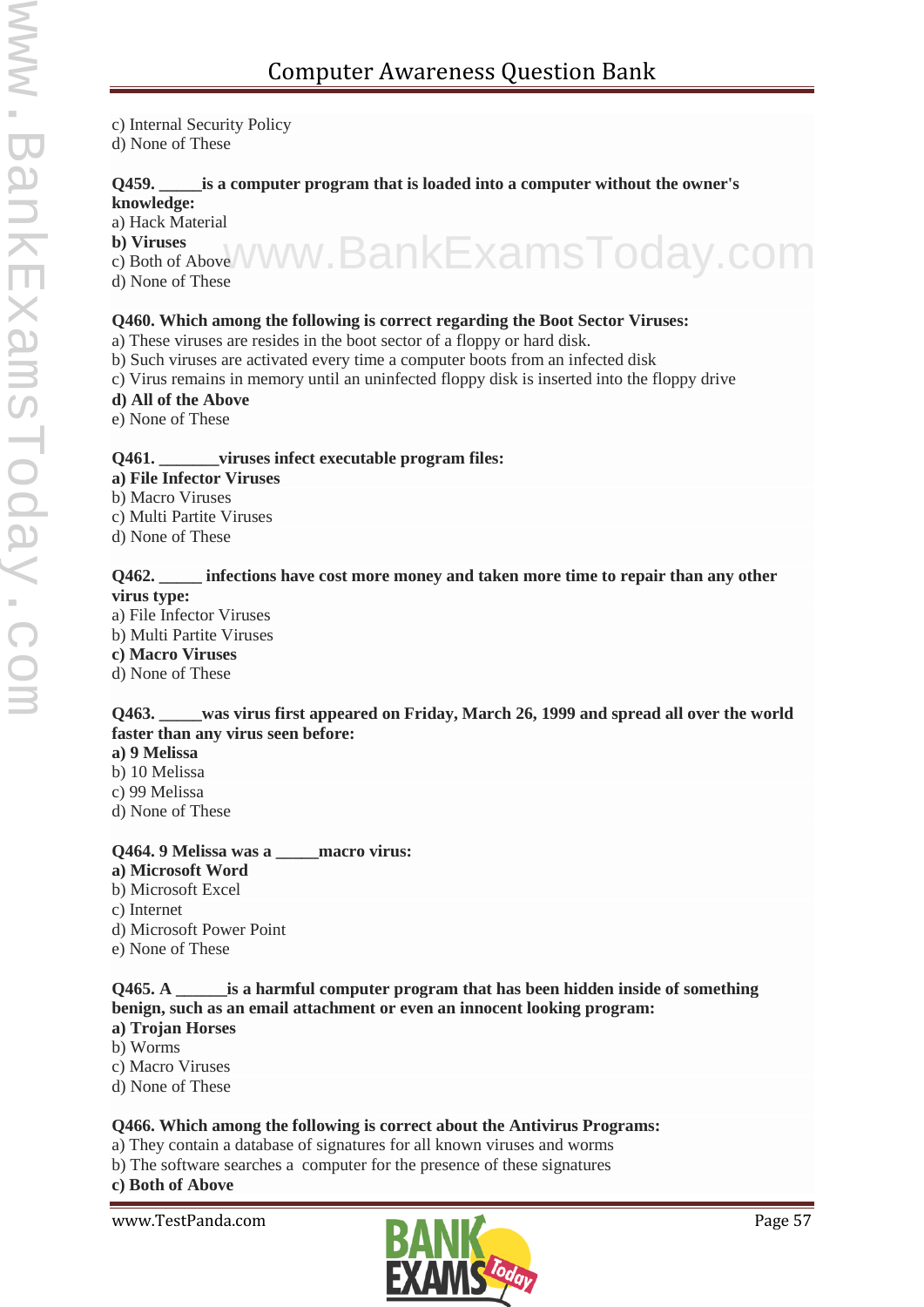d) None of These

#### **Q467. Computer crime or Cyber crime is crime that involves:**

a) Computer

b) Network

**c) Both of Above** www.BankExamsToday.com

d) None of These

#### **Q468. Net crime is criminal exploitation of the \_\_\_:**

a) Browsers

b) Servers

#### **c) Internet**

d) None of These

#### **Q469. Crime through Internet includes:**

a) Telemarketing b) Internet fraud c) Identity Theft d) Credit Card account thefts **e) All of the Above** f) None of These

#### **Q470. Which among the following is correct about "Hacking":**

a) Hacking is an illegal intrusion into a computer system and/or network.

b) Cracking term is equivalent to Hacking (In Indian Laws perspective there is no difference between the term hacking and cracking).

c) Every act committed towards breaking into a computer and/or network is hacking.

d) Hacker can hack or personal monetary gains, such as to stealing the credit card information, transferring money from various bank accounts to their own account followed by withdrawal of money.

#### **e) All of the Above**

f) None of These

#### **Q471. Which among the following is correct about "Child Pornography":**

a) Pedophiles lure the children by distributing pornographic material.

b) Pedophiles falsely represent their selves as of same age and win the confidence of children by chatting and by sending images.

c) Pedophiles after wining the confidence of children then offers then monetary as well as physical awards.

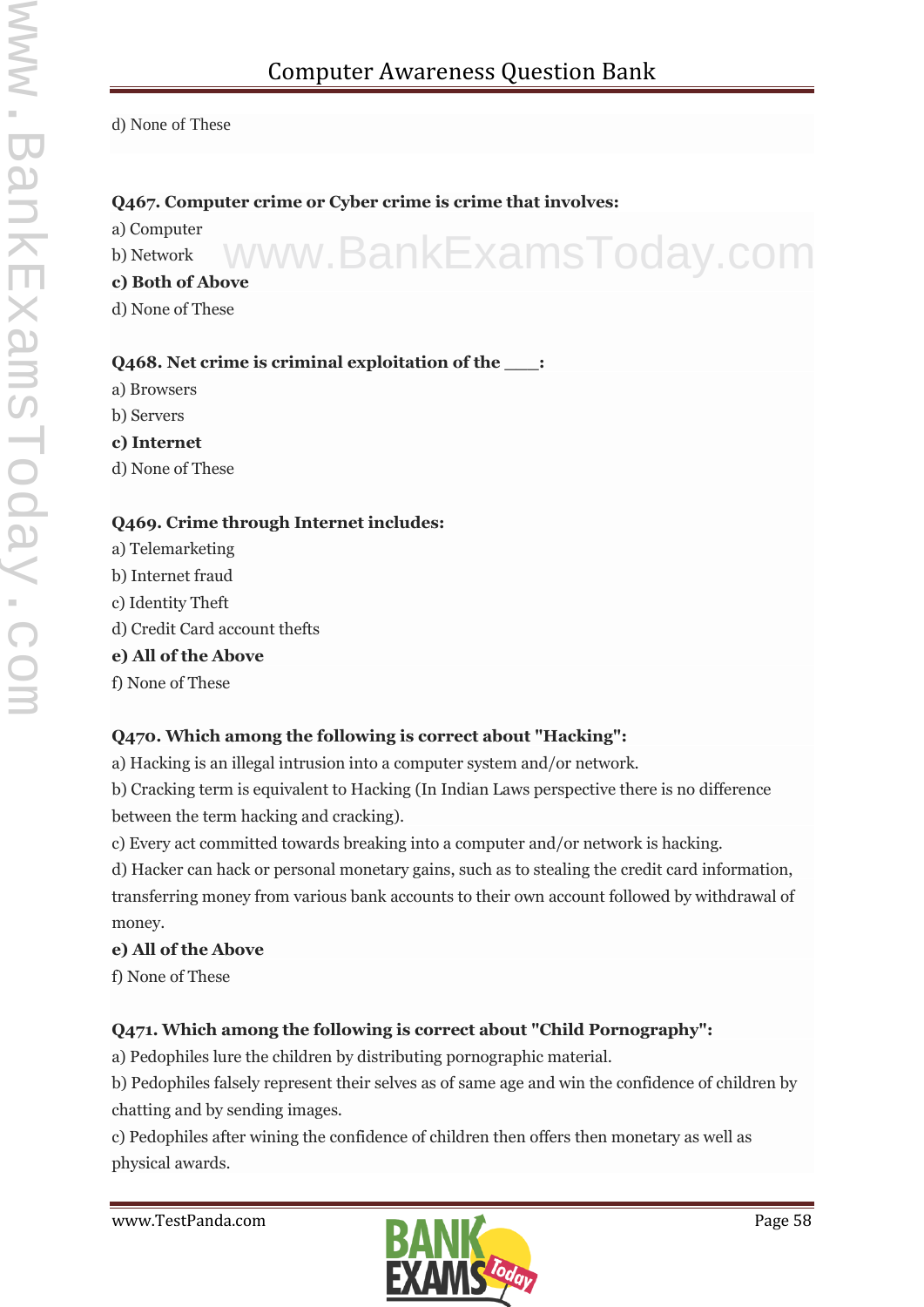d) Pedophiles may sexually exploit the children by using them as sexual objects or by taking their pornographic pictures, in order to sell those over the internet.

**e) All of the Above**

f) None of These

# **Q472.** Which among the following characteristics are correct about 'Cyberstalking':  $\sim$  0011

a) Cyberstalking is the use of the internet or electronics to stalk or harass an individual or any group. b) It includes making harassing phone calls, killing the victims pet, vandalizing victims property, leaving written messages or objects

- c) It may be offline as well as online
- **d) All of the Above**

e) None of These

#### **Q473. Denial - of - service attack includes:**

a) a type of attack on a network that is designed to bring the network to its knees by flooding it with useless traffic

b) DoS attacks are included in it.

#### **c) Both of Above**

d) None of These

### **Q474. Which among the following is wrong characteristic of "Phishing":**

a) Fakers, by offering special rewards or money prize etc asked for personal information such as passwords, credit card information, social security and bank account numbers or other material information.

b) Main purpose is theft or misuse the acquired material

c) Both of Above

**d) None of These**

#### **Q475. Credit Card Fraud includes:**

a) Credit cards are illegally get and used to get movable or immovable property

b) Unauthorized and illegal use of credit cards

**c) Both of Above**

d) None of These

### **Q476. Punishment for Hacking in Inida is:**

- a) Imprisonment up to 3 years only
- b) Fine (Depend on case to case) only

#### **c) Both of Above**

d) None of These

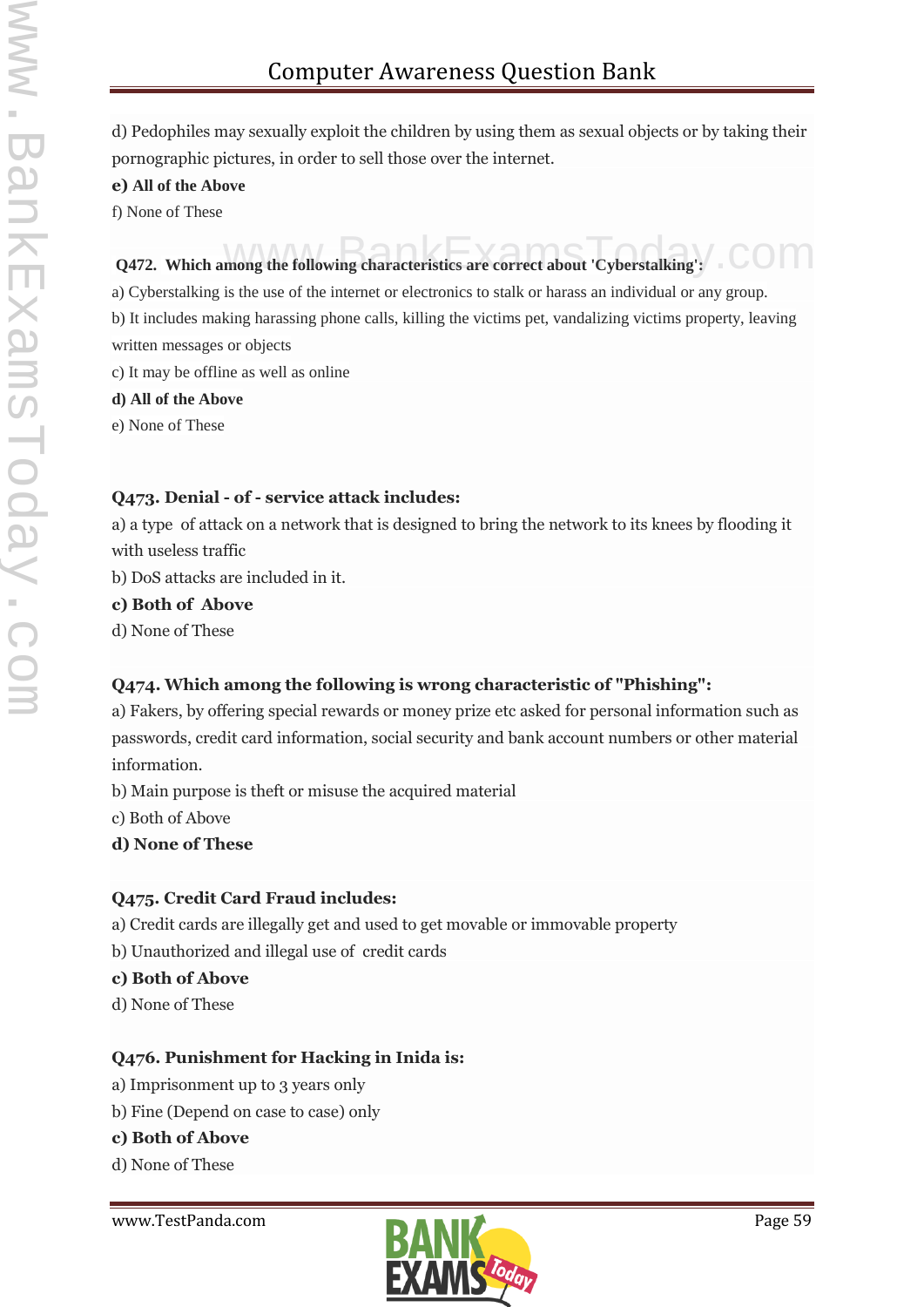#### **Q477. Which among the following is best suitable for term "Software Piracy":**

- a) Counterfeiting original products
- b) Illegal copying of genuine program
- **c) Both of Above**
- c) Both of Above<br>d) None of These WWW. BankExamsToday.com

#### **Q478. Which among the following are Malicious Softwares:**

- a) Virus and Worms
- b) Trojan Horse and Time Bomb
- c) Logic Bomb and Rabbit and Bacterium
- d) None of These
- **e) All of the Above**

#### **Q479. IRC stands for:**

#### **a) Internet Relay Chat**

b) Internal Rely Chat

- c) Information Relay Chat
- d) None of These

#### **Q4810. MOD refers to:**

#### a) Monitor of Deception

### **b) Master of Deception**

- c) Management of Deception
- d) None of These

## **Q481. INTER POL stands for:**

#### **a) International Police**

- b) Internal Polythims
- c) Internet Protocol
- d) None of These

**Q482. The term Software refers to the set of \_\_\_\_\_\_\_\_or data a computer processor reads in order to perform a task or operation:**

#### **a) Electronic Program Instructions**

- b) Planned program instructions
- c) assemble and attached program instructions

d) None of These

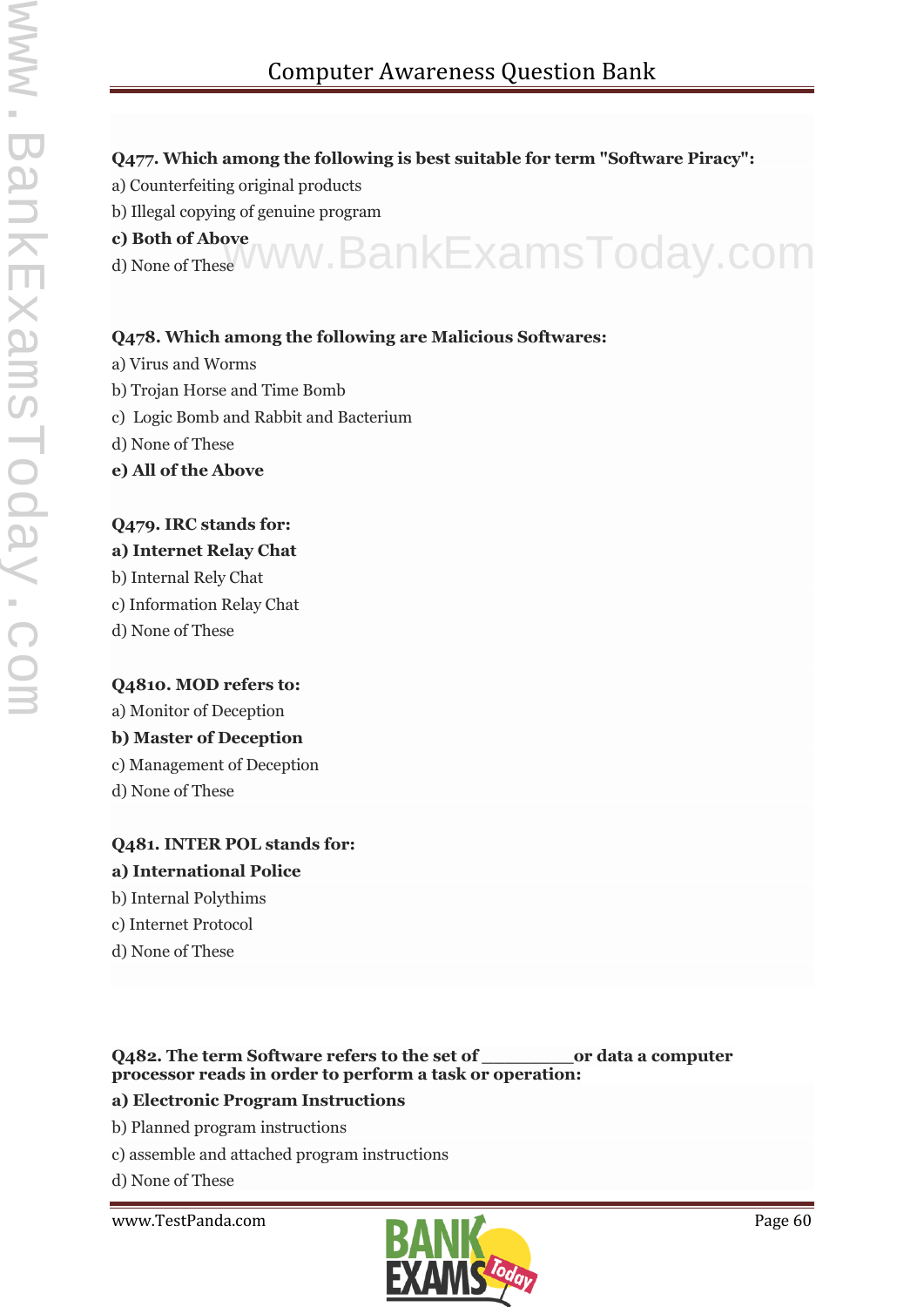#### **Q483. Types of Software includes:**

- a) Systems Software
- b) Application Software
- **c) Both System and Application Softwares** c) Both System and Application Softwares<br>d) None of These WWW.Dall KEXamSToday.COM
- 

#### **Q484. Without software, computers would be \_\_\_\_:**

- a) Obsolete
- b) Inconvenient
- **c) Useless**
- d) None of These

#### **Q485. Computer software includes\_\_\_\_\_\_\_and their associated documentation:**

- a) Computer Programs
- b) Libraries

#### **c) Both of the Above**

d) None of These

#### **Q486. In Platform software, Platform includes the:**

- a) Firmware b) Device Drivers
- c) Operating System and Graphical User Interface

#### **d) All of the Above**

e) None of These

# **Q487. Software quality is very important especially for commercial and system**

- **software like:** a) Microsoft Office
- b) Microsoft Windows
- c) Linux

#### **d) All of the Above**

e) None of These

#### **Q488. Malicious Software is also known as:**

- a) Statware
- **b) Malware**

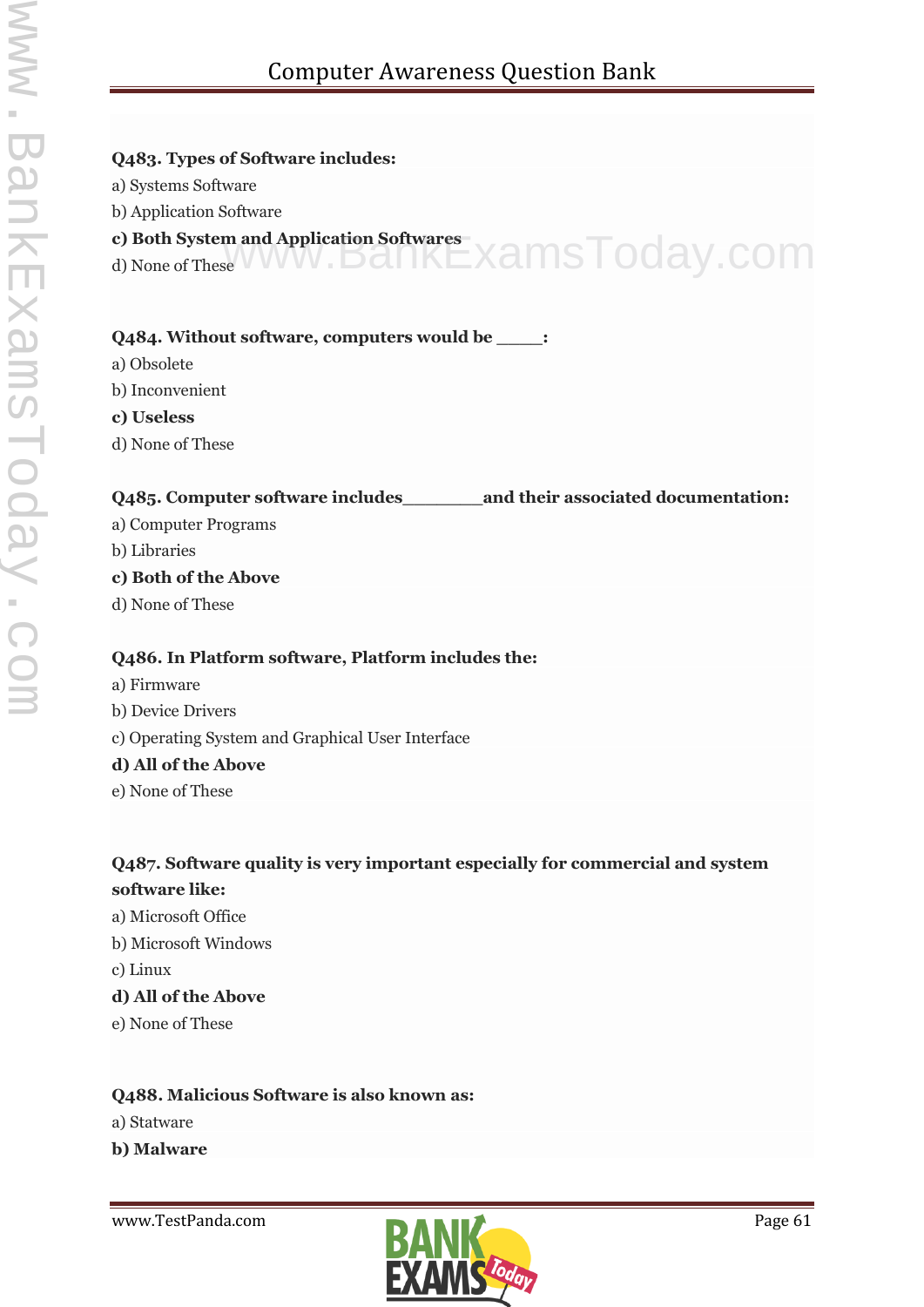c) Dareware

d) None of These

## **Q489. \_\_\_\_\_are computer programs developed to harm and disrupt computers:** a) Malicious WWW.BankExamsToday.com b) Stanford

c) Stipulated

d) None of These

# **Q490. \_\_\_\_\_and extensions are software that extends or modifies the functionality of another piece of software and require that software be used in order to function:**

- a) Plugs Stan
- b) Plug outs
- **c) Plugins**
- d) None of These

#### **Q491. A person who creates software is called a:**

- a) Programmer b) Software Engineer
- c) Software Developer

#### **d) All of the Above**

e) None of These

#### **Q492. Informal term for a programmer is:**

- a) Coder
- b) Hacker

#### **c) Both of Above**

d) None of These

# **Q493. Software available for a fee, often inaccurately termed \_\_\_\_\_\_\_which can only be legally used on purchase of a license:**

### **a) Commercial Software**

- b) Trade Software
- c) Exchange Software
- d) None of These

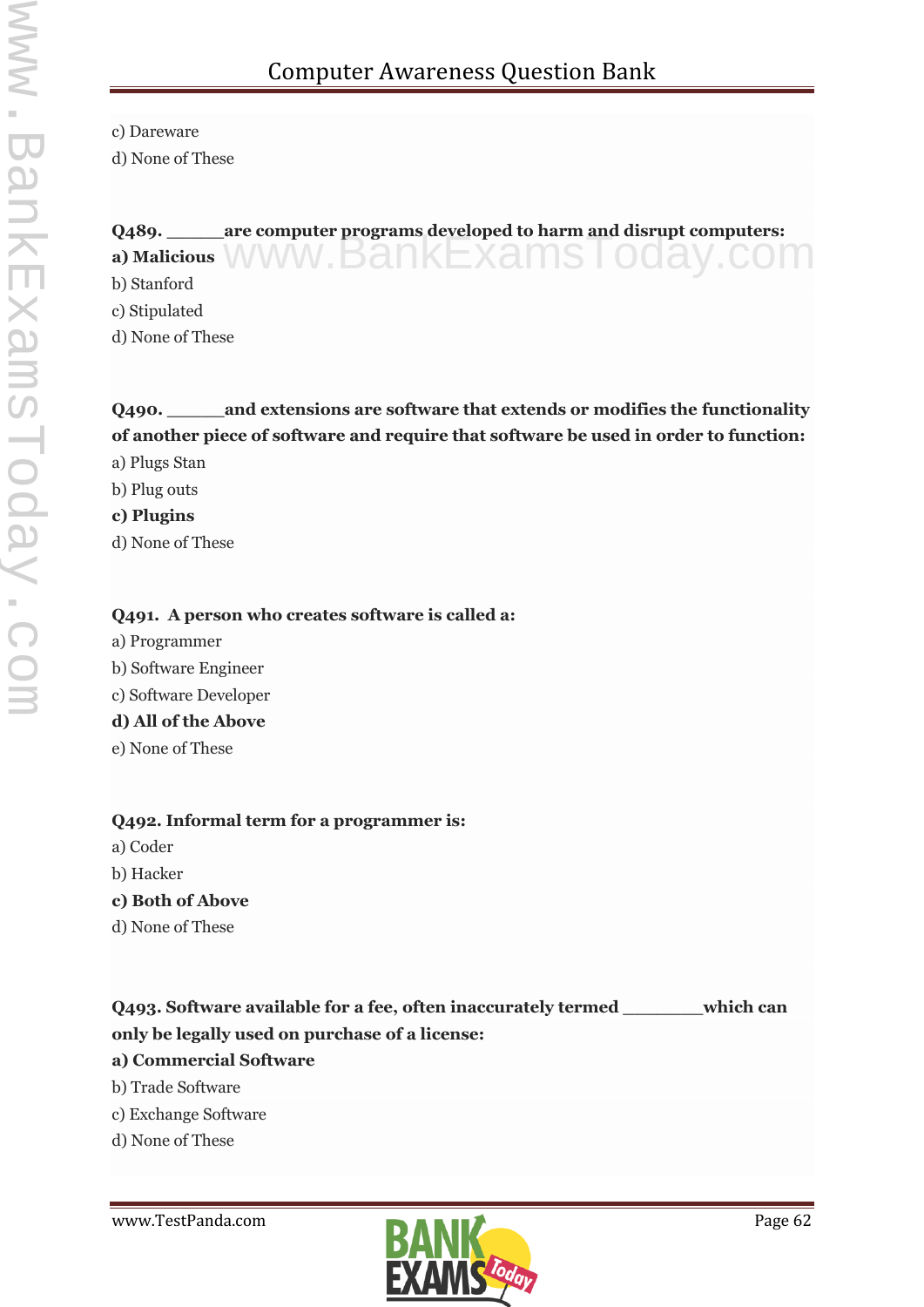#### **Q494. Which among the following is correct about Device Drivers:**

a) It operate or control a particular type of device that is attached to a computer

b) Each device needs at least one corresponding device driver because a computer typically has at minimum at least one input device and at least one output device. minimum at least one input device and at least one output device.<br>
c) A computer typically needs more than one device driver  $\bigcirc$   $\bigcirc$   $\bigcirc$   $\bigcirc$   $\bigcirc$   $\bigcirc$   $\bigcirc$ 

d) None of These

#### **e) All of the Above**

#### **Q495. Which among the following is incorrect about application software:**

- a) It consists of standalone programs
- b) Used to solve specific business needs
- c) Both of Above
- **d) None of These**

#### **Q496. Which among the following is incorrect about characteristics of Software:**

- a) Software is developed, it is not manufactured
- b) Software does not "wear out"
- c) Although the industry is moving toward component based construction, most software continues to be custom built

#### **d) None of These**

#### **Q497. Cryptography is derived from the \_\_\_\_word:**

#### **a) Greek**

- b) French
- c) Latin
- d) None of These

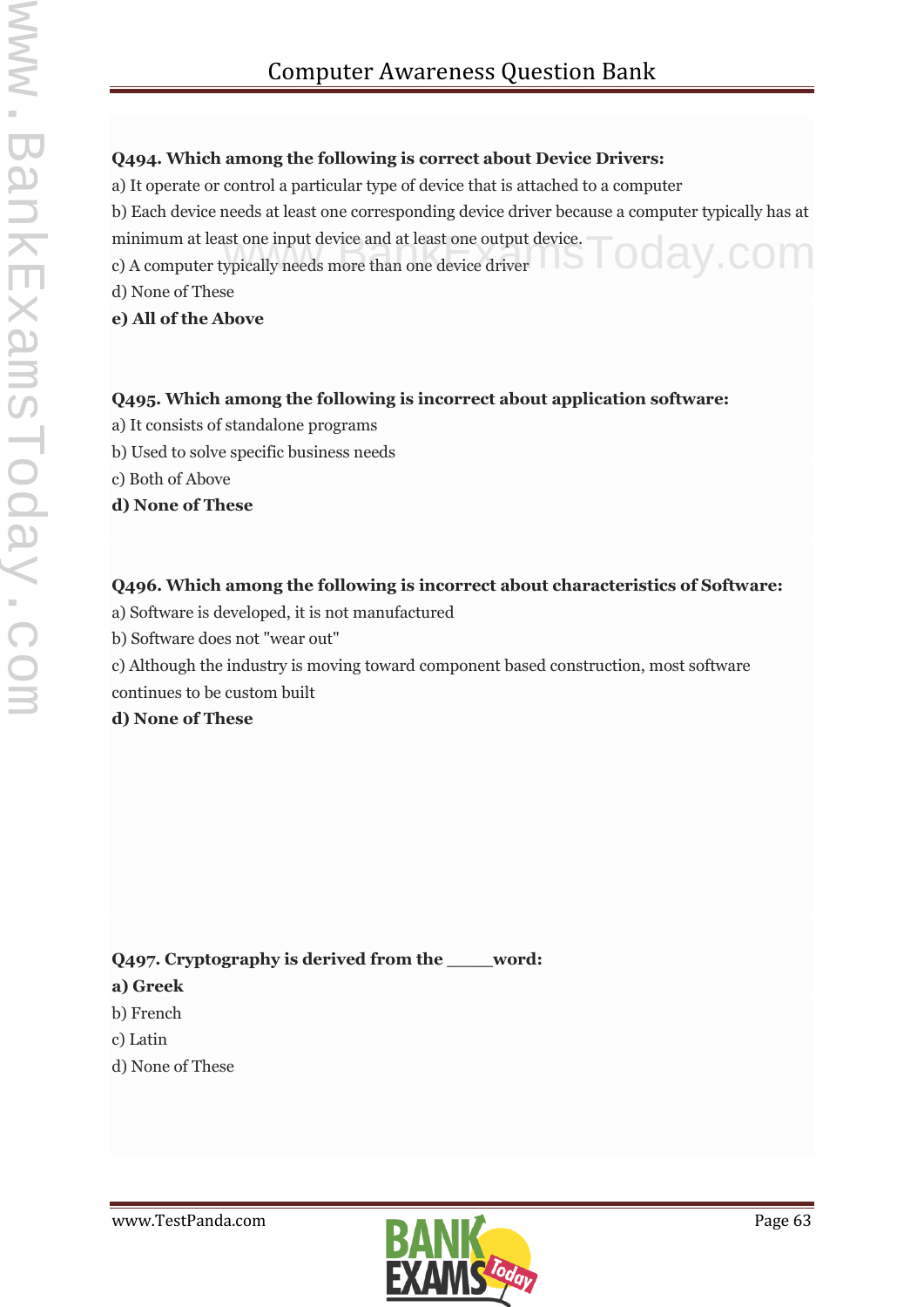**Q498. Cryptography is the study of information\_\_\_\_\_\_:**

a) Hiding

b) Verification

**c) Both of Above**

d) None of These www.BankExamsToday.com

**Q499. Cryptography includes the \_\_\_\_\_\_\_\_\_\_to securely and consistently prevent or delay unauthorized access to sensitive information and enable verifiability of every component in a communication:**

- a) Protocols
- b) Algorithms
- c) Strategies

**d) All of the Above**

e) None of These

**Q500. Cryptography and Cryptanalysis are sometimes grouped together under the \_\_\_\_term cryptology, encompassing the entire subject. In practice, "cryptography" is also often used to refer to the field as a whole, especially as an applied science: a) Umbrella** b) Shield c) Veil

d) None of These

**Q501. Cryptography is an interdisciplinary subject, drawing from several fields. Before the time of computers, it was closely related to linguistic. Nowadays the emphasis has shifted, and cryptography makes extensive use of technical ares of mathematics, especially those areas collectively known as \_\_\_\_\_\_\_mathematics:** a) Increte

#### **b) Discrete**

- c) Both of Above
- d) None of These

**Q502. An example of the sub - fields of cryptography is:**

- a) Steganography
- b) Traffic Analysis

#### **c) Both of Above**

d) None of These

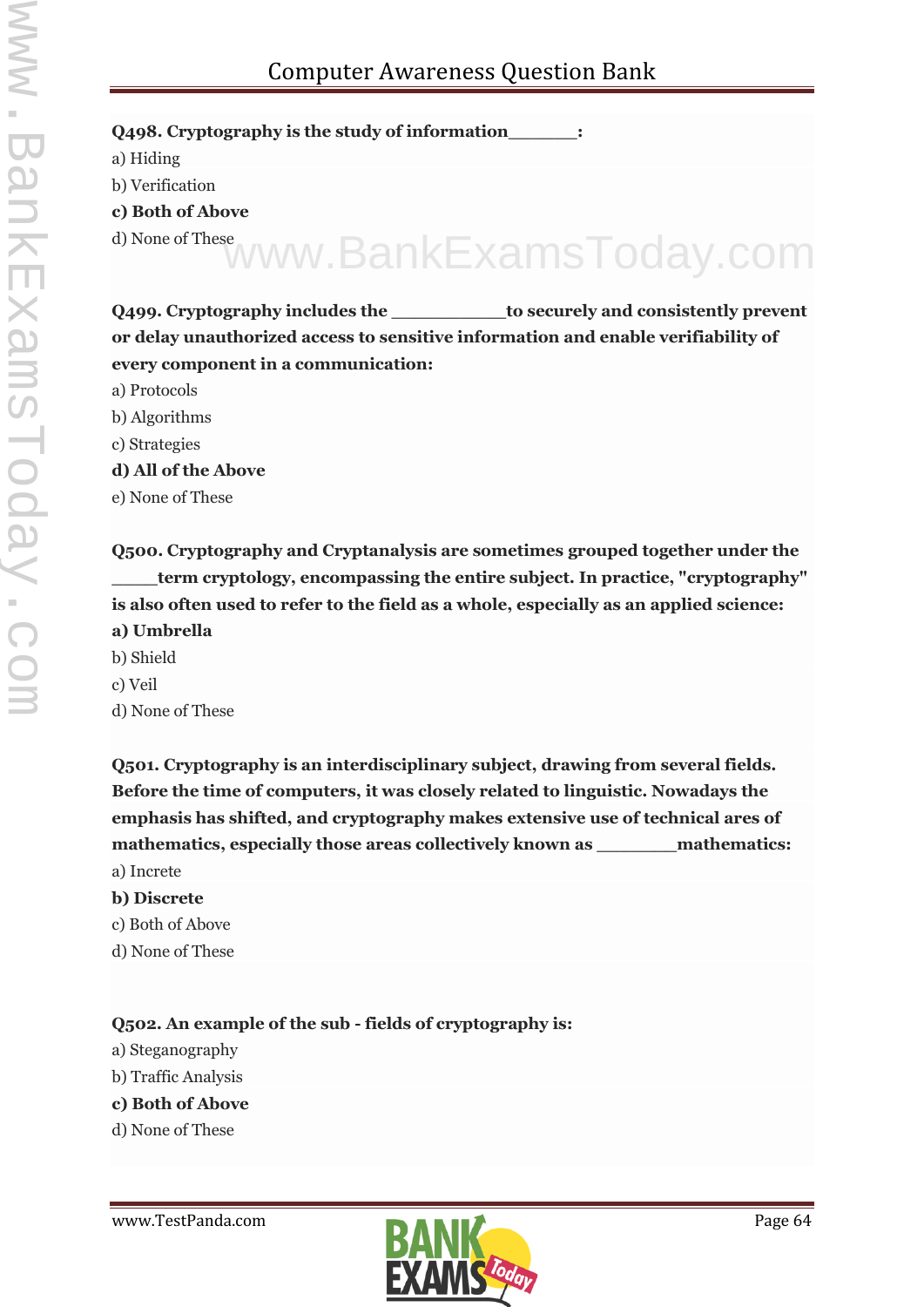#### **Q503. Which among the following is correct:**

a) Traffic Analysis is the analysis of patterns of communication in order to learn secret information.

b) Steganography is the study of hiding the very existence of a message, and not necessarily the contents of the message itself like microdots or invisible ink. contents of the message itself like microdots or invisible ink.<br> **c) Both of Above** 

d) None of These

# **Q504. When information is transformed from a useful form of understanding to an opaque form of understanding, this is called:**

- **a) Encryption**
- b) Decryption
- c) Both of Above
- d) None of These

### **Q505. When the information is reverted back into a useful form it is called:**

- a) Standard encryption
- b) Plain text encryption

#### **c) Decryption**

d) None of These

**Q506. Symmetric - key cryptography refers to \_\_\_\_\_\_methods in which both the sender and receiver share the same key ( or , less commonly, in which their keys are different but related in an easily computable way):**

- **a) Encryption**
- b) Decryption
- c) Both of above
- d) None of These

**Q507. Symmetric key cryptography was the only kind of encryption publicly known until:**

a) July 195 **b) June, 1976** c) June 1988 d) None of These

### **Q508. Which among the following is correct about goals in cryptography:**

a) Confidentiality - Only an authorized recipient should be able to extract the contents of the message from its encrypted form. Resulting from steps to hide, stop or delay free access to the encrypted information.

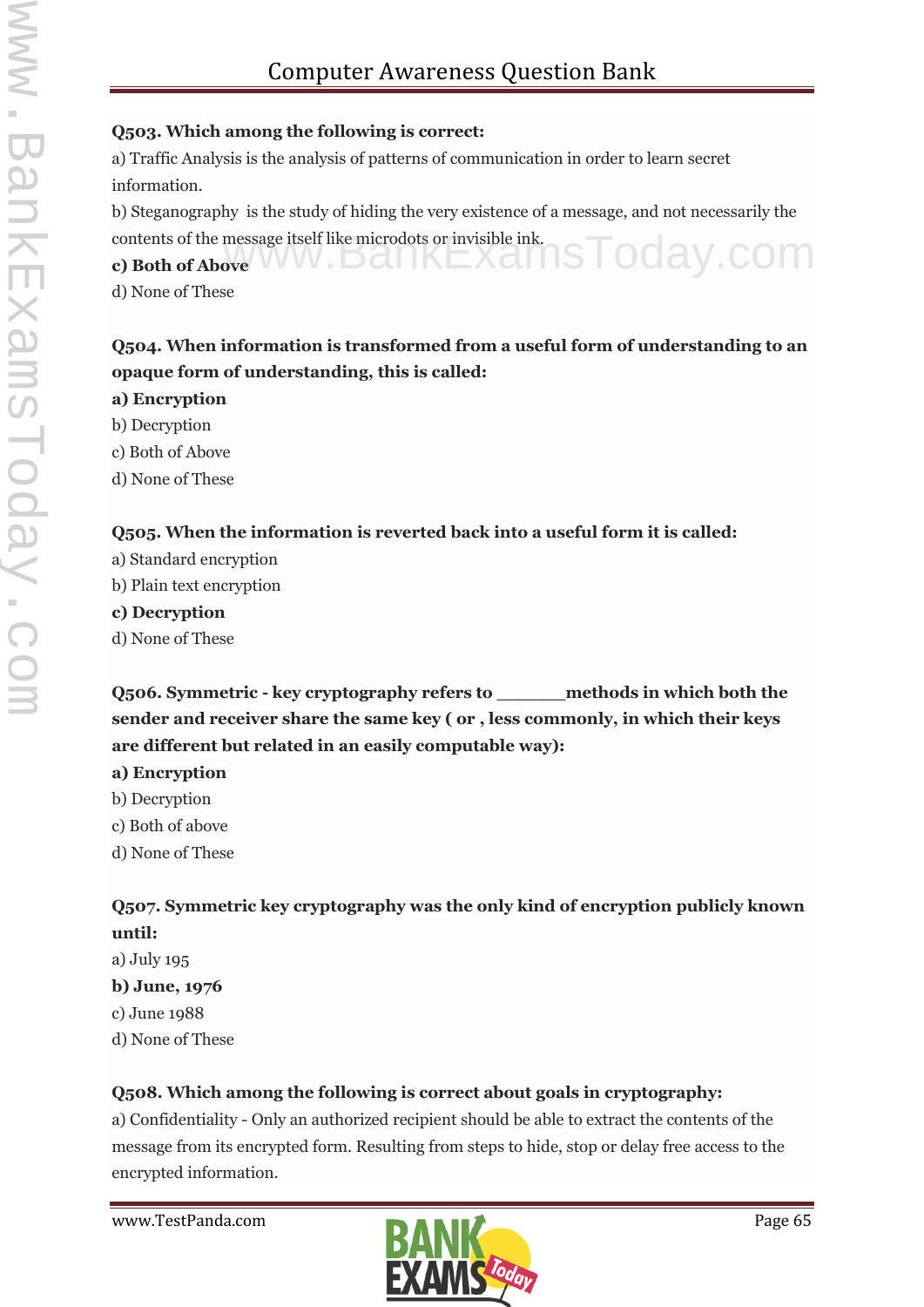b) Message Integrity - The recipient should be able to determine if the message has been altered. c) Sender Authentication - The recipient should be able to verify from the message, the identity of the sender, the origin or the path it traveled (or combinations) so to validate claims from emitter or to validated the recipient expectations.

d) Sender Non repudiation - The emitter should not be able to deny sending the message d) Sender Non repudiation - The emitter should not be able to deny sending the message<br>e) None of These

#### **f) All of the Above**

#### **Q509. License is still required to use cryptography in which among the following countries:**

#### **a) Iran and China**

- b) China and India
- c) India and Pakistan
- d) None of These

# **Q510. NSA stands for:**

#### **a) National Security Agency**

b) Norway Security Agency

c) National Security Assessment

d) None of These

**Q511. In the United Kingdom, the Regulation of Investigatory Powers Act gives UK police the powers to force suspects to \_\_\_\_\_that protect encryption keys:**

a) Hand over passwords

- b) Decrypt Files
- **c) Both of Above**
- d) None of These

#### **Q512. An IP address is a:**

a) binary number that uniquely identifies computers.

b) also identifies other devices on TCP/IP network

#### **c) Both of Above**

d) None of These

#### **Q513. TCP stands for:**

a) Tools Control Protocol

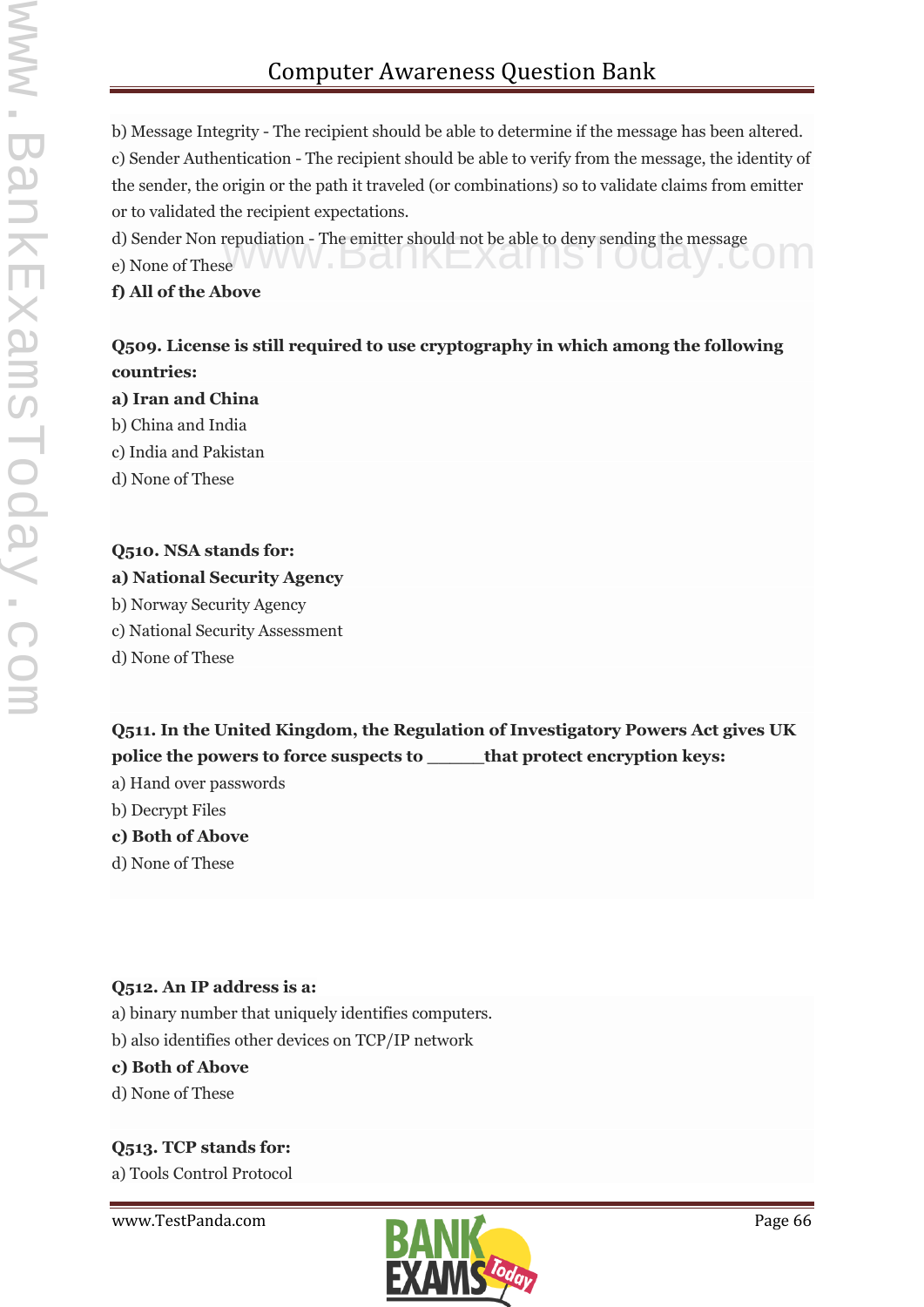# Computer Awareness Question Bank

#### **b) Transmission Control Protocol**

c) Transfer Control Protocol

d) None of These

# **Q514. IP stands for:**  $\sqrt{W}$ . BankExamsToday.com a) Internal Protocol

#### **b) Internet Protocol**

c) Interior Protocol

d) None of These

#### **Q515. Which among the following is correct:**

a) An IP address can be private - for use on Local Area Network (LAN).

- b) It can be use on the internet or other wide area network (WAN).
- c) IP addresses can e determined statistically (assigned to a computer by a system administrator) or dynamically (assigned by another device on the network on demand).

#### **d) All of the Above**

e) None of These

#### **Q516. An internet protocol address (IP address) is:**

a) a numerical label assigned to each device (e.g. computer, printer) participating in a computer network

b) It working for the communication

#### **c) Both of Above**

d) None of These

### **Q517. An IP address serves which among the following principal functions:**

- a) Host or network interface identification
- b) Location Addressing
- **c) Both of Above**
- d) None of These

### **Q518. Role of IP addressing is:**

- a) A name indicates what we seek
- b) An address indicates where it is
- c) A route indicates how to get there

### **d) All of the Above**

e) None of These

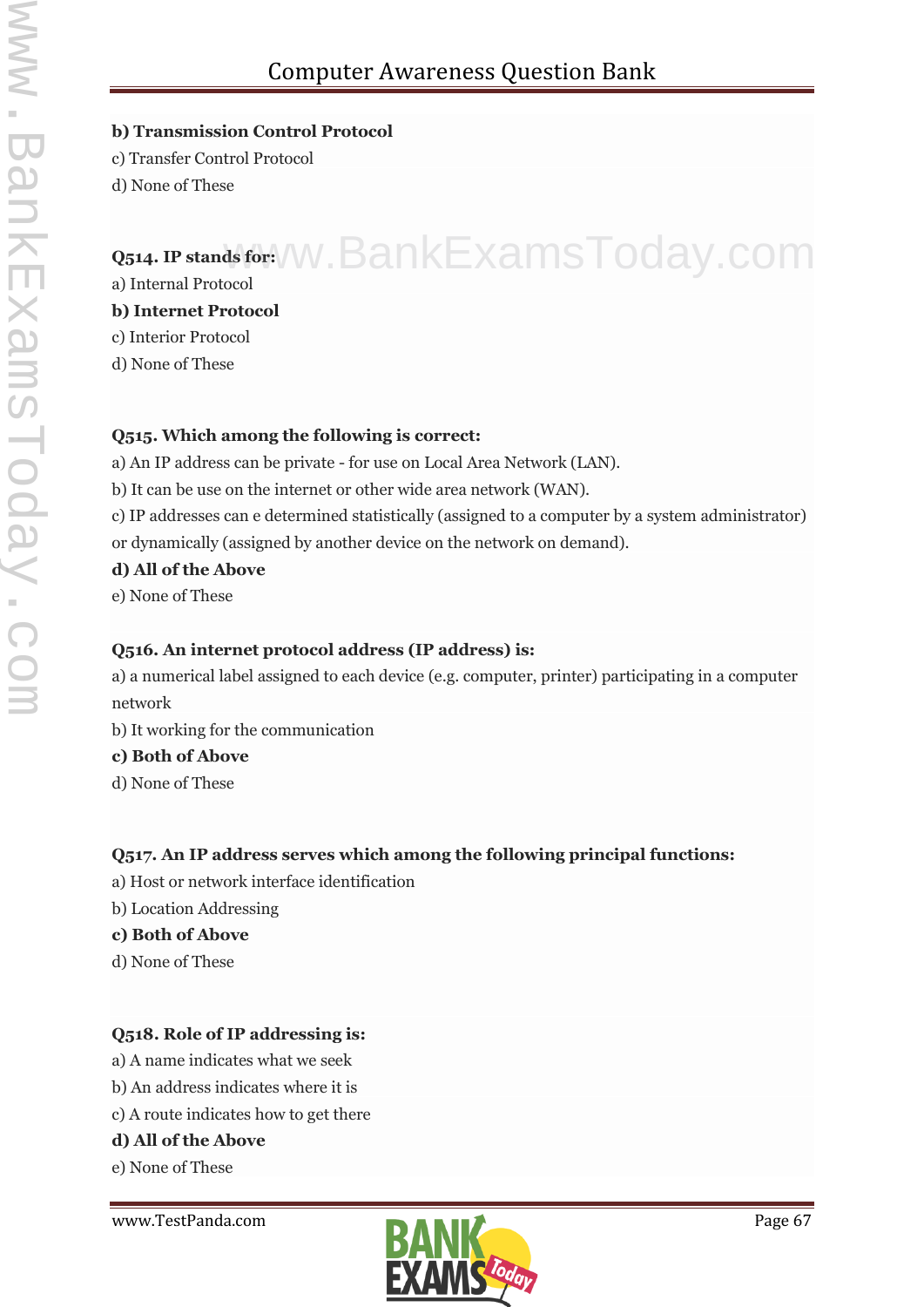# **Q519. The designers of the Internet Protocol defined an IP address as a**

**\_\_\_\_number: a) 32 Bit** b) 34 Bit c) 31 Bit

d) None of These www.BankExamsToday.com

### **Q520. 32 Bit system was known as Internet protocol version \_\_\_\_which is still in use today:**

**a) 4**  $b)$  5  $c)$  3 d) None of These

**Q521. Due to the growth of the internet and the predicted depletion of available addresses, a new version of IP version 6 using \_\_\_\_\_for the address was developed in 1995:**

#### **a) 128 Bits**

- b) 129 Bits
- c) 130 Bits
- d) None of These

**Q522. Two versions of the internet protocol (IP) are in use such as IP version 4 and IP version 6 each version defines an IP address \_\_\_\_:**

- a) Same
- b) Unique
- **c) Different**
- d) None of These

### **Q523. In the early stages of development of the internet protocol, network administrators interpreted an IP address in \_\_\_\_parts:**

- a) Network Number Portion
- b) Host Number Portions

### **c) Both of Above**

d) None of These

**Q524. High levels of demand have decreased the supply of un-allocated internet protocol version 4 addresses available for assignment to internet service providers and end user organization since the \_\_\_\_\_:**